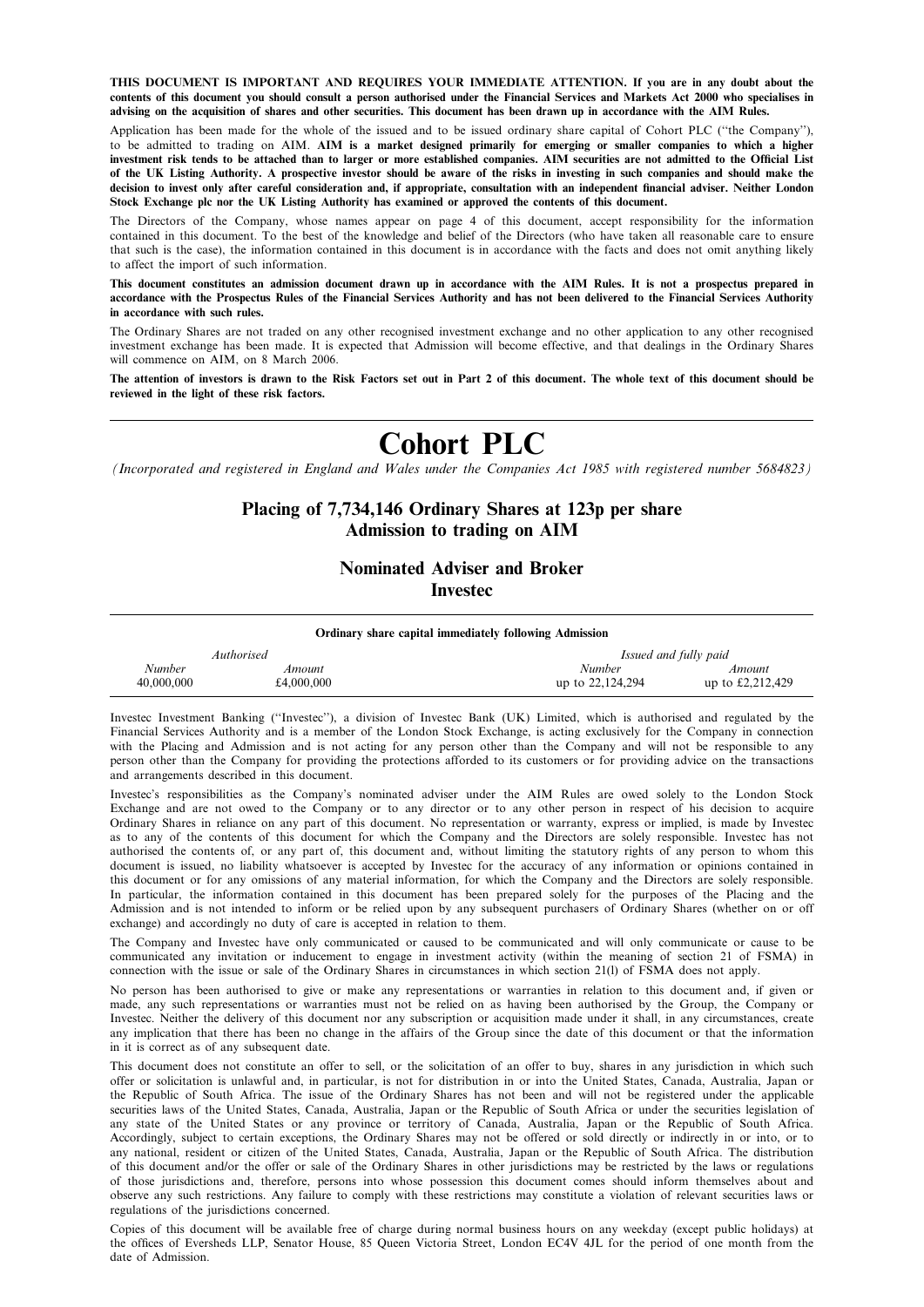# **CONTENTS**

| Placing statistics |                                   |                                                                                                                | 3              |
|--------------------|-----------------------------------|----------------------------------------------------------------------------------------------------------------|----------------|
|                    |                                   | Expected timetable of principal events                                                                         | 3              |
|                    | Directors, secretary and advisers |                                                                                                                | $\overline{4}$ |
| Part 1             |                                   | Information on the Group                                                                                       | 5              |
| Part 2             | Risk factors                      |                                                                                                                | 18             |
| Part 3             | Section A:                        | Statement of Directors' responsibilities relating to Cohort PLC                                                | 21             |
|                    | Section B:                        | Financial information relating to Cohort PLC                                                                   | 22             |
|                    | Section C:                        | Accountants' report on Cohort PLC                                                                              | 23             |
| Part 4             | Section A:                        | Statement of Directors' responsibilities relating to Systems<br>Consultants Services Limited                   | 25             |
|                    | Section B:                        | Financial information relating to Systems Consultants Services<br>Limited                                      | 26             |
|                    | Section C:                        | Accountants' report on Systems Consultants Services Limited                                                    | 39             |
| Part 5             |                                   | Unaudited interim results for Systems Consultants Services Limited for the<br>six months ended 31 October 2005 | 41             |
| Part 6             | Additional information            |                                                                                                                | 43             |
| Definitions        |                                   |                                                                                                                | 65             |
| Glossary           |                                   |                                                                                                                | 67             |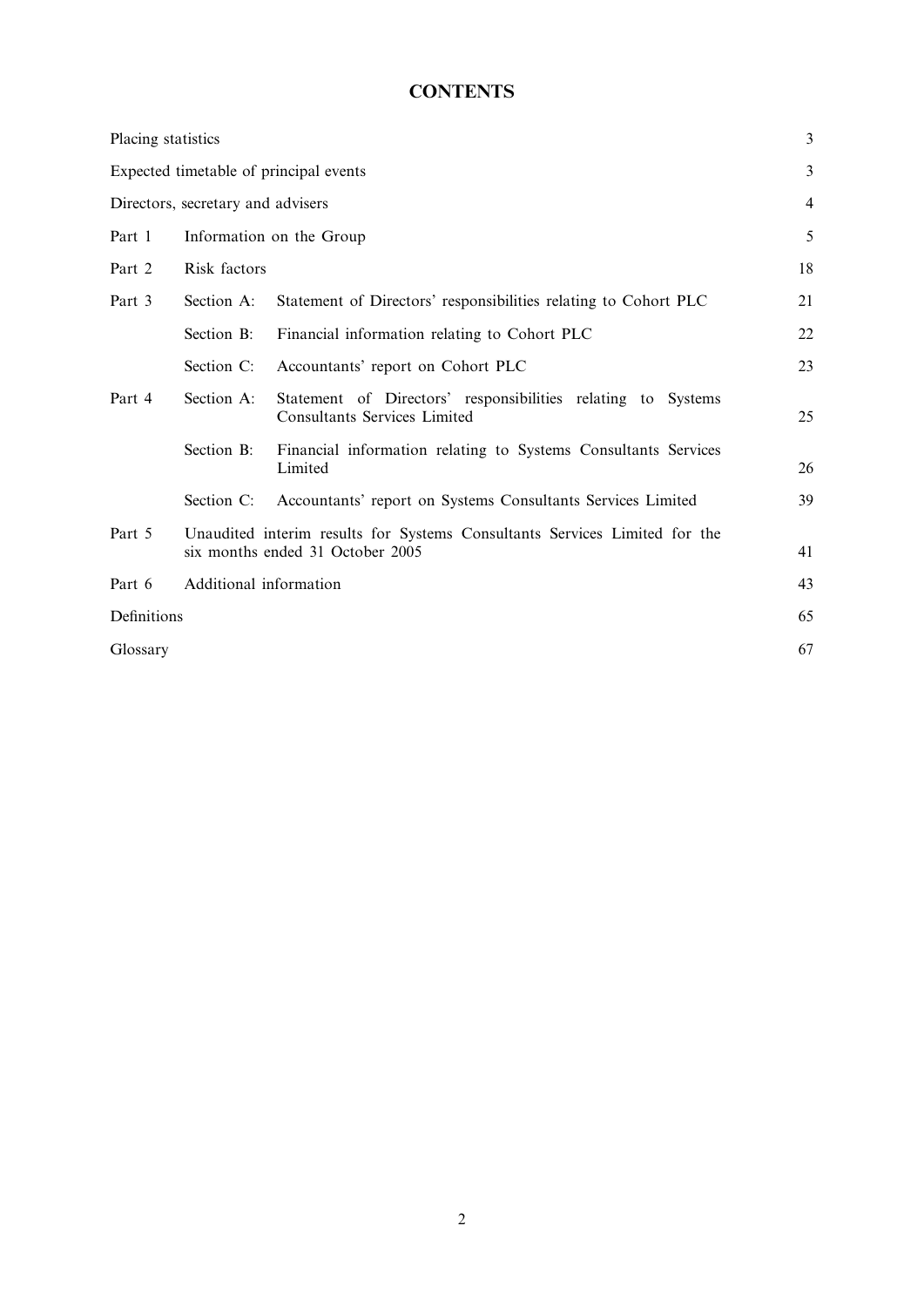# PLACING STATISTICS

| Placing Price                                                                                  | 123 pence      |
|------------------------------------------------------------------------------------------------|----------------|
| Total number of New Ordinary Shares being placed on behalf of the Company                      | 4,065,041      |
| Total number of Sale Shares to be sold pursuant to the Placing                                 | 3,669,105      |
| Maximum number of New Ordinary Shares to be issued under the Employee<br>Share Offer           | 220,773        |
| Maximum number of Ordinary Shares in issue immediately following the Placing<br>and Admission* | 22,124,294     |
| Proportion of the Enlarged Share Capital being placed*                                         | 35.0           |
| Market capitalisation at the Placing Price immediately following Admission*                    | £27.2 million  |
| Net proceeds of the Placing receivable by the Company                                          | $£4.1$ million |

\* Assumes the issue of the maximum number of New Ordinary Shares available under the Employee Share Offer

# EXPECTED TIMETABLE OF PRINCIPAL EVENTS

|                                                                         | 2006        |
|-------------------------------------------------------------------------|-------------|
| Publication of this document                                            | 28 February |
| Admission to trading on AIM effective and dealings expected to commence | 8 March     |
| CREST accounts credited with Ordinary Shares in uncertificated form     | 8 March     |
| Despatch of definitive share certificates (where applicable)            | 15 March    |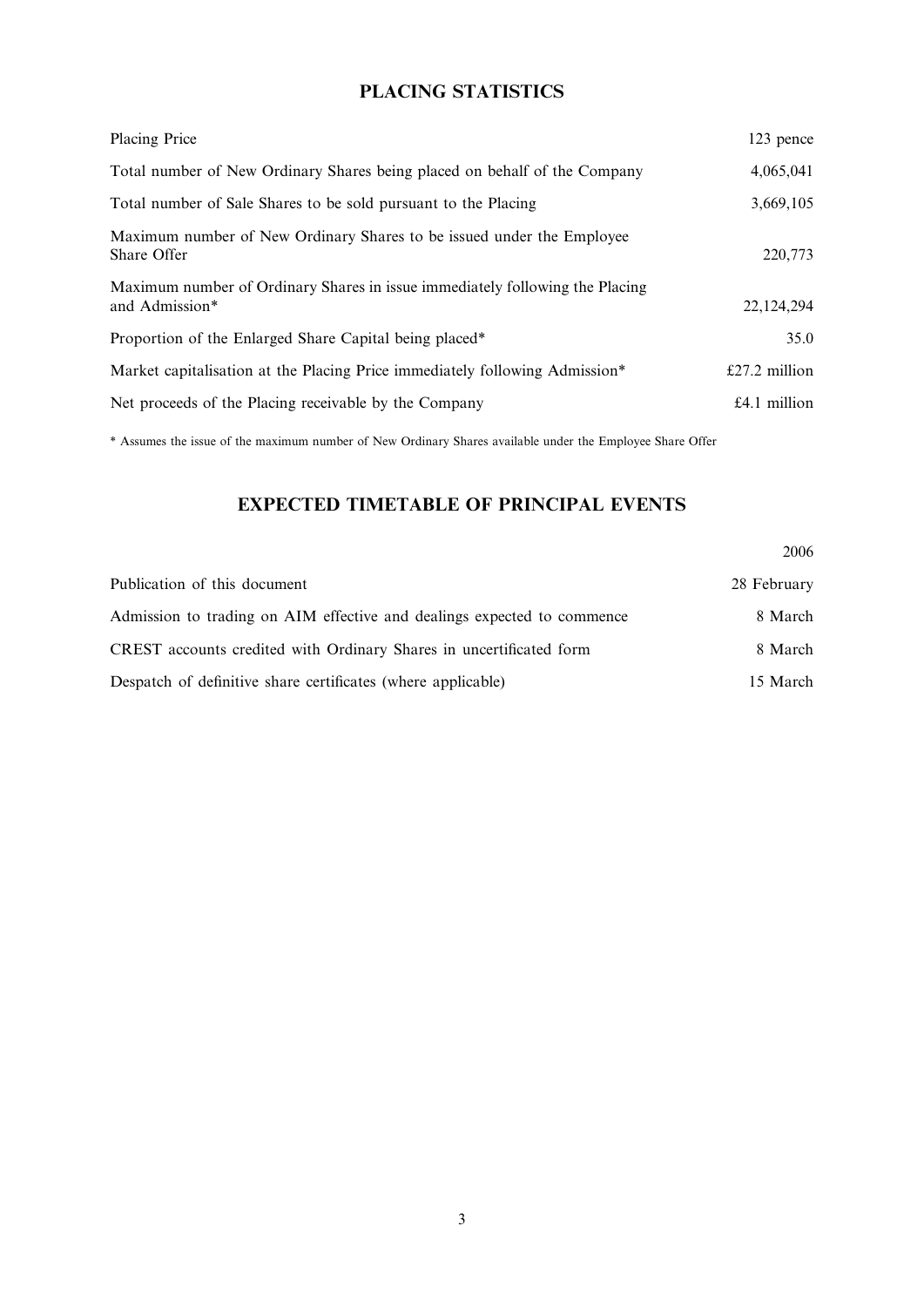# DIRECTORS, SECRETARY AND ADVISERS

| Directors                             | Nicholas Martin Prest<br>Albert Edward Stanley Carter (Chief Executive)<br>Andrew Stephen Thomis<br>Sir Robert Walmsley | (Chairman)<br>(Business Development and Finance Director)<br>(Non-Executive Director) |
|---------------------------------------|-------------------------------------------------------------------------------------------------------------------------|---------------------------------------------------------------------------------------|
| Secretary                             | Andrew Stephen Thomis                                                                                                   |                                                                                       |
| Registered and head<br>office         | The Court House<br>Northfield End<br>Henley-on-Thames<br>Oxfordshire<br>RG9 2JN                                         |                                                                                       |
| Nominated adviser and<br>broker       | Investec<br>2 Gresham Street<br>London<br>EC2V 7QP                                                                      |                                                                                       |
| Reporting accountants<br>and auditors | <b>Baker Tilly</b><br>12 Gleneagles Court<br>Brighton Road<br>Crawley<br>West Sussex<br>RH10 6AD                        |                                                                                       |
| Legal advisers to the<br>Company      | Eversheds LLP<br>Senator House<br>85 Queen Victoria Street<br>London<br>EC4V 4JL                                        |                                                                                       |
| Legal advisers to Investec            | CMS Cameron McKenna LLP<br>Mitre House<br>160 Aldersgate Street<br>London<br>EC1A 4DD                                   |                                                                                       |
| Registrars                            | Capita Registrars<br>Northern House<br>Woodsome Park<br>Fenay Bridge<br>Huddersfield<br>HD8 0LA                         |                                                                                       |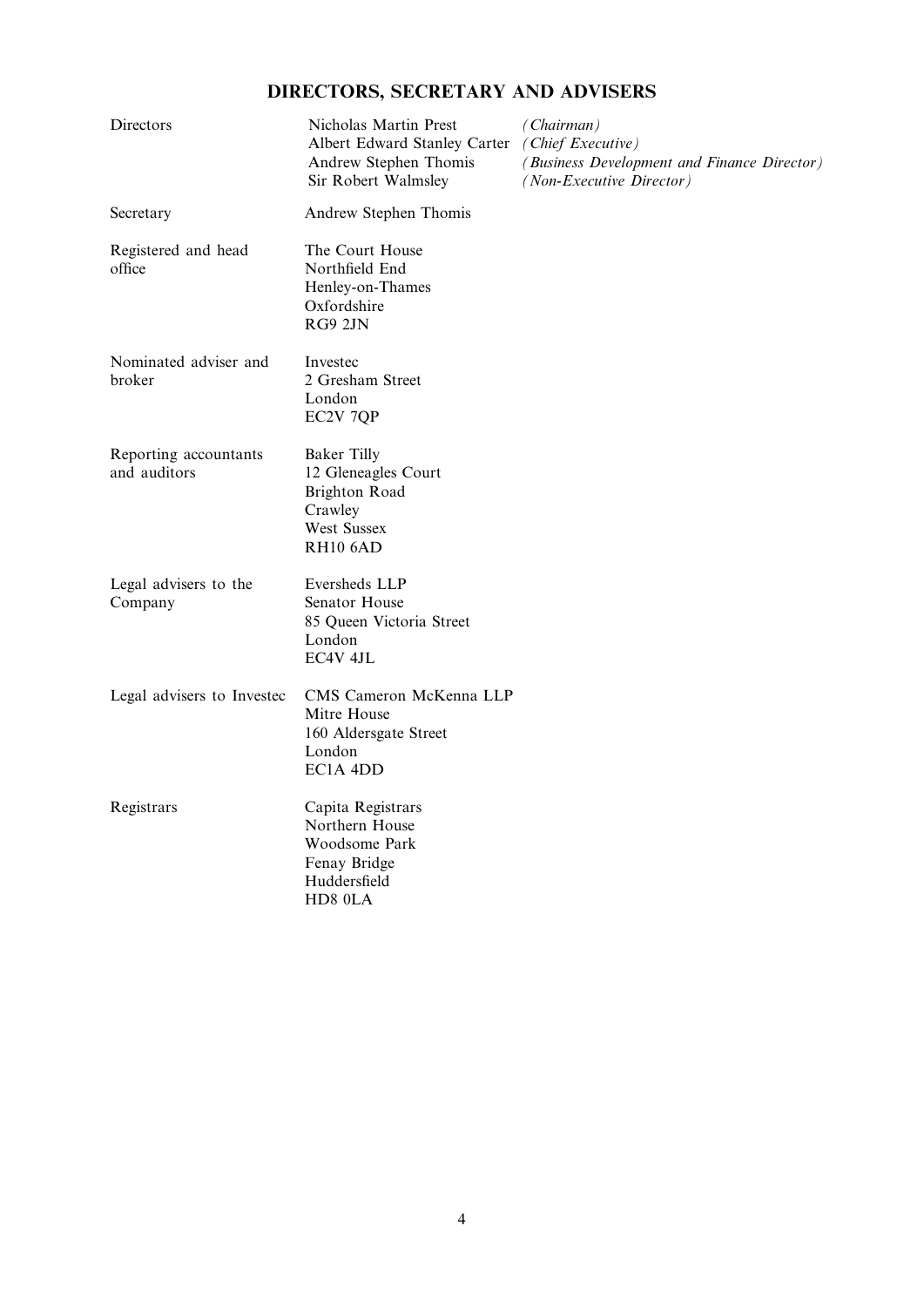## PART 1

## INFORMATION ON THE GROUP

## 1. Introduction

Cohort has been established to capitalise on opportunities to grow, both organically and through acquisition, in the defence technical services market. The Directors believe that the accessible UK market for such services is large and offers scope for expansion, whilst a portion of the supplier base is fragmented and provides opportunities for consolidation. Cohort will seek to make targeted acquisitions of complementary businesses.

Cohort's sole initial trading subsidiary, Systems Consultants Services Limited (''SCS''), is a leading independent defence technical services business based in Henley-on-Thames, Oxfordshire in the United Kingdom. SCS provides a range of technical services to clients in the defence and security sectors, its principal client being the UK Ministry of Defence (''MOD'') and its agencies. Its other clients include other UK government departments, NATO, major defence contractors and non-defence businesses.

SCS was founded in 1992 by Stanley Carter, formerly a colonel in the British Army, to provide independent, practical and technical expertise to clients in the defence and security sectors. A high proportion of SCS's employees and those engaged as associates were formerly in either the British armed forces or the MOD. A number are technically qualified to degree level or above and collectively they have a wide breadth and depth of expertise.

SCS has grown significantly since 1992 and, in particular, has seen rapid and profitable growth over the last few years. In the year ended 30 April 2005, SCS recorded a turnover of £14.4 million and operating profit of £1.8 million.

Cohort has a highly experienced board and, in SCS, a respected name in its chosen market sectors. Cohort's board consists of Chairman Nick Prest, former Chairman of both the Defence Manufacturers Association and Alvis plc; Chief Executive Stanley Carter, founder and Managing Director of SCS; Business Development and Finance Director Andrew Thomis, former Director of Corporate Development at Alvis plc; and Non-Executive Director Sir Robert Walmsley, former MOD Chief of Defence Procurement. Cohort has a strong management team with considerable experience in the UK and international defence market.

## 2. History and background

SCS was founded by Stanley Carter in 1992 following a military career in the Royal Artillery and on the General Staff of the British Army. Stanley identified a demand for individuals with professional theoretical knowledge coupled with practical experience in its application to advise the defence and security sectors. He created SCS to meet this requirement and SCS won its first contract with the then MOD Defence Research Agency to research command support systems. Some six months after he started the business, Stanley was joined by John Lyde and John Tydeman, both of whom are executive directors of SCS.

The 1990s saw significant growth. SCS moved to leased premises near Henley-on-Thames in 1998. In 2000, SCS won its first weapon system field trial contract, which involved planning and conducting firing trials of the Royal Navy's standard medium calibre, general purpose gun and analysing the results.

In 2001, SCS was appointed the lead contractor to provide comprehensive training support for the newly formed Permanent Joint Headquarters (''PJHQ'') of the British armed forces at Northwood, heading a consortium of EDS Defence Ltd ("EDS"), Cubic Applications Inc. ("Cubic") and Titan Systems Solutions UK Ltd ("Titan"). Since then SCS has supported PJHQ in activities ranging from simulation-based training events in the UK up to large exercises involving deployments overseas. The latter typically require teams of approximately 50 experts from SCS. SCS's involvement with PJHQ covers such diverse activities as developing scenarios and plans for exercises, developing computerbased simulations and providing highly experienced senior individuals (such as a former ambassador) to add realism as the scenario unfolds.

Having outgrown its premises, SCS moved to its present location at The Court House, Henley-on-Thames in 2001. Since then, SCS has extended its activities to crisis management training for nonmilitary customers, including the Department of Health and in the private sector. In addition, SCS provides information security advice. Customers have praised SCS's professionalism, responsiveness and excellence of service, demonstrating the strength of SCS's reputation amongst its customers.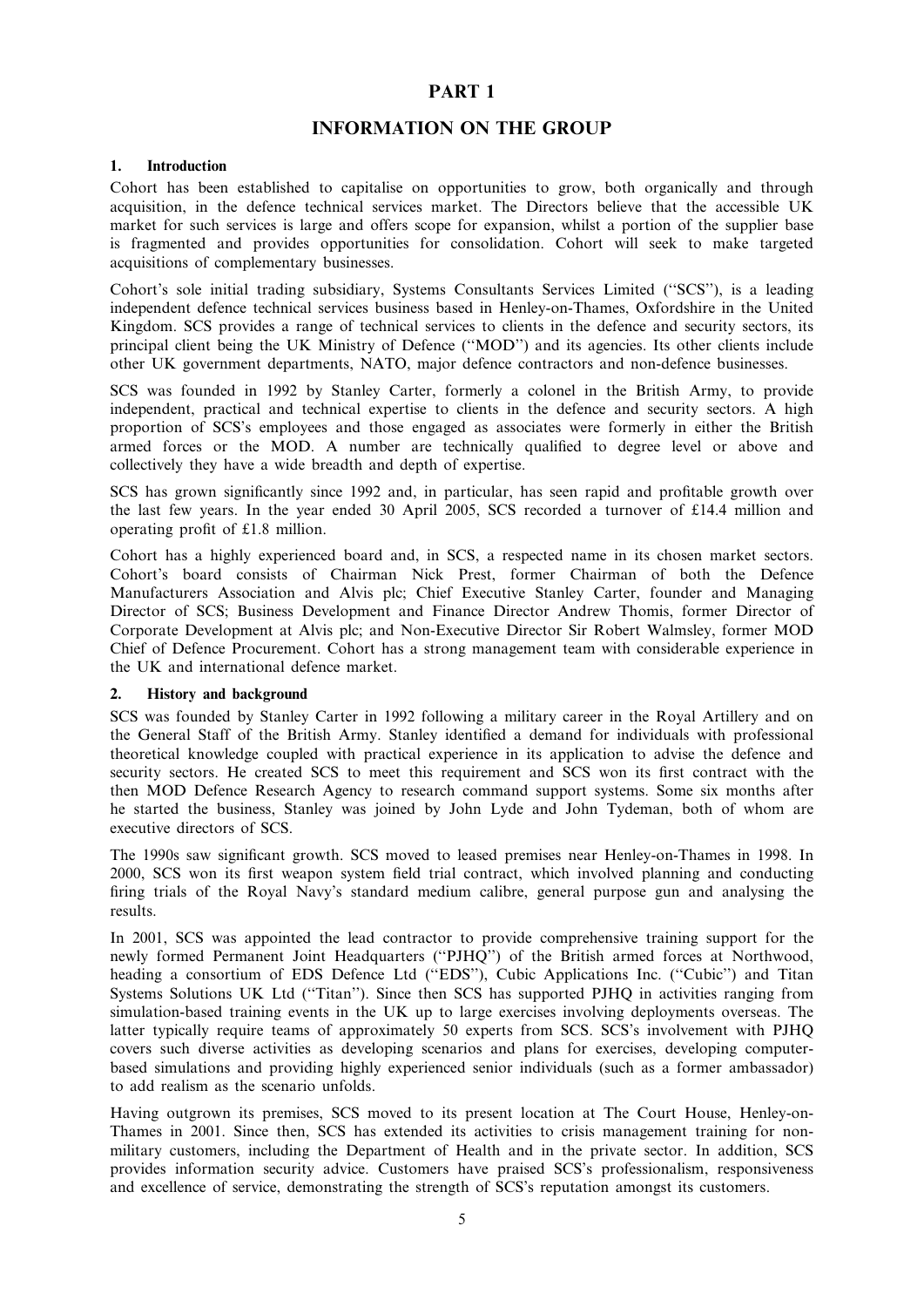Cohort was incorporated on 23 January 2006 to become a holding company for SCS and any subsequent acquisitions. Cohort acquired the entire issued share capital of SCS in a ''share-for-share exchange'' on 9 February 2006.

## 3. Key strengths

The Directors believe that the Group has a set of strengths which differentiate it in its marketplace and has contributed to its track record of consistent profitable growth. These include the following:

- A flexible business model which has provided a competitive advantage through:
	- \* offering customers access to a wide range of highly experienced practical and technical expertise on a flexible and cost effective basis; and
	- building relationships with and retaining experienced defence and security experts by providing them with a familiar environment and attractive and flexible work and working patterns.
- Demonstrable independence from the major defence businesses or interests, giving customers confidence that they will receive objective advice.

These strengths have enabled the Group to respond successfully to growing demand in its chosen market sectors, which in the case of defence, has been driven principally by structural changes in the management of defence as well as changes to the international security situation. As a result, SCS has now established a customer base extending across the defence and security sectors, within which the Directors believe SCS has developed a reputation for both performance and cost-effectiveness.

## 4. The business

## **Activities**

SCS's principal operational activity is the provision of a wide range of technical services for its clients across the following main areas.

## (a) Training Support

SCS provides a broad spectrum of training services to military, government and commercial clients. It is a key provider of military training services to PJHQ, the organisation that commands UK military operations overseas. This includes a permanent team supporting the design and management of military training exercises ranging from computer simulations to, large exercises involving deployments overseas. Training activities range from operating military training exercise simulation software to providing expert individuals (such as a former ambassador and senior civil servants) to develop scenarios and participate in such exercises. Through its sub-contract partners EDS, Cubic and Titan, SCS supports and develops the software and hardware infrastructure underpinning these exercises. SCS also provides crisis management training and support to government and commercial organisations.

## (b) Military Equipment Trials

Equipment trials are required by both MOD and the defence industry for proving equipment safety, reliability, and performance. Such trials are expensive and are both a key component of development programmes and a continuing requirement throughout an equipment's operational life. They require sophisticated equipment, facilities and personnel, frequently over extended periods and offer substantial scope for innovation. SCS has experience of planning and managing equipment test and evaluation trials, including the live firing of weapons, with knowledge of techniques and facilities both in the UK and internationally. SCS has led trials on a range of equipment including naval weapons, helicopters and armoured vehicles.

## (c) Network-Enabled Warfare

A major area of development for military forces in the US, the UK and the other major European nations is the use of high-bandwidth digital communications between units to provide a military ''internet''. Potential benefits include more accurate information on both friendly and hostile dispositions, faster and better decision-making and the ability for commanders to use widely dispersed military assets to create a co-ordinated and simultaneous effect. However, the systems required to deliver this capability are both highly complex in themselves and generate profound management challenges, crossing both project and organisational boundaries. SCS has developed considerable expertise in this area, known in the UK as network-enabled capability (NEC). SCS has secured contracts to provide technical advice to support a number of major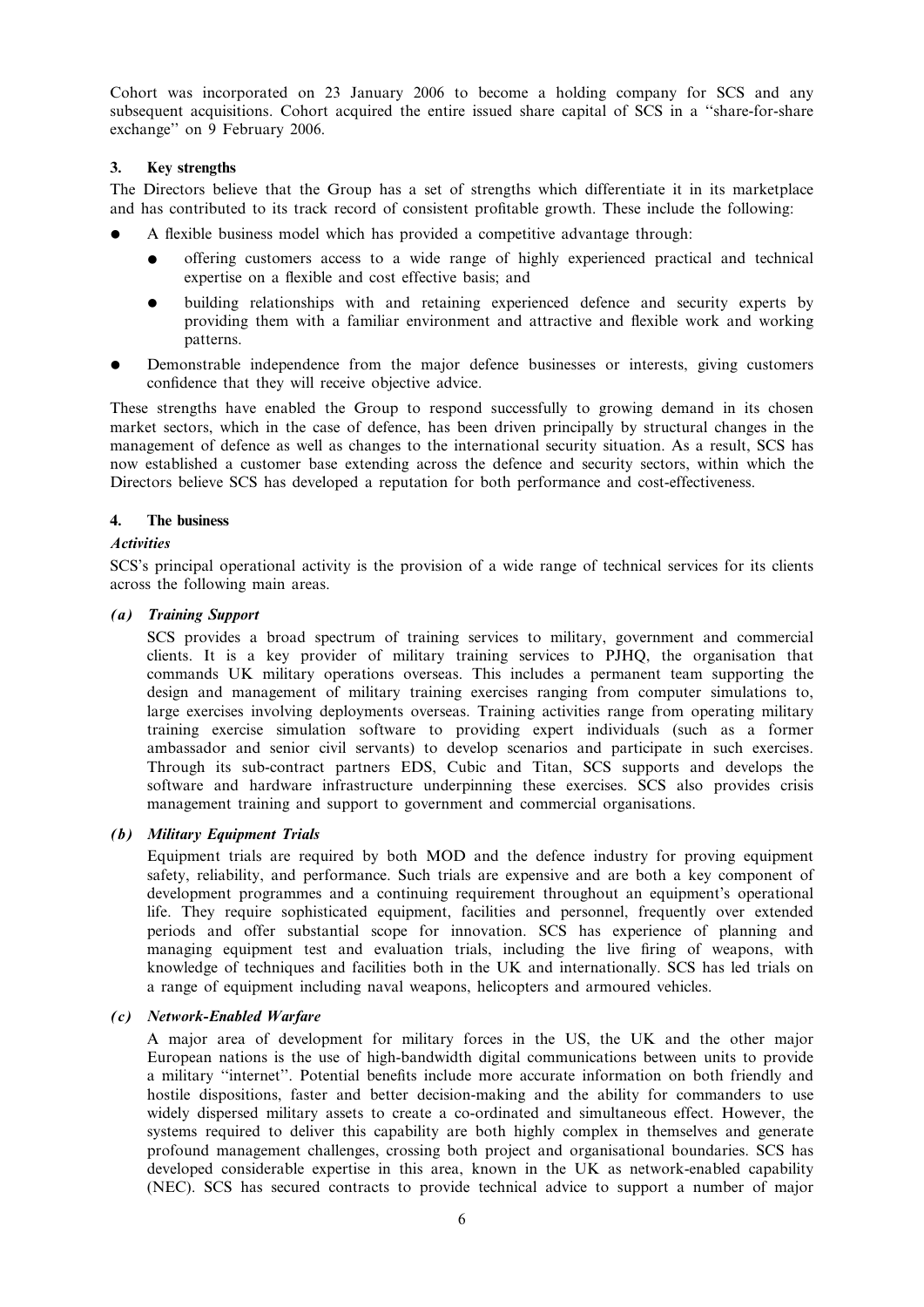MOD NEC programmes including the Joint Command Systems Initiative, Joint Battlespace Digitisation, Land Systems Digitisation and the Defence Information Infrastructure. It has also been a significant contributor to the MOD's NITEworks programme, a large-scale experimental synthetic environment developed to assess the effectiveness of new equipment and techniques.

The importance of SCS's status as an independent expert in this field was reinforced in early 2005 by the award of a contract to support the study by the National Audit Office (''NAO'') into a major MOD communications project.

## (d) Applied Research and Analytical Studies

The MOD runs a major programme of research work covering a wide range of military activities. This includes development of new technologies, systems and concepts as well as operational analysis (''OA'') and wargaming. The total expenditure on MOD-managed research work in 2003/4 was £548 million. The Company carries out a range of study and experimental work to support these programmes – for instance it has contributed to the design, execution and reporting of an experiment to measure the effects of sleep deprivation on team decision-making performance for QinetiQ's Centre for Human Sciences. In 2004 SCS led a team including LogicaCMG to carry out a study into military surveillance and intelligence gathering in an urban setting. The MOD was the customer for this work, which involved both high-level analysis and detailed wargaming.

## (e) Support to Equipment Projects

UK public expenditure on defence is amongst the highest in Europe, with the Defence Procurement Agency (''DPA'') having a budget exceeding £8 billion in 2005/6. A significant proportion of this expenditure is on concept and assessment phase studies, which are intended to develop the understanding of the military requirement and identify and mitigate technical risk. Working alongside major defence companies, SCS has contributed military advice, technical support, operational analysis and trials management to these studies. For instance, SCS is a key member of the Lockheed Martin-led Team Athena consortium for the Assessment Phase of the Land Environment Air Picture Provision (''LEAPP'') project, an 18-month design study for the command and control of the UK's surface to air missiles. SCS is also currently a member of the team led by Raytheon Systems Ltd to develop JETTS, the Joint Effects Tactical Targeting System, a major element of NEC in the British Army. SCS's contribution to JETTS makes use of both its expertise in NEC and its operational analysis capability. SCS also advises and supports the DPA and Defence Logistics Organisation ("DLO") in planning and executing acquisition projects and managing equipment throughout its life. SCS has worked on major projects such as the E3-D AWACS and ASTOR airborne radar.

SCS carries out a wide range of other activities for its clients including organisational studies, data gathering and software development. It has a broad span of defence expertise, but has particular depth in the land (i.e. army) environment and with command, control, communications, computing and intelligence systems. It maintains strong relationships both with academia and other defence businesses, which adds to its capabilities and effective resource base.

The Company also operates an Interim Professionals service which provides experienced ex-military staff for a wide range of temporary assignments within the MOD on a daily rate basis. Such activities provide an introduction for clients to SCS's services and are commercially valuable in themselves.

The scale of engagements taken on by SCS varies considerably. The largest single contract generates sales of over £3.5 million over a twelve month period. Small engagements may involve fees of as little as a few thousand pounds. Similarly, the duration of engagements varies widely, from short assignments of a few days to annually renewable multi-year contracts. Overall, the mean contract size is approximately £100,000 and the mean duration approximately six months. SCS is currently working on approximately 150 contracts, though this varies throughout the year and may be higher or lower at any given time.

SCS provides services to customers on either a fixed price or time and expenses basis. The nature of the services provided by SCS is such that estimation of costs is inherently low risk, and it very rarely experiences cost overruns on fixed price contracts. The Company makes sales through several different contracting mechanisms:

**Enabling agreements.** SCS has enabling agreements with several customers whereby over-arching man-day rates and general terms and condition of contract are agreed. Such agreements typically follow a competitive selection process but, once in place, subsequent tasks can be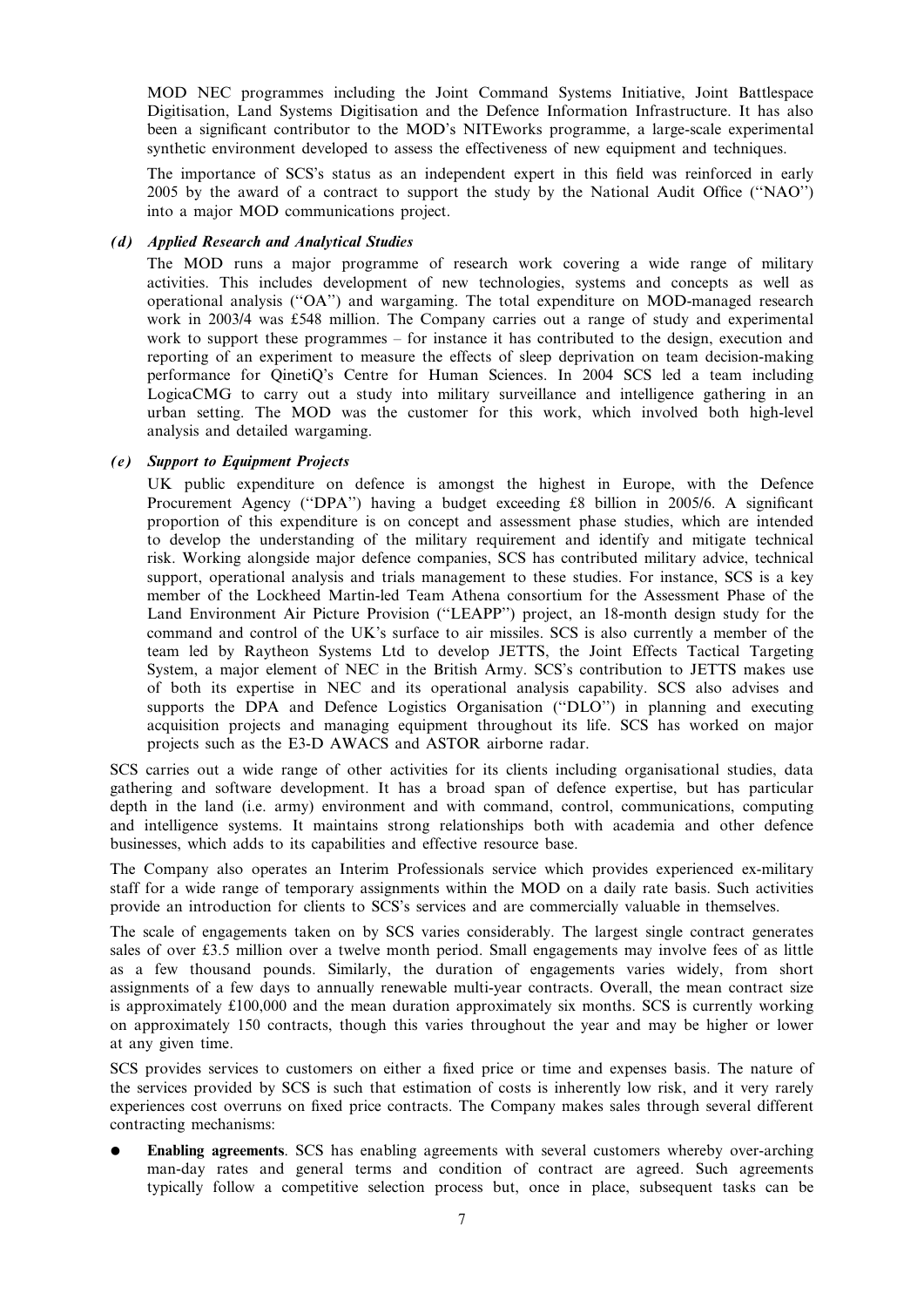rapidly, directly and simply contracted without the need for further competition. The initial duration of the agreement varies typically from one to two years, and they are frequently extended annually (with revised rates) one or more times before the customer holds a new competition. Customers who hold enabling agreements with SCS include QinetiQ as well as the MOD's Integration Authority, Directorate General of Doctrine and Development, and the Defence Science and Technology Laboratory (''DSTL'').

- Catalogue Agreements. These are similar to Enabling Agreements but tend to list individual consultants from selected companies/consortia by grade and skill-set under overarching man-day rates and general terms and conditions. Typically a government department or agency will compete and compile a catalogue comprising a number of companies which can then be used by its branches to engage individuals without further competition. SCS advisers are listed in several such catalogues.
- Individual fixed-price contracts. For larger tasks, public sector customers invariably conduct a formal competition based on the specific requirement, leading to the award of one or more individual fixed-price contracts. For higher risk projects, in the early phases, MOD sometimes awards parallel contracts to competing consortia to maintain competition and so that it can subsequently select the preferred solution. If needed, and if the customer is satisfied with the service, these contracts may be extended without further competition. An example is SCS's contract with PJHQ to provide training services, which includes options to be extended to 2010; this contract also makes provision for support to individual exercises to be agreed separately as required. Private sector customers also award individual fixed-price contracts for particular projects. Companies may select a supplier competitively but this is likely to be less formal than for public sector clients and may be dispensed with where there is already a good relationship with the supplier.
- Time and expenses contracts. Contracts based on an agreed man-day rate plus expenses and any direct purchases, typically with monthly invoices. Interim Professional contracts generally operate on this basis, and other contracts may do so where the scope of task is difficult to define or when the customer requires additional flexibility.

#### Business model

SCS is structured on the basis of approximately 100 permanent employees, of whom 82 are directly involved in providing or managing revenue-generating activities, and a larger number of associates who are deployed onto assignments. Of the associates registered on its database, approximately 280 are currently providing services under contract and more than 450 have worked with SCS since January 2001.

A high proportion of SCS's employees and those engaged as associates have a background in the UK armed forces, typically at mid-ranking to senior officer level. As well as being highly experienced in relevant areas, a number also hold advanced technical qualifications. SCS has made efforts to be attractive for many high quality people leaving the armed forces, a group with a distinctive set of financial and personal requirements. SCS offers several different options for these people, ranging from occasional short term and longer term assignments through to part or full-time employment. SCS provides a familiar environment for people making the transition from military service to the commercial world, and can provide full-time employment, long-term associate opportunities, or just a bridge to a new career according to the needs of the individual and the business.

The flexibility of SCS's business model and its ability to attract high-quality ex-military people provide it with a significant competitive advantage over a traditional consultancy model in which the large majority of consulting staff are full-time employees. The aim of the directors of SCS has been to provide high quality services at a reasonable price, while maintaining operating margins amongst the strongest in the sector.

#### 5. The market

SCS provides a wide range of different services to clients in the public and private sector. These services span a number of different categories including research, training support, equipment trials and equipment procurement and the provision of human resources. The Directors are not aware of any estimate for the total size of the markets that SCS addresses or the portion of any of these markets which is currently open to competition. However, the Directors believe the market accessible to SCS is large in relation to its sales and that there are a number of trends within the sector which are conducive to SCS's efforts to expand its business. For instance, in the year 2003/4, the MOD's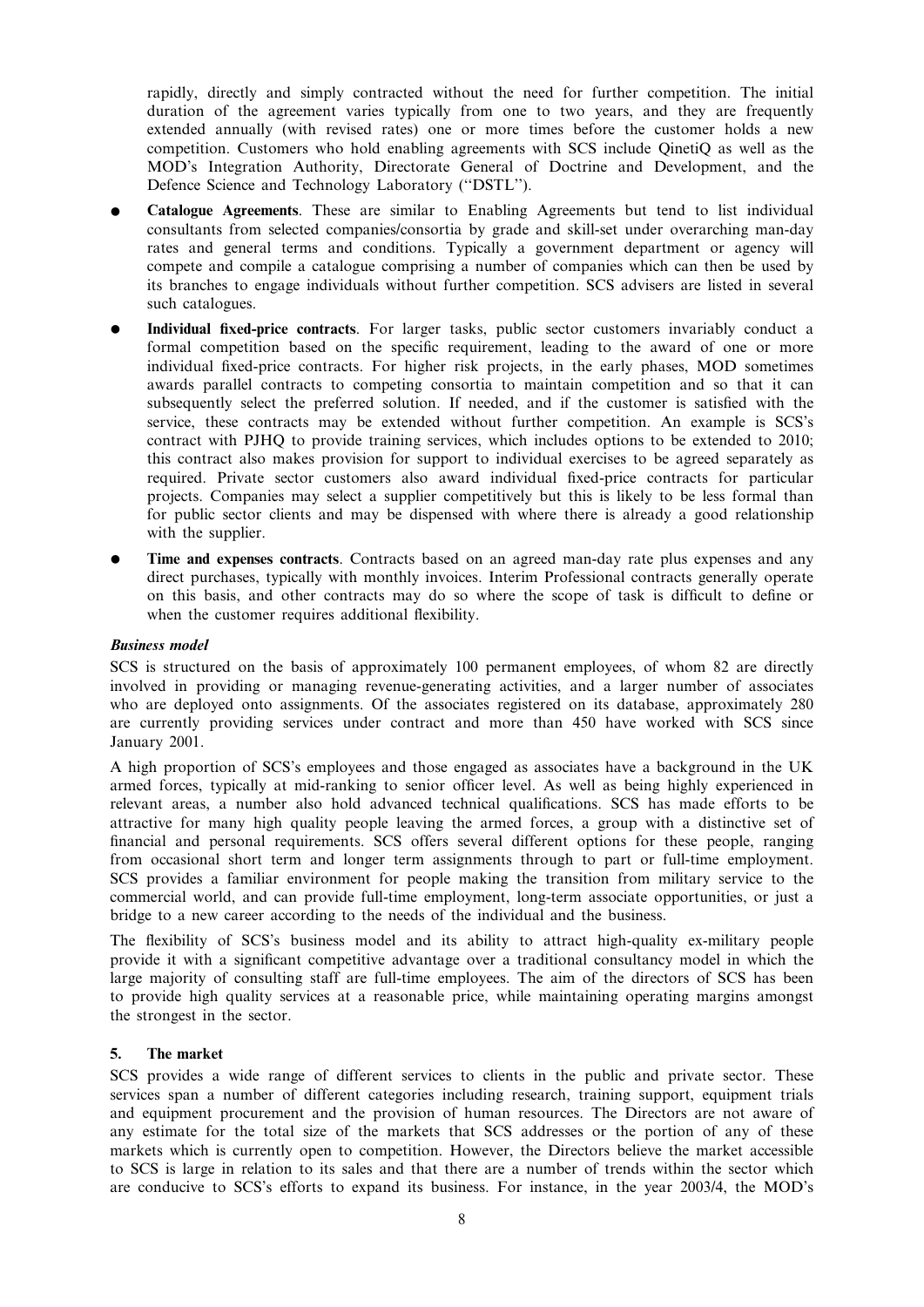net expenditure on research and development amounted to £2.7 billion, comprising £0.5 billion on research and £2.2 billion on development. In the year 2004/5:

- the total amount spent by the DPA on studies and assessment was £351 million; and
- the MOD's expenditure including that of its agencies on external assistance, a category that includes most external advisory work outside the DPA, was estimated at £251 million.

Whilst the figures given above are not exclusive of each other and SCS's capability spans only a proportion of these requirements, the figures indicate that the market for the provision of technical services to the MOD and its agencies is substantial.

The Directors believe that the principal trends within the defence sector which are conducive to SCS's efforts to expand its business are:

- Changes in the international security situation, including the increased international emphasis on the threat from terrorism. This provides opportunities in determining and implementing the necessary changes in doctrine, force structures and equipment and in crisis management training;
- The increasing technical complexity of defence equipment, coupled to capacity constraints in the MOD's in-house scientific and technical expertise, is leading to greater reliance on external resources;
- The provision of scientific and technical expertise to the MOD is expected to be increasingly open to competition. For example, the MOD has adopted an incremental policy of inviting external suppliers to bid for research work. Prior to 2001 the large majority of this work was done in-house by the then Defence Evaluation and Research Agency (now split into the privatised QinetiQ and the smaller retained Defence Scientific and Technical Laboratory). Research is managed by the RAO, whose objective is to increase the proportion of work awarded in competition to 50 per cent. by 2007. The table below sets out the proposed increase in competition within the MOD Research Programme as published by the MOD:



Source: MOD Defence Industrial Strategy, December 2005

- A drive for efficiency, leading to increased use of temporarily engaged external advisers for tasks such as training exercise management that would previously have been carried out by permanent employees;
- \* Consolidation and vertical integration amongst the major defence prime contractors, which has significantly reduced the scope for competition for some defence projects. This has left the MOD needing sources of independent expert technical advice, such as SCS, which are not tied to the interests of any particular major defence supplier; and
- Military overstretch, which has resulted in important staff posts in the logistics and training areas being ''gapped'', creating a need for experienced temporary replacements.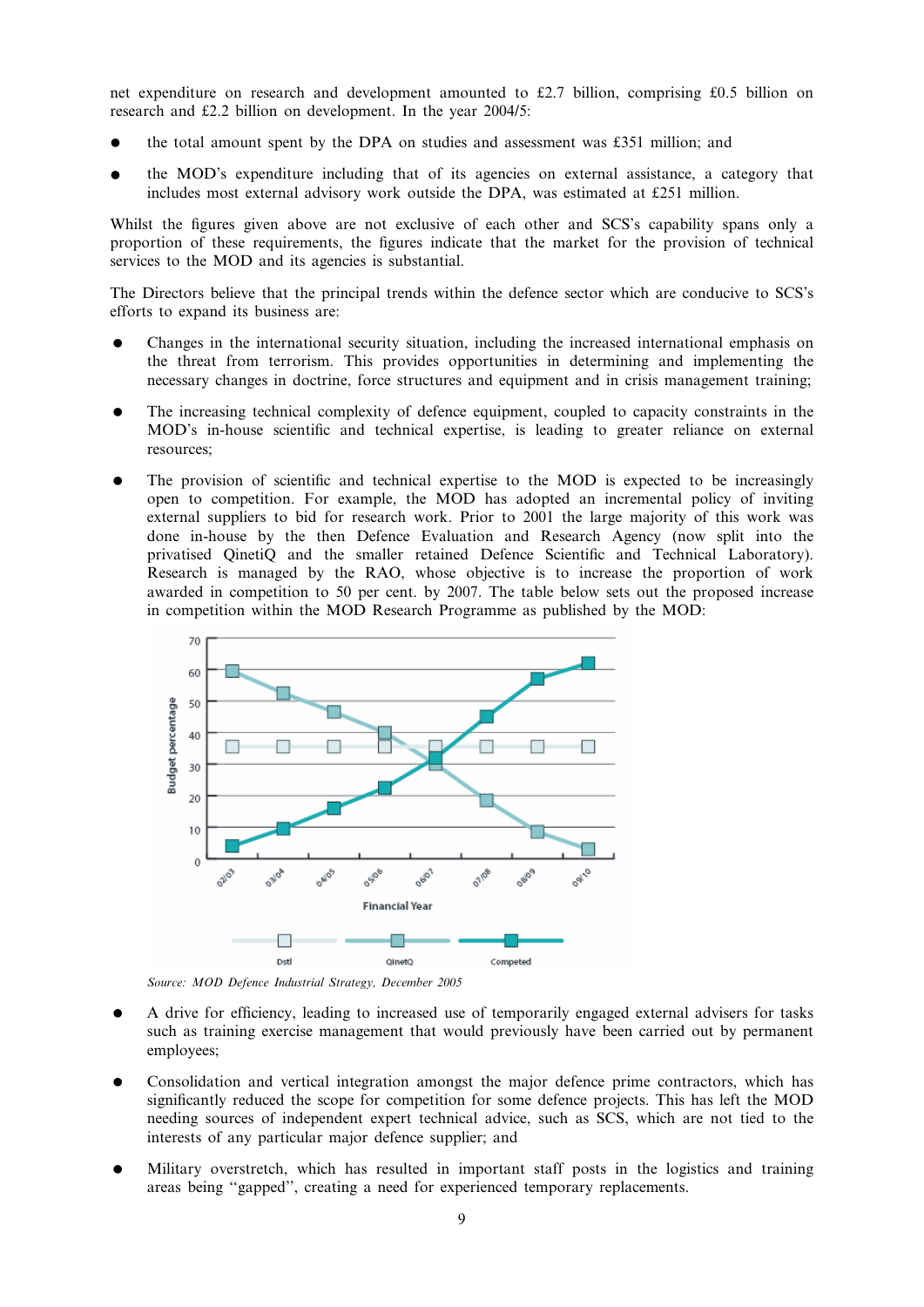## 6. Customers

SCS receives a high proportion of its revenue directly from the various divisions and agencies of the MOD: over 70 per cent. in the year ended 30 April 2005. These customers include the DSTL, Research Acquisition Organisation (''RAO''), DPA and DLO. Other major defence sector customers include Raytheon, BAE Systems, General Dynamics, Lockheed Martin, NATO and QinetiQ. Typically, the MOD is the end customer in the services SCS provides to the major private defence groups. SCS also provides services to other UK government departments, including the NAO and NHS, and to NATO. The nature of this customer base results in a high quality income stream with extremely few bad debts.

The six largest contracts in the year ended 30 April 2005 comprised: two training support contracts for PJHQ; support to Lockheed Martin on LEAPP; two support contracts for the MOD's Integration Authority; and software support to the DLO. Collectively, these contracts contributed approximately 30 per cent. of turnover for the year.

## 7. Competition and collaboration

SCS interacts with a range of other businesses in competition, collaboration or both. Prominent examples include QinetiQ and Vega.

SCS also competes and co-operates with smaller consultancy businesses. Typically, these offer a narrower range of capabilities, although some may have considerable strength within these. Rather than compete, such businesses have at times preferred to work with SCS in order to promote their capabilities for larger opportunities which they are unable to access alone.

## 8. Growth strategy

SCS's turnover has achieved average year-on-year growth of 37 per cent. in the three years ended 30 April 2005. The Directors believe that there is considerable further organic growth potential. Although SCS has an acknowledged position in certain areas of the advisory market, for instance, military joint training, there are also other areas within the overall defence and security market well suited to its approach and skills which SCS has yet to access.

Alongside organic growth, the Directors see opportunities for consolidation in the fragmented defence technical services supplier base and the making of acquisitions is an important part of the Group's strategy. The Directors believe that a number of companies of a similar size to Cohort, as well as smaller businesses, would make suitable potential acquisition targets. Amongst the Board there is considerable experience in effecting and integrating acquisitions. The Directors believe that acquisitions could result in the following benefits:

- Access to greater and complementary resources. SCS often forms joint teams with other advisory businesses with different sets of core skills, better to address the needs of customers for particular projects. Bringing such businesses into the same group could provide an opportunity to form teams much more easily and to access a wider range of skills in-house;
- \* Cross-marketing synergies. Advisory businesses frequently have strengths in particular market areas. SCS is particularly strong in the military land environment. Acquisition of businesses with complementary skills and market strengths presents an opportunity for both acquirer and acquired to enter new markets;
- Ability to bid for larger contracts. Acquisitions can increase the size and financial strength of the business, giving customers the confidence to make larger contract awards; and
- Shared central resources. SCS would seek to integrate the head office functions of any acquisitions which should lead to cost savings.

The Directors believe that a well-managed enlarged business, providing a wider range of advisory services primarily in the defence and security markets, but remaining independent of large-scale manufacturing interests, has the potential to be successful. The Directors have identified a number of independently owned companies which are complementary to SCS in terms of skills and market access. The Directors believe that the opportunity to join the kind of enlarged business they envisage may be attractive to both the owners and employees of these businesses.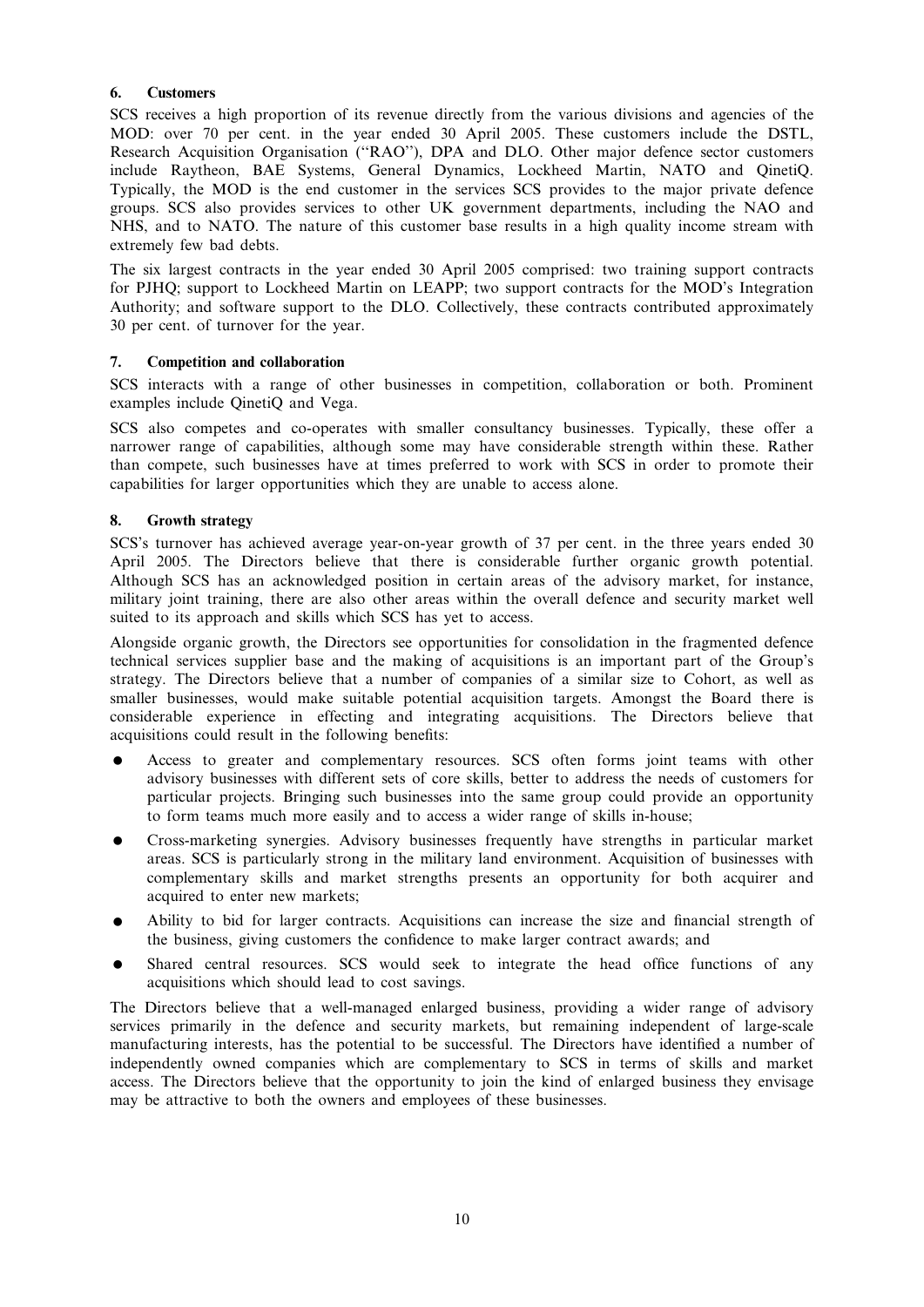## 9. Reasons for the Placing, Admission and use of proceeds of the Placing

The Directors believe that the Placing and Admission to AIM will provide a number of benefits. In particular, it will:

- strengthen the Group's balance sheet and provide greater visibility and transparency to customers which, the Directors believe, may enhance the Group's ability to bid for larger contracts;
- enhance the Group's ability to make acquisitions because of its enhanced ability to issue share capital to fund acquisitions and issue shares as consideration for acquisitions; and
- enhance the Group's ability to attract, motivate and retain high calibre employees and to align the interests of the senior management team with those of Shareholders by providing sharebased incentive schemes.

The net proceeds of the Placing to be received by the Company of £4.1 million will be used to strengthen the Group's financial position which will, amongst other things, increase the Group's ability to make acquisitions.

The Placing will also allow certain Shareholders to realise a portion of their holding of Ordinary Shares. Admission may provide enhanced liquidity to existing Shareholders, subject to the lock-in arrangements described in paragraph 21 of this Part 1.

## 10. Selected financial information

The table below sets out the turnover and operating profit for SCS for each of the three years ended 30 April 2005 and the net assets at each of those dates, extracted without material adjustment from the financial information relating to SCS contained in Part 4 of this document, and the corresponding data for the interim period ended 31 October 2005, extracted without material adjustment from the unaudited interim results for SCS for such period contained in Part 5 of this document. The following information is in summary form only. Accordingly, investors should read the whole of this document and not rely solely on the summarised information.

|                  |               |                                  |               | Six months                    |
|------------------|---------------|----------------------------------|---------------|-------------------------------|
|                  |               |                                  |               | ended                         |
|                  |               |                                  |               | 31 October                    |
|                  |               |                                  |               | 2005                          |
|                  |               | Year ended 30 April <sup>1</sup> |               | $\mu$ unaudited) <sup>2</sup> |
|                  | 2003          | 2004                             | 2005          | 2005                          |
|                  | $\pounds 000$ | $\pounds 000$                    | $\pounds 000$ | $\pounds 000$                 |
| Turnover         | 7,706         | 11,182                           | 14,432        | 8,477                         |
| Operating profit | 432           | 1,192                            | 1,815         | 751                           |
| Net Assets       | 898           | 1,433                            | 2,163         | 2,543                         |
|                  |               |                                  |               |                               |

Notes:

(1) Turnover, operating profit and net assets for the three years ended 30 April 2005 are extracted from the profit and loss account and the balance sheet included in the financial information relating to SCS for such period, as set out in Part 4 of this document.

(2) Turnover, operating profit and net assets for the six months ended 31 October 2005 are extracted from the unaudited interim results of SCS for such period, as set out in Part 5 of this document.

## 11. Current trading and prospects

Based on SCS's performance since 1 May 2005, the Directors expect that turnover in the current financial year will exceed the level achieved in the year ended 30 April 2005.

In the current financial year, in response to both the increasing size and breadth of the business and in anticipation of operating in the AIM environment, the Group has made, or is in the process of making, a number of changes to its organisation and policies:

- While maintaining the use of associates as the predominant means of service delivery, SCS has invested to recruit an increased number of individuals as full-time employees. This reflects the growing size of the business and its continuing need for regular access to scarce expertise in certain strategic areas;
- SCS has strengthened and is looking to strengthen further its management and administrative team both to manage the increased scale of the business and to comply with the reporting and governance requirements of a public company; and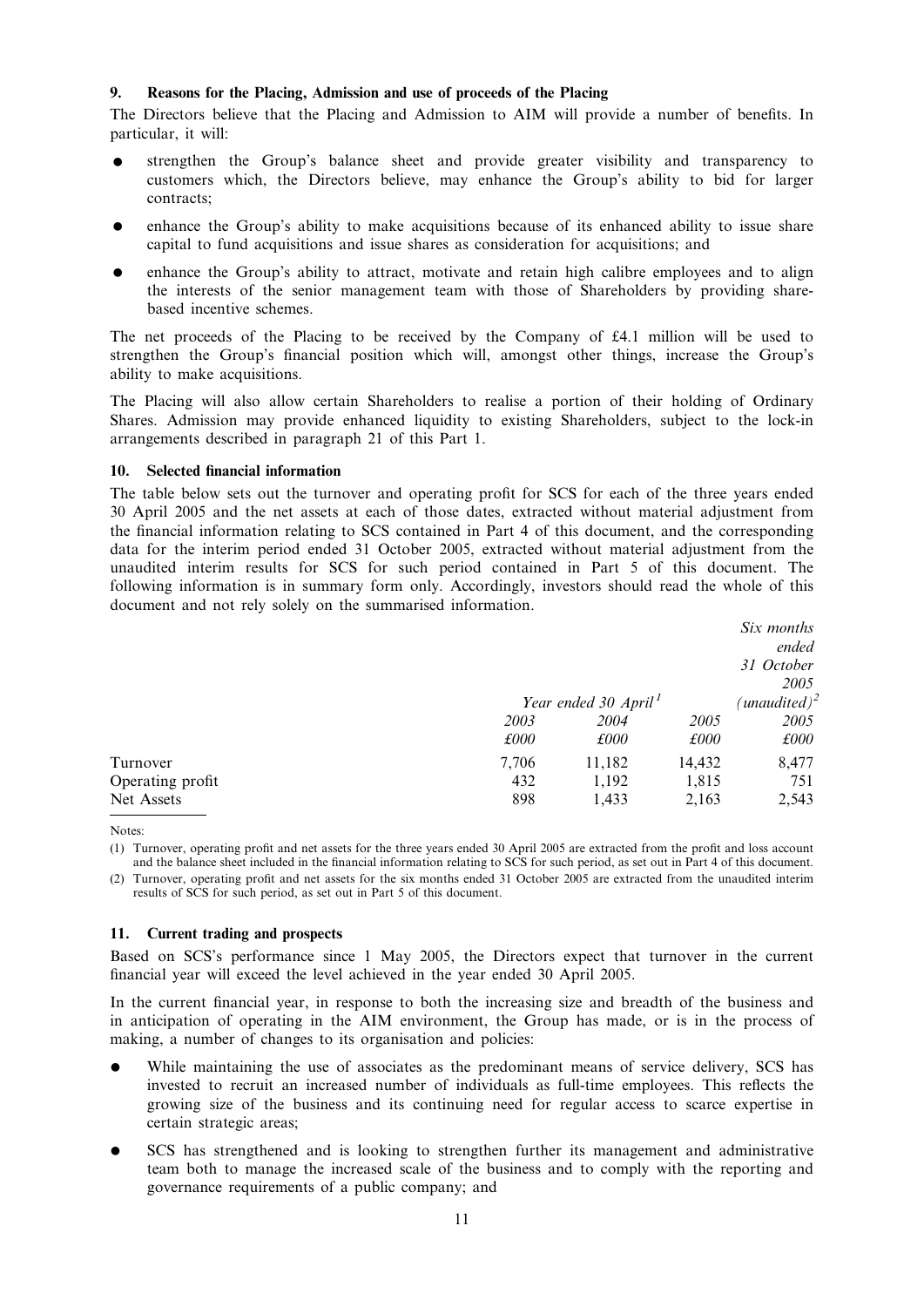Historically, the directors of SCS have taken relatively low salaries, reflecting the level of dividend payments drawn from SCS. These salaries have been increased in the current financial year to levels more in line with market rates.

The Directors believe these changes are necessary and position the Group well for future growth. However, taken together with the additions to the Group's senior management team and other costs directly related to the Admission, they will result in increased costs for the Group in the year ending 30 April 2006 and in later years.

## 12. Dividend policy

In the absence of unforeseen circumstances, the Directors intend to pay, in September 2006, a final cash dividend of approximately £0.1 million for the six months ending 30 April 2006. For the avoidance of doubt, this is not a profit forecast.

Thereafter, the Directors intend to declare an interim and final dividend in respect of each financial year. The Directors intend to adopt a progressive dividend policy taking account of the long term earnings growth of the Group.

## 13. Directors and key employees

## **Directors**

## Nick Prest CBE, age 52 – Chairman

After graduating with an MA from Oxford, Nick Prest began his career as an administrative civil servant in the MOD in 1974. After an MBA course at Bradford Business School, Nick then moved within the MOD to the Defence Export Services Organisation. In 1982, he left the MOD to take a marketing role at United Scientific Holdings, predecessor of Alvis plc (''Alvis''). He was appointed Marketing Director in 1985, with overall responsibility for the order intake of the Alvis Group worldwide, and became Chief Executive in 1989.

Alvis developed into one of the world's leading contractors in the specialist field of armoured vehicles before being acquired by BAE Systems in 2004. Nick was appointed Chairman of Alvis in 1996. He was Chairman of the Defence Manufacturers Association from 2001 to 2004. Nick is Chairman designate of AVEVA Group plc.

## Stanley Carter, age 63 – Chief Executive

Following a successful military career, Stanley took early retirement as a Regular Army Lieutenant Colonel in the Royal Artillery to found SCS in 1992. During his service he held a wide range of operational posts and staff officer appointments in the MOD, including the central staff, procurement, government research establishments and had significant interaction with industry. He also represented the UK on a five nation technical committee overseeing the development of an advanced weapon system and at NATO interoperability committees. Stanley won a personal award from the MOD Committee of Awards to Inventors for a lightweight missile launcher which is still in service. His final MOD appointment involved the development of command information systems. He has degrees in technology and behavioural science from Loughborough and the Open University, respectively, and an MSc in Design of Information Systems from the Royal Military College of Science in 1987. Through his experience he identified the need for personnel with theoretical knowledge and practical experience in its application in order to deploy technology to its full effect and successfully built SCS on this basis. On Admission, Stanley Carter will own approximately 48.1 per cent. of the Enlarged Share Capital (assuming the issue of the maximum number of Ordinary Shares available under the Employee Share Offer).

## Andrew Thomis, age 41 – Business Development and Finance Director

After graduating with an M.Eng in Electronic Engineering and Management Science from Imperial College, London, in 1987, Andrew joined the MOD, initially as a research technologist then subsequently in project management and policy roles including a spell as a private secretary to the defence procurement minister. In 1996, he left the MOD to join Capita plc's management consultancy business, advising public sector clients in the defence and intelligence fields, joining Alvis the following year. As Director of Corporate Development at Alvis he was responsible for mergers and acquisitions, strategy and high level business development over the period when Alvis consolidated the UK armoured vehicle industry and established itself as one of the world's leading armoured vehicle businesses.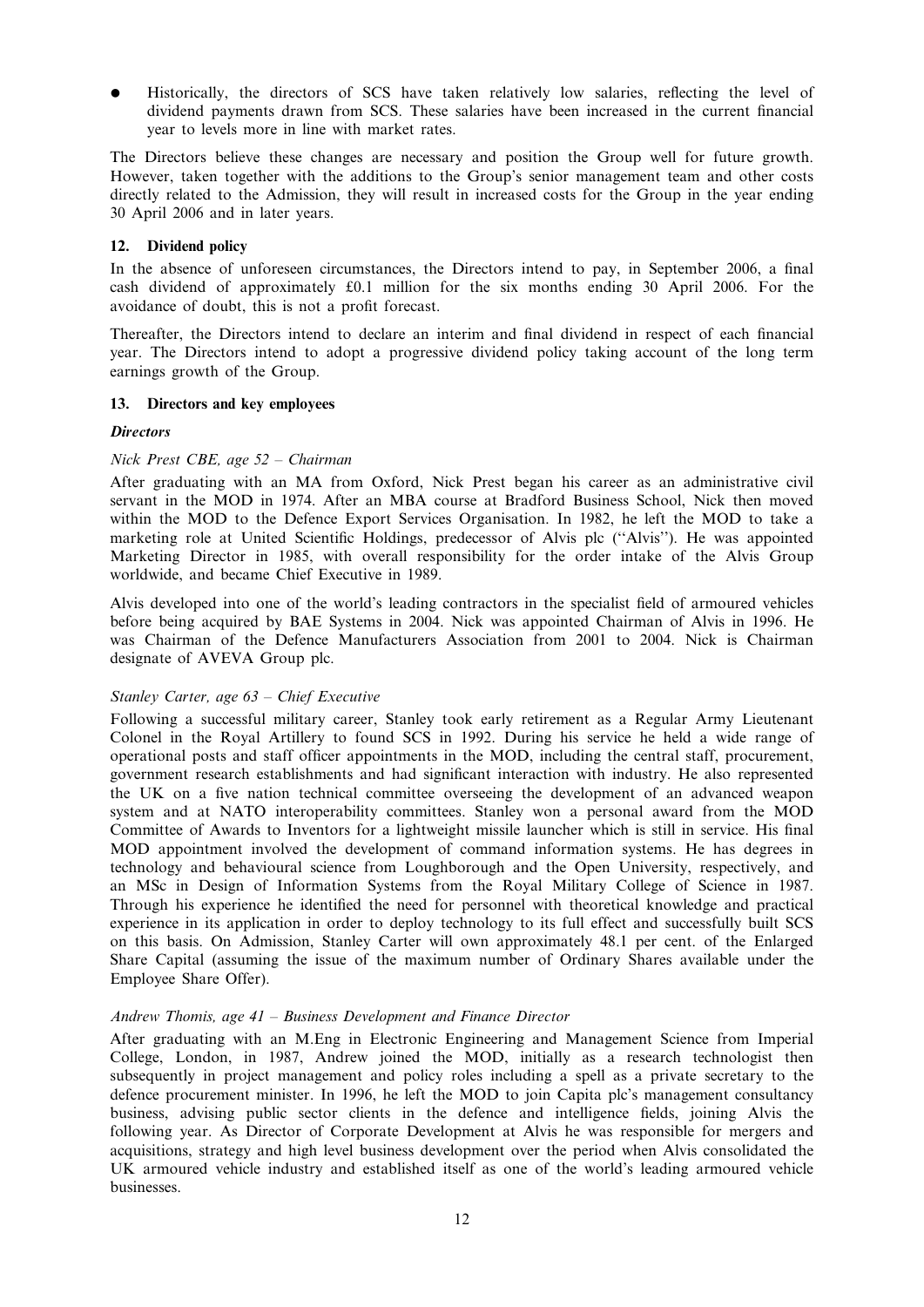## Sir Robert Walmsley, KCB, age 65 – Non-executive Director

Sir Robert Walmsley previously served in the Royal Navy where his final appointment was as Controller of the Navy and member of the Navy Board as a Vice Admiral. He was knighted in 1995. After retiring from the Navy, he was appointed as Chief of Defence Procurement, occupying that position from 1996 until 2003. He was appointed independent Non-Executive Director of British Energy Group Plc in 2003. He is an independent Director of General Dynamics Corporation, the Major Projects Association, EDO Corporation and Stratos Global Holdings Limited (a wholly owned subsidiary of Stratos Global).

The Directors intend to appoint a Finance Director within a short time following Admission. Such an appointment would allow Andrew Thomis to focus solely on his role as Business Development Director.

## Key Employees

## John Lyde, SCS Business Development and Commercial Director

John joined SCS in September 1992 and has considerable experience of MOD and defence business and commercial matters. A former British Army colonel, he has some 30 years involvement in defence computing and procurement in the armed forces of both the UK and the USA.

## John Tydeman, SCS Administration Director

John also joined SCS in September 1992 and, together with John Lyde and Stanley Carter formed the team that steered the business through its early development. Aside from his administrative responsibilities, he has a strong systems background and considerable recent experience in providing technical support to the MOD. John was also a founding member of the Royal Signals sponsored specialist Territorial Army unit, the Land Information Assurance Group (V).

## Gavin Kilgour, SCS Business Area Manager, Weapon Systems

Gavin joined SCS in April 1998. He has a detailed understanding of fire support, operational and logistic issues. His Royal Artillery service included appointments in the Defence Procurement Agency and the MOD, where he was responsible for operational requirements for artillery rocket and precision attack systems.

## Robin Joy, SCS Manager, Interim Professionals Division

Robin joined SCS in November 2000 directly from his post as Regimental Colonel, the Corps of Royal Electrical and Mechanical Engineers (''REME''). He had earlier set up the REME Manning and Career Management Division in the Army Personnel Centre in Glasgow. His Army career included service with Airborne Forces as well as a period as Force Engineer of the Royal Brunei Armed Forces.

## Donald Wilson CBE, SCS Business Area Manager, Training Support

Donald joined SCS in January 2004. He is a former infantry commanding officer and brigade commander with widespread operational, crisis management and training experience in the UK and overseas. This includes direction of the Army's Training Simulation programme, policy and direction of Land Command's collective training. In 2001, he led the operation to contain and eliminate the outbreak of foot and mouth disease and flood relief operations in the East of England.

## Steve Court, SCS Business Area Manager, C4I

Steve joined SCS in June 2002. A former Royal Engineer, he has wide practical experience of the MOD acquisition system and the use of simulation and synthetic environments in training. Steve also has command and operational experience at most levels. He is a skilled project manager and has an MSc in the Design of Information Systems.

## Steve Mills, SCS Business Manager

Steve joined SCS in May 2000. He is responsible for business development, client relationship management, emerging markets and ensuring coherence across capability areas and activities. Prior to joining SCS, he completed a successful career in the British Army and has served in both NATO and UK major military headquarters.

## Emily Davies, SCS Business Support Manager

Emily joined SCS in October 2003 and is responsible for general business coordination, including Human Resources and Marketing. Prior to joining SCS she was a consultant in the London Reward & Share Plans team of PricewaterhouseCoopers, during which time she qualified as a Chartered Tax Adviser.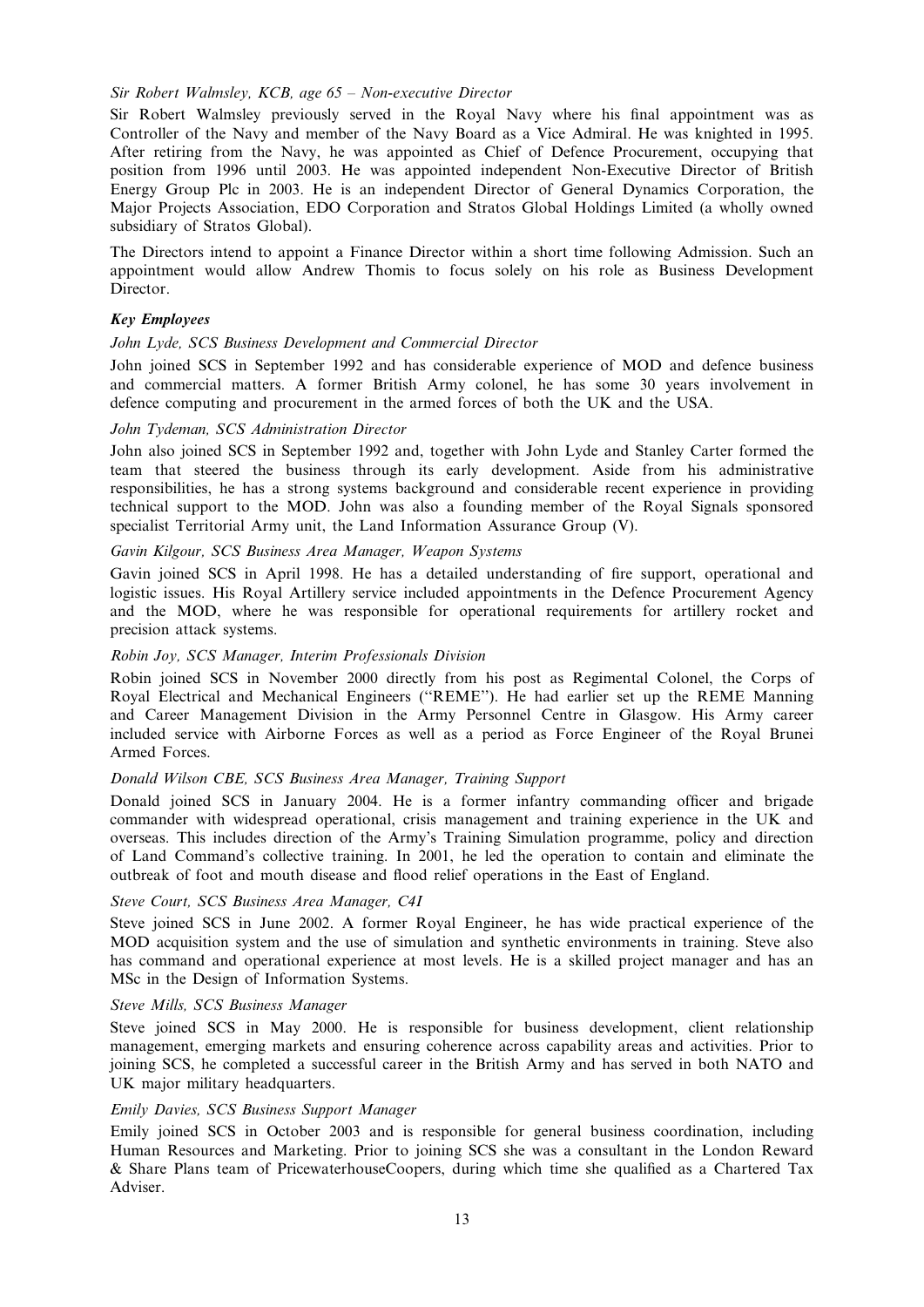## 14. Other activities and interests

As a private company, SCS has made loans and investments in a number of ventures in areas related and unrelated to its core activities. The Directors have taken a prudent view in accounting for these relationships. Following Admission, they intend to monitor them carefully and, where it is in the best interests of the Company, bring them to a conclusion.

SCS has a 50 per cent. interest in SCS Mothership Ltd (''SML''), a joint venture of SCS and Mothership Technology Limited (a high performance computer graphics company) focused on advanced 3D terrain and battlespace visualisation. SML is working under contract with Lockheed Martin, the major US defence business, to research and provide 3D terrain visualisation capabilities for space, ISTAR (intelligence, surveillance, target acquisition and reconnaissance) and missile control applications. SCS provides a working capital facility to SML, which showed a balance of £90,405 owing at 31 October 2005. Start-up assistance provided to SML is reflected in an additional debtor balance of £134,553 at that date. The Directors are confident that these sums are fully recoverable.

SCS has provided start-up funding for a new venture, SCS South Africa. This currently operates through an agreement with a former British Army Colonel, Peter Nell, who is based in South Africa and has been developing a new business there based on the SCS model. The commitment at 31 October 2005 was £54,000 and this was fully provided for in SCS's accounts. The maximum commitment to this venture is £100,000.

SCS has a 25 per cent. interest in Digital Millennium Map LLP (''DMM''), an equal partnership of four companies compiling an integrated high-resolution aerial digital image of Britain. The project is an update of the Millennium Map, an integrated aerial image of Britain, originally carried out by Getmapping Ltd, one of the partners. DMM plans to provide imagery for sale to private, corporate and government users via Getmapping's established sales channels. Changes in the market for digital geographic imagery have raised questions about the future profitability of DMM, and SCS has taken the prudent position of providing in full for its £400,000 commitment of which £130,000 had been drawn down as at 31 October 2005. Additionally, SCS owns an advanced digital camera which it leases to DMM on a commercial basis. The outstanding balance on the lease account as at 31 October 2005 was £302,986, and SCS is confident that this sum is fully recoverable. Following Admission, the Group will make no further investment in this business beyond its existing commitment.

SCS assisted in the establishment of and has lent funds to the Centre for Defence and International Security Studies ("CDiSS"), a company which was spun out of Lancaster University. CDiSS organises events and seminars, carries out studies and publishes papers with a defence and security theme. It is seeking to raise funds both through sponsorship and its operating activities. However, the recoverability of the funds advanced to CDiSS is sufficiently uncertain that SCS has made full provision in its accounts for the outstanding balance, amounting to £93,161 at 31 October 2005. Following Admission, the Group will make no further loans to this company beyond its existing commitment.

SCS assisted in the establishment of, and lent funds to, Sentinel Programmes Limited (''SPL'') which organises international security-related conferences, most recently in Prague in February 2006. The Group regards the recoverability of the funds advanced to SPL as uncertain and has consequently made full provision against the outstanding balance of £202,619 in its accounts for the six months ended 31 October 2005. Following Admission, the Group will make no further loans to this company beyond its existing commitment.

## 15. Details of the Placing

Pursuant to the Placing, which has been arranged by Investec, the Placing Shares have been conditionally placed with institutional and other investors in the United Kingdom at the Placing Price. The Placing has been underwritten by Investec.

Subject to the Placing becoming unconditional, the Placing will raise approximately  $£5.0$  million before expenses (approximately £4.1 million net of expenses) for the Company and approximately £4.5 million (gross) for the Selling Shareholders. This includes the sale by Stanley Carter of 1,392,682 Ordinary Shares, representing 6.3 per cent. of the Enlarged Share Capital. Following the Placing, Stanley Carter will retain 10,645,718 Ordinary Shares, representing approximately 48.1 per cent. of the Enlarged Share Capital (assuming the issue of the maximum number of Ordinary Shares available under the Employee Share Offer), in respect of which certain undertakings have been given, as described below.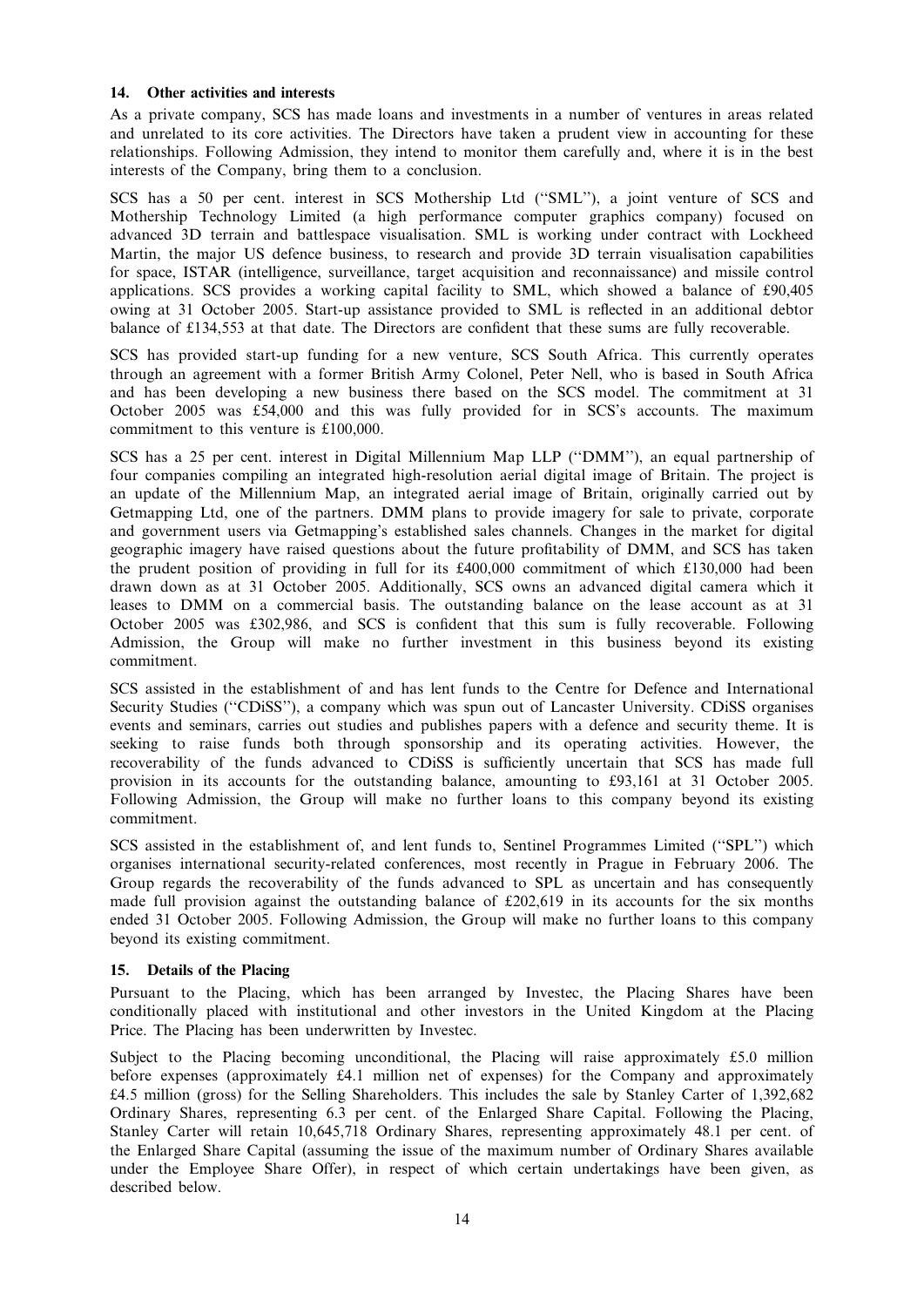The Sale Shares are credited fully paid and are being sold pursuant to the Placing free and clear of all liens, charges and encumbrances and together with all rights attaching to the same at the date of Admission. The New Ordinary Shares comprised in the Placing will be issued credited as fully paid and will, on issue, rank pari passu with the Ordinary Shares (including the Sale Shares) already in issue on Admission, including the right to receive all dividends and other distributions thereafter declared, made or paid.

Application has been made for the Enlarged Share Capital to be admitted to trading on AIM. The Placing Shares, which will represent approximately 35.0 per cent. of the Enlarged Share Capital (assuming the issue of the maximum number of Ordinary Shares available under the Employee Share Offer), have not been offered in whole or in part to the public in conjunction with the application for Admission.

The Placing is conditional, *inter alia*, upon:

- the Placing Agreement becoming unconditional and not having been terminated in accordance with its terms; and
- Admission taking place on 8 March 2006 or such later date as Investec and the Company may agree, being not later than 22 March 2006.

## 16. Employee Share Offer

Under the Employee Share Offer, the Company will invite certain full-time employees of the Group to make applications to subscribe for up to 220,773 New Ordinary Shares at the Placing Price. Such applications are conditional upon the Placing Agreement becoming unconditional and Admission taking place in relation to such Ordinary Shares on 8 March 2006 or such later date as Investec and the Company may agree pursuant to the Placing Agreement, being not later than 22 March 2006. The Employee Share Offer does not form part of the Placing and has not been underwritten by Investec or any other party.

## 17. Investments by certain Directors

Sharing a view with Stanley Carter as to the opportunities available within the technical services defence sector and the benefits which could be obtained through an acquisition strategy, in July 2005 Nick Prest agreed to become chairman of the Group and to invest in the Group.

On 9 February 2006, Andrew Thomis paid a total of £20,000 in cash and Sir Robert Walmsley a total of £15,000 in cash by way of subscription for new ordinary shares of £1 each in the capital of the Company, representing, following a subsequent sub-division of the share capital of the Company, 22,230 Ordinary Shares and 16,670 Ordinary Shares, respectively, credited as fully paid.

On 15 February 2006, Nick Prest paid a total of £550,000 by way of subscription for 718,514 Ordinary Shares, credited as fully paid. In addition, on the same date, he also subscribed for a further 979,790 Ordinary Shares for which he undertook unconditionally to pay to the Company the cash sum of £750,000 at any time up to 31 January 2007. The obligation to pay £750,000 at any time up to 31 January 2007 is not secured. Also on 15 February 2006, Anthea Prest paid a total of £200,000 by way of subscription for 261,276 Ordinary Shares, credited as fully paid.

The above transactions were entered into prior to the appointment of Nick Prest, Andrew Thomis or Sir Robert Walmsley as Directors. For further details of these arrangements, please see paragraph 7 of Part 6 of this document.

## 18. The City Code

Under Rule 9 of the City Code, when any person and/or group of persons acting in concert (as defined in the City Code (a ''Concert Party'')) acquires shares in a company which is subject to the City Code and such shares, when taken together with shares already held, carry 30 per cent. or more of the voting rights of the company, such person or group of persons is normally obliged to make a general offer in cash to all the company's shareholders to acquire the remaining equity share capital at the highest price paid by any member of such Concert Party within the preceding 12 months.

Rule 9 of the City Code also normally requires any person who, together with any person or persons acting in concert with him, holds between 30 per cent. and 50 per cent. of a company's voting rights and who acquires additional shares, which carry voting rights, to make a general offer in cash to all the company's shareholders to acquire the remaining equity share capital at the highest price paid by any member of such Concert Party within the preceding 12 months and the City Code will apply to the Company.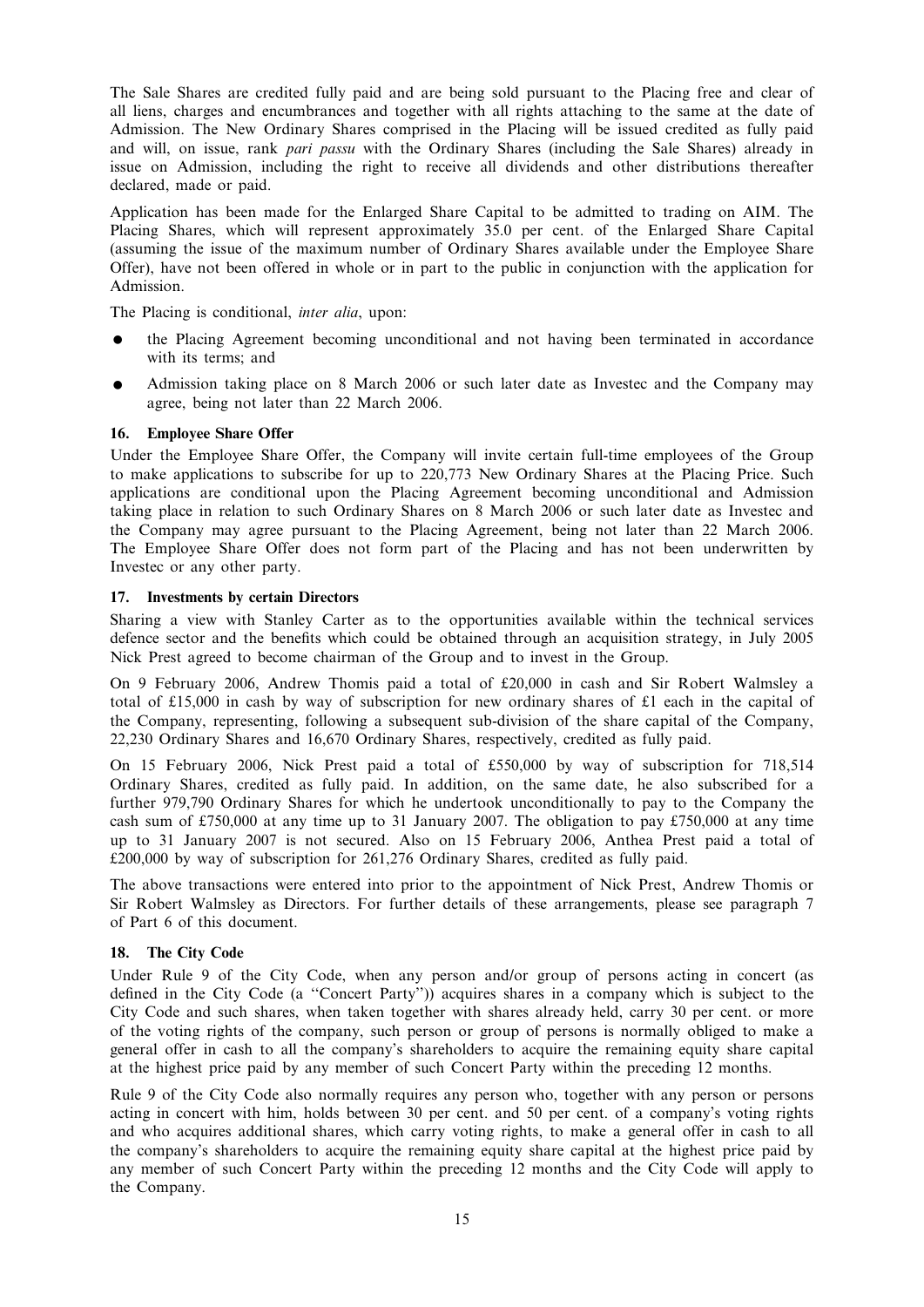On Admission, Stanley Carter will hold 10,645,718 Ordinary Shares representing approximately 48.1 per cent. of the voting rights of the Company immediately following Admission (assuming the issue of the maximum number of Ordinary Shares available under the Employee Share Offer).

Accordingly, upon Admission Stanley Carter will hold more than 30 per cent. but not more than 50 per cent. of the Company's voting share capital and any further acquisition by Stanley Carter and/or any person or group of persons acting in concert with him (as defined in the City Code) of shares carrying voting rights will be subject to Rule 9 of the City Code.

## 19. Admission, settlement and dealings

Application has been made to the London Stock Exchange for the Enlarged Share Capital to be admitted to trading on AIM. It is expected that Admission will take place, and that dealings on AIM in the Ordinary Shares will commence on 8 March 2006.

Application will be made for the Enlarged Share Capital to be admitted to CREST with effect from Admission. Accordingly, settlement of transactions in the Ordinary Shares following Admission may take place through CREST.

CREST is a paperless settlement procedure enabling securities to be evidenced otherwise than by a certificate and transferred otherwise than by written instrument. The Articles of Association permit the holding and transfer of Ordinary Shares in CREST. It is expected that subject to satisfaction of the conditions of the Placing, the Placing Shares will be registered in the names of the applicants for the Placing Shares and issued or transferred either:

- in certificated form, where the applicant so elects, with the relevant share certificate expected to be despatched by post, at the applicant's risk, by 15 March 2006; or
- in CREST, where the applicant so elects, provided the applicant is a "system member" (as defined in the CREST Regulations) in relation to CREST, with delivery (to the designated CREST Account) of the Placing Shares to which the applicant is entitled, expected to take place on 8 March 2006.

All documents or remittances sent by or to an applicant for Placing Shares, or as the applicant may direct, will be sent through the post at their risk.

## 20. Employee share incentives

The Directors believe that the future success of the Group depends to a large extent on the future performance of its employees. In order to incentivise and reward the employees for their contribution to the future success of the Group, the Company has adopted The Cohort PLC Savings Related Share Option Scheme. There has been no grants of options made under this scheme prior to the date of this document. Further details of such scheme are set out in paragraph 4(b) of Part 6 of this document.

The Directors also recognise the importance of ensuring that key employees are fully incentivised and identify closely with the financial success of the Group. To this end, the Company has adopted The Cohort PLC 2006 Share Option Scheme. On 24 February 2006, Andrew Thomis was granted an option under this scheme to acquire 38,889 Ordinary Shares at a price of 90 pence per share. On 27 February 2006, the Directors granted to certain members of the senior management team, subject to and with effect from Admission, options to acquire 355,688 Ordinary Shares at the Placing Price. Those benefiting from such grant included Andrew Thomis (as to an option over 40,650 Ordinary Shares), John Lyde (as to an option over 40,650 Ordinary Shares) and John Tydeman (as to an option over 40,650 Ordinary Shares). Further details of this scheme are set out in paragraph 4(a) of Part 6 of this document.

## 21. Lock-in arrangements

The Directors have undertaken, subject to certain exceptions, not to dispose of the Ordinary Shares held by them immediately on Admission for a period of one year following Admission. The other individuals who held shares prior to Admission have also undertaken, subject to certain exceptions, not to dispose of the Ordinary Shares held by them on Admission for a period of one year following Admission. Further details of these restrictions are set out in paragraph 7 of Part 6 of this document.

## 22. Corporate Governance

The Directors recognise the value and importance of high standards of corporate governance and intend to observe the requirements of the Combined Code to the extent they consider appropriate in the light of the Group's size, stage of development and resources.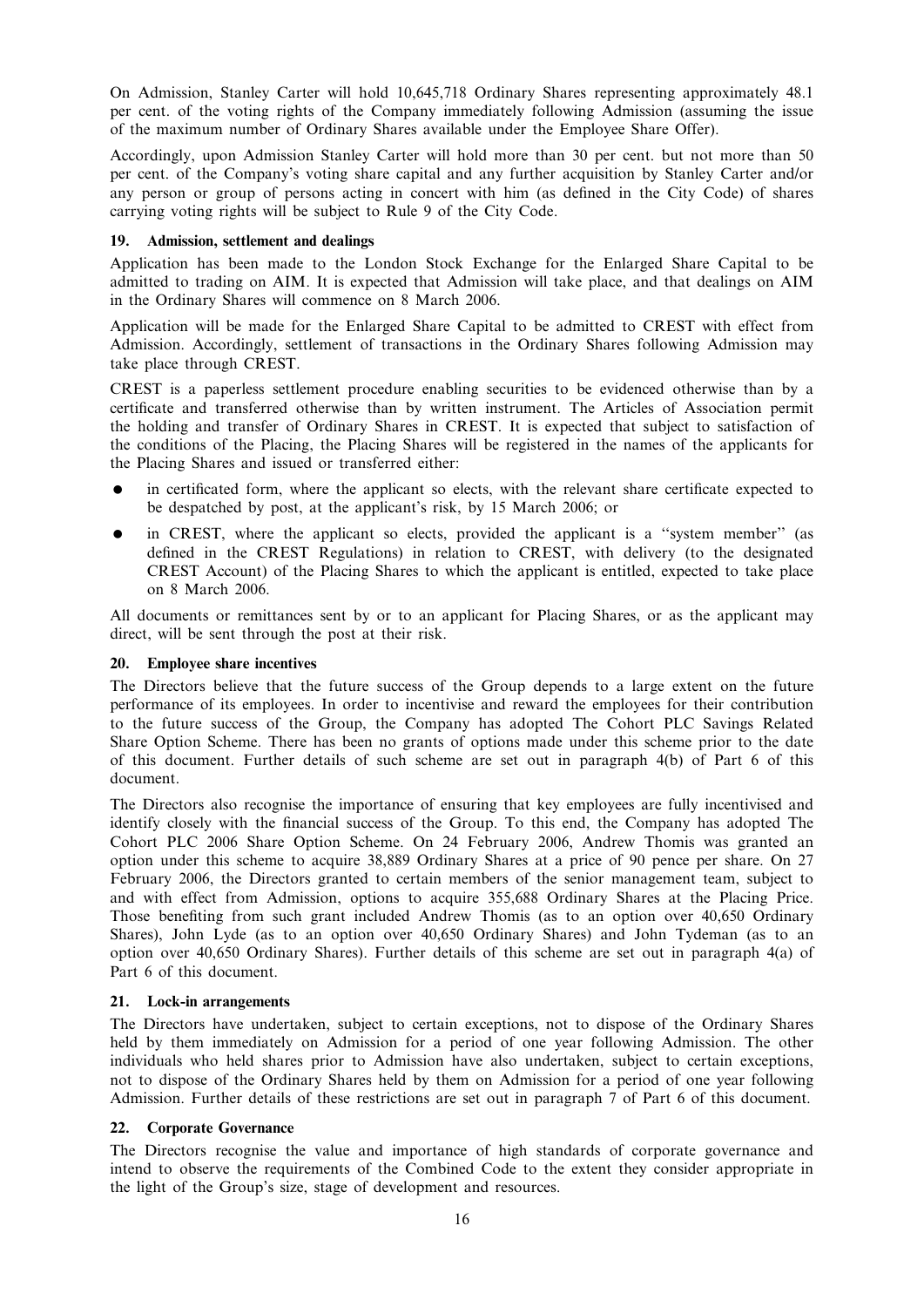The Board has established an audit committee and a remuneration committee with formally delegated duties and responsibilities.

The audit committee is primarily responsible for determining the terms of engagement of the Company's auditors and, in consultation with the Company's auditors, the scope of audits. It will receive and review reports from management and the Company's auditors relating to the interim and annual accounts and the accounting and internal control systems in use by the Group. The audit committee will have unrestricted access to the Company's auditors, including their reports on any weaknesses identified in the accounting and internal control environment.

The remuneration committee is primarily responsible for reviewing the scale and structure of both the executive Directors' and other key employees' future remuneration and setting the terms of their service agreements with due regard to the interests of Shareholders. No Director will be permitted to participate in discussions or decisions concerning his own remuneration. The remuneration committee is also responsible for administering the Share Option Schemes.

The Group will comply with Rule 21 of the AIM Rules regarding dealings in the Company's shares and will take all reasonable steps to ensure compliance by the Directors and applicable employees.

The Company has adopted and will operate a share dealing code for Directors and relevant employees incorporating the rules on dealings in securities included in the AIM Rules. Furthermore, the Company intends to issue internal guidelines for its Directors and employees in respect of the protection and dissemination of price sensitive information.

## 23. Taxation

The Company has sought and been granted provisional clearance by HM Revenue  $\&$  Customs that the New Ordinary Shares will be eligible for EIS and/or VCT purposes on Admission.

Such advance assurance (which has been obtained on the basis of the facts supplied) does not guarantee EIS qualification for an individual, whose claim for relief will be conditional on his own circumstances and is subject to holding the shares throughout the three year qualifying period. In addition, for VCT and EIS relief not to be withdrawn, the Company must comply with a number of conditions and no guarantee is given that the future activities of the Company will be such as to retain any qualifying company status for EIS or VCT purposes.

Individual Shareholders who are resident or ordinarily resident in the United Kingdom should be eligible for business or non-business asset taper relief for chargeable gains on disposals of their Ordinary Shares. The availability of business asset taper relief which, after a two-year holding period reduces the effective rate of capital gains tax for higher rate taxpayers to 10 per cent., will depend, inter alia, on the Company being a holding company of a trading group for the relevant period of ownership of the Ordinary Share and the necessary conditions having been satisfied throughout. To the extent that Ordinary Shares do not constitute business assets at any time during the relevant period of ownership, they will generally be considered non-business assets during such time.

Further information on United Kingdom taxation with regard to the Placing is set out in the paragraph entitled ''Taxation'' in paragraph 9 of Part 6 of this document. All information in relation to taxation in this document is intended only as a general guide to the current UK tax position. If you are in any doubt as to your own tax position, or are subject to tax in a jurisdiction other than the United Kingdom, you should consult your own independent professional adviser immediately.

## 24. Risk Factors

The Group's business is dependent on many factors and investors should read the whole of this document and, in particular, Part 2 entitled ''Risk Factors''.

## 25. Financial information and Additional Information

The attention of investors is drawn to the financial information and the Accountants' Report thereon on the Company, the financial information and the Accountants' Report thereron on SCS, the unaudited interim results of SCS and the section of this document entitled ''Additional Information'' in Parts 3, 4, 5 and 6, respectively, of this document, which provide additional information relating to the Group.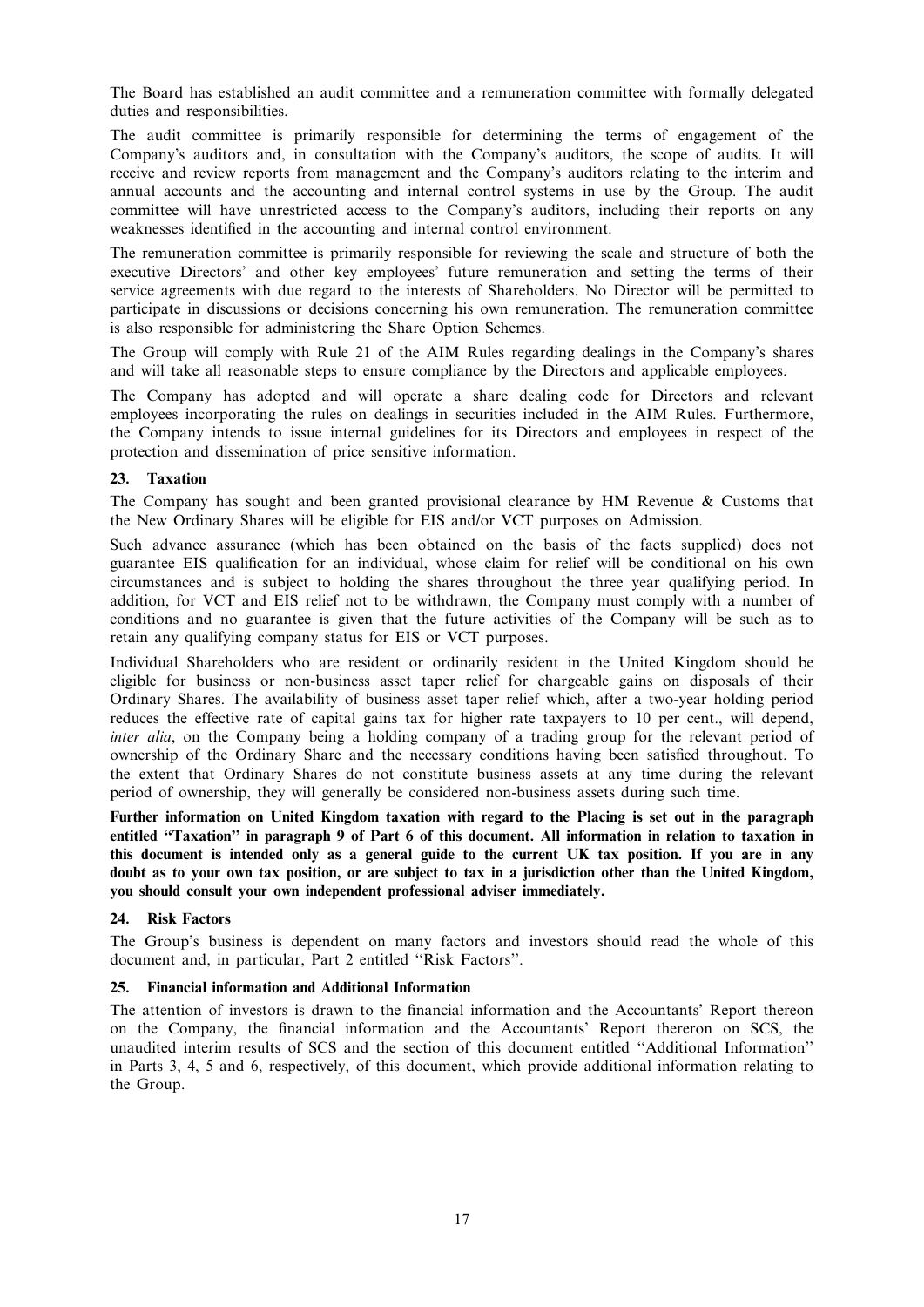## PART 2

## RISK FACTORS

#### Prior to making an investment decision in respect of the Placing Shares, prospective investors should consider carefully all of the information within this document, including the following risk factors.

The Directors believe the following risks to be the most significant for potential investors. However, the risks listed do not necessarily comprise all those associated with an investment in the Company. In particular, the Company's performance may be affected by changes in market or economic conditions and in legal, regulatory and/or tax requirements. The risks listed are not set out in any particular order of priority.

If any of the following risks were to materialise, the Group's business, financial condition, results or future operations could be materially adversely affected. In such cases, the market price of the Company's shares could decline and an investor may lose part or all of his investment. Additional risks and uncertainties not presently known to the Directors, or which the Directors currently deem immaterial, may also have an adverse effect upon the Group and the information set out below does not purport to be an exhaustive summary of the risks affecting the Group.

#### Investment in AIM securities

Although the Company is applying for the admission of its share capital to trading on AIM, there can be no assurance that an active trading market for the Ordinary Shares will develop, or if developed, that it will be maintained. Investment in shares traded on AIM is perceived to involve a higher degree of risk than investment in a company whose shares are listed on the Official List of the UK Listing Authority. An investment in the Ordinary Shares may be difficult to realise. Prospective investors should be aware that the value of the Ordinary Shares may go down as well as up and that the market price of the Ordinary Shares may not reflect the underlying value of the Group. Investors may therefore realise less than, or lose all of, their investment.

#### Volatility of share price

The trading price of the Ordinary Shares may be subject to wide fluctuations in response to a number of events and factors, such as variations in operating results, announcements of innovations or new services by the Group or its competitors, changes in financial estimates and recommendations by securities analysts, the share price performance of other companies that investors may deem comparable to the Company and news reports relating to trends in the Group's markets. These fluctuations may adversely affect the trading price of the Ordinary Shares, regardless of the Group's performance.

## Ability to attract associates

The Group depends on a large number of experienced associates to enable it to bid for new contracts. Should the Group be unable to attract new associates this could severely impact the Group's ability to grow its business.

#### Use of associates

The Group makes use of both employees and self-employed associates in providing its services to customers. The Board believes that this provides flexibility for both the Group and its sub-contracting associates. The Group considers and applies what it believes to be the correct tax treatment of any sub-contracting parties on a contract-by-contract basis. If, however, HM Revenue & Customs were to disagree with the Group's treatment of associates, there is a risk that additional National Insurance and PAYE may become payable by the Group. The Board believes that the Group's policy on the treatment of associates substantially complies with current HM Revenue & Customs rules.

#### Failure to maintain good relations with customers/partners

The Group needs to maintain good relations with individuals in both its customer organisations and in partner companies. Souring of individual relationships, for whatever reason, could adversely impact the Group's ability to deliver its existing business and to win new contracts.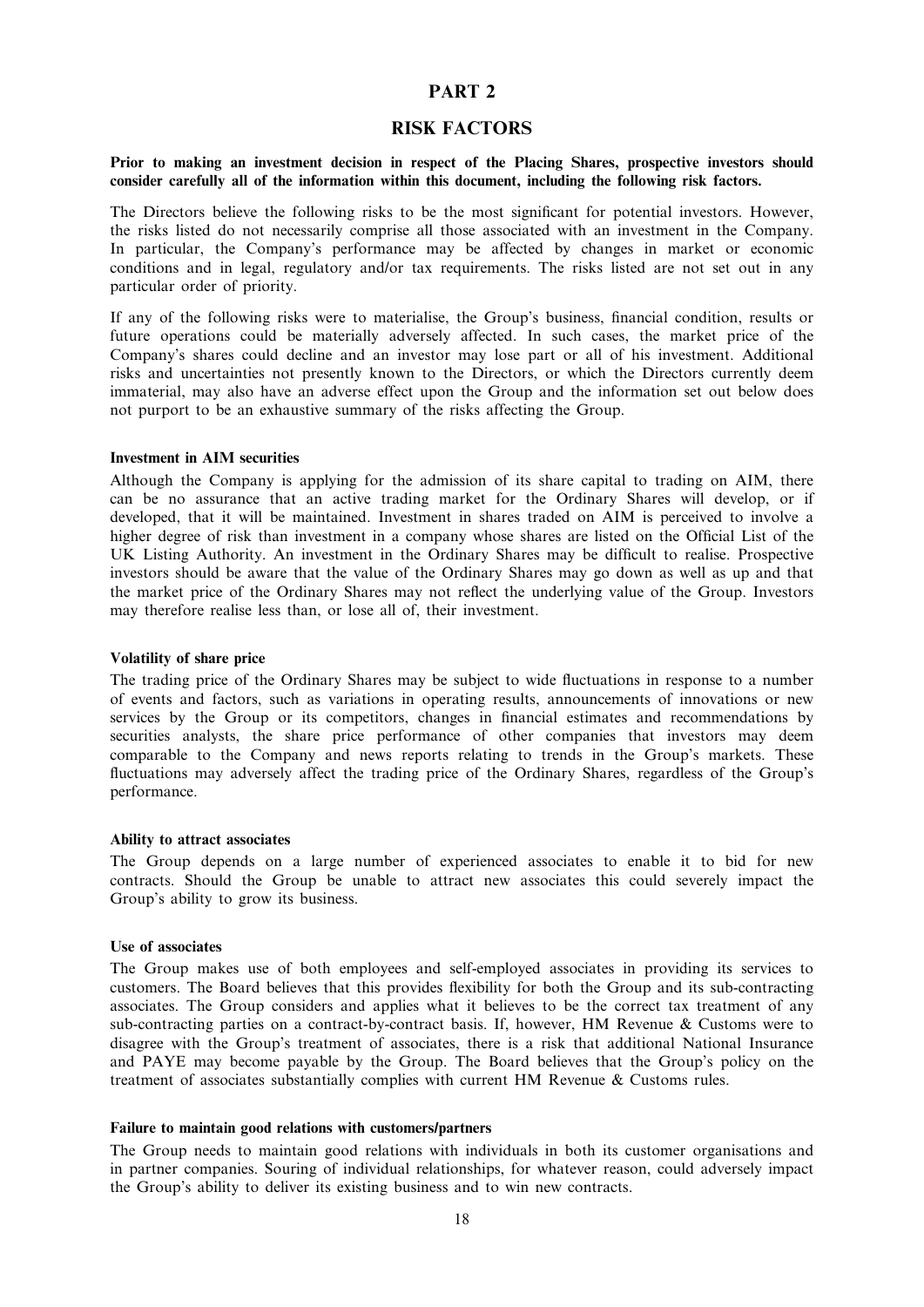#### Acquisitions

As part of their strategy, the Directors intend to acquire complementary companies. It is widely recognised that acquisitions carry significant business risks. It is possible that one or more unsuccessful acquisitions could have a material adverse effect on the Group's profitability.

There is no guarantee that the Directors will be able to complete acquisitions of complementary companies on acceptable terms. Failure to do so over an extended period would limit the Directors' ability to carry out their strategy and would reduce the long-term growth prospects of the Group.

#### Catastrophic event

As a small business operating from a single primary location, the Group is relatively vulnerable to unpredictable adverse events, such as fire or other damage to buildings, the death or incapacity of key personnel or damage to critical IT infrastructure. The Group's contingency planning may not be sufficient to allow the business to continue in all circumstances. Any such event could adversely affect the Group's business and financial results.

#### Adverse public opinion/special interest groups

As a business operating in the defence and security area, the Group may attract the attention of campaigners or special interest groups who are opposed to its activities. Public campaigning by such groups could damage the Group's reputation and impact on its ability to win new business and recruit personnel.

#### Deployments of staff to dangerous locations

From time to time the Group deploys personnel to overseas locations where there may be risks from terrorism, or other security risks. If an individual deployed by the Group is killed or injured as a result of such risks, the resulting publicity could damage the Group's reputation and impact on its ability to win new business and recruit new advisers. Such an event could also result in a significant claim for damages against the Group.

#### Reliance on customer

The Group is reliant on the MOD and its agencies for a large proportion of its turnover. It is possible that the MOD and/or its agencies may decide not to contract with, or may restrict its dealings with, the Group in the future for a range of reasons, including changes in government policy, short-term financial constraints or as a consequence of a commercial or other dispute. This could have a material adverse impact on the Group's results.

#### Reliance on few contracts

The Group's largest six contracts accounted for approximately 30 per cent. of the turnover of SCS in the year ended 30 April 2005. Should SCS lose one or more of these contracts without replacement by equivalent contracts, this could have a significant adverse impact on the Group's results. The Group's contracts with its customers are typically terminable by the client on short notice, without compensation being payable to the Group on termination.

#### **Competition**

The large majority of SCS's work for new clients or on new projects is won competitively. The Group may face significant competition, including from larger companies which have greater capital resources. There is no assurance that the Group will be able to compete successfully in such a marketplace in the future.

#### Contractual liabilities

SCS has typically contracted on terms which do not limit its liability to the client in the event of a breach. The losses and liability which SCS could be forced to bear could significantly exceed the profit margin on the contract and could also exceed SCS's insurance cover.

#### Future financing

At some stage in the future the Group may need to obtain additional funding through public or private equity or debt financing, collaborative agreements or from other resources. If the Group were to raise additional funds by issuing equity securities, current shareholders may experience significant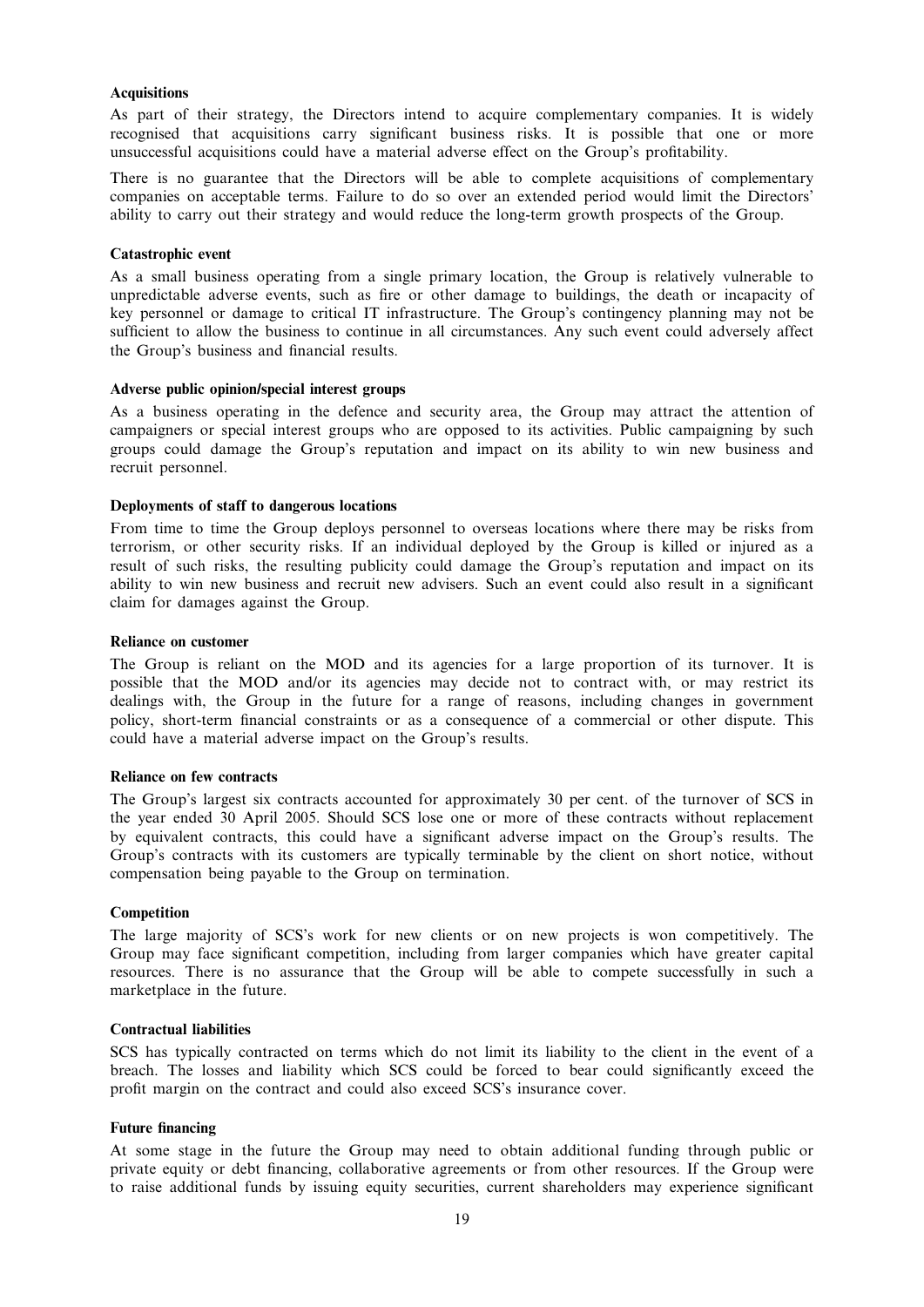dilution to their holdings. The Group may however be unable to obtain adequate financing on acceptable terms, if at all.

## Performance

The Group's revenue and profitability depend on maintaining satisfactory performance of its customer contracts. If the Group fails to maintain a satisfactory level of performance its profitability and ability to secure future contracts could be adversely affected.

## Dependence on key executives and personnel

The Group's future success is substantially dependent on the experience of its senior management and, in particular, its Directors.

There is no assurance that the Group will be able to retain the services of its Directors and senior personnel. The Group's future success depends on its continuing ability to attract and subsequently retain highly skilled and qualified personnel, particularly in relation to the defence technical services sector.

## Litigation

Any litigation, by any member of the Group or against it, is likely to be costly and there can be no assurance that it would prevail to the advantage of the Group. Litigation could also involve a significant diversion of resources and management attention.

## Project disruption and payment milestones

Much of the defence industry is characterised by long product development cycles and high levels of non-recurring cost, set against a pattern of relatively infrequent demand from a small number of customers.

As with any project related business, there is always the potential for delay, reduction in scope or cancellation within a particular client project. Any such event could have a direct impact on SCS's revenue and related profit.

## Growth business

The Group's business is still in the growth stage of development, and its operations are subject to all of the risks inherent in a growing business enterprise. The likelihood of the Group's business success must be considered in light of the problems, expenses, difficulties, complications, and delays frequently encountered in connection with the growth of an existing business as well as the competitive and regulatory environment in which the Group operates.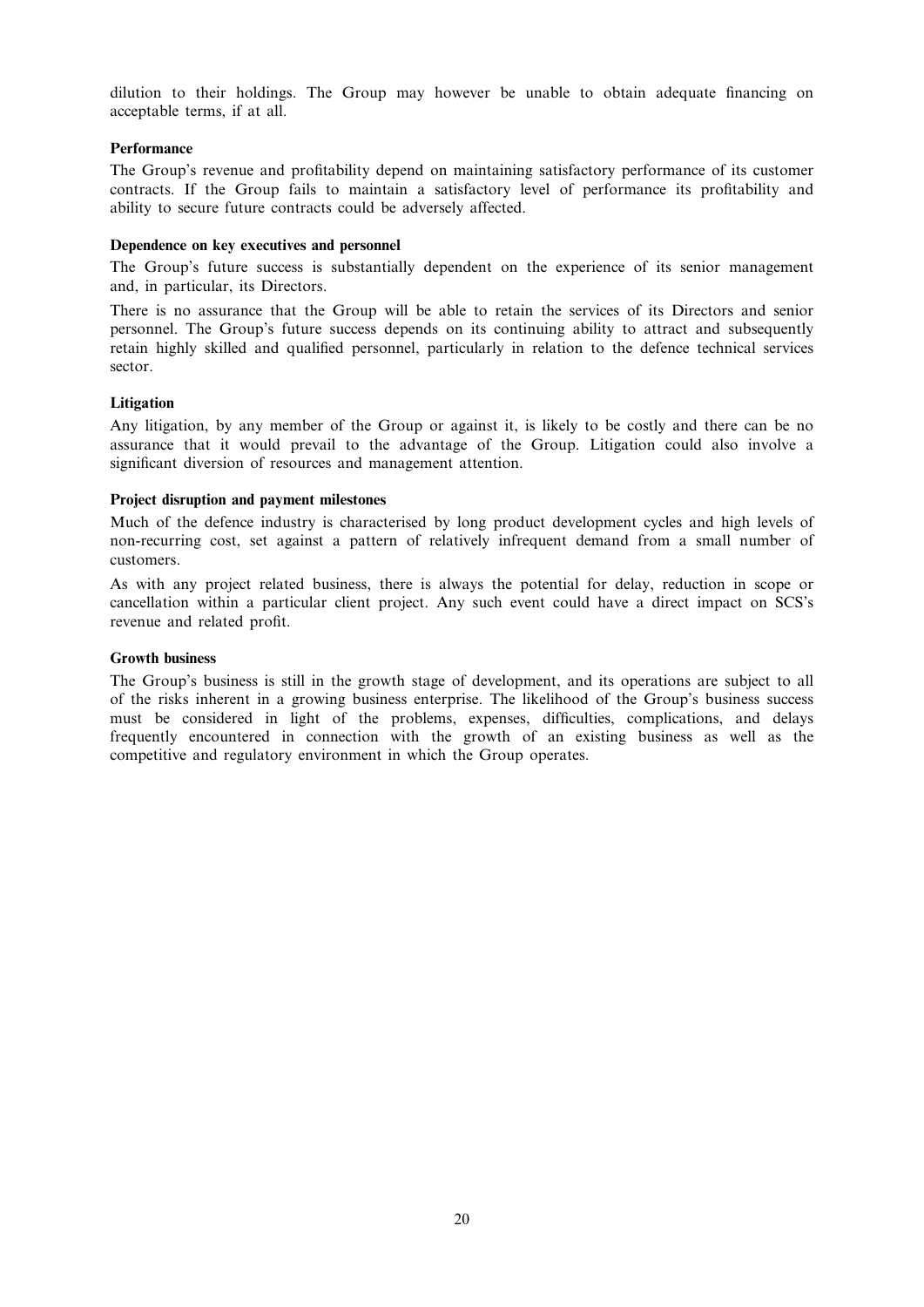## PART 3

## SECTION A

## STATEMENT OF DIRECTORS' RESPONSIBILITIES RELATING TO COHORT PLC

The historical financial information for the Company is set out in Section B of Part 3 of this document. This financial information does not comprise statutory accounts within the meaning of section 240 of the Companies Act.

The directors of the Company are required to prepare the financial information in a form consistent with that which will be adopted in the Company's next published annual financial statements, having regard to the accounting standards and policies and legislation applicable to such annual financial statements. In accordance with the legislation applicable within the United Kingdom, the financial information is required to give a true and fair view of the state of affairs of the Company for that period. In preparing that financial information, the Directors are required to:

- (a) select suitable accounting policies and apply them consistently;
- (b) make judgements and estimates that are reasonable and prudent; and
- (c) prepare the financial information on the going concern basis unless it is inappropriate to presume that the Company will continue in business.

The Accountants' Report on the Company is set out in Section C of Part 3.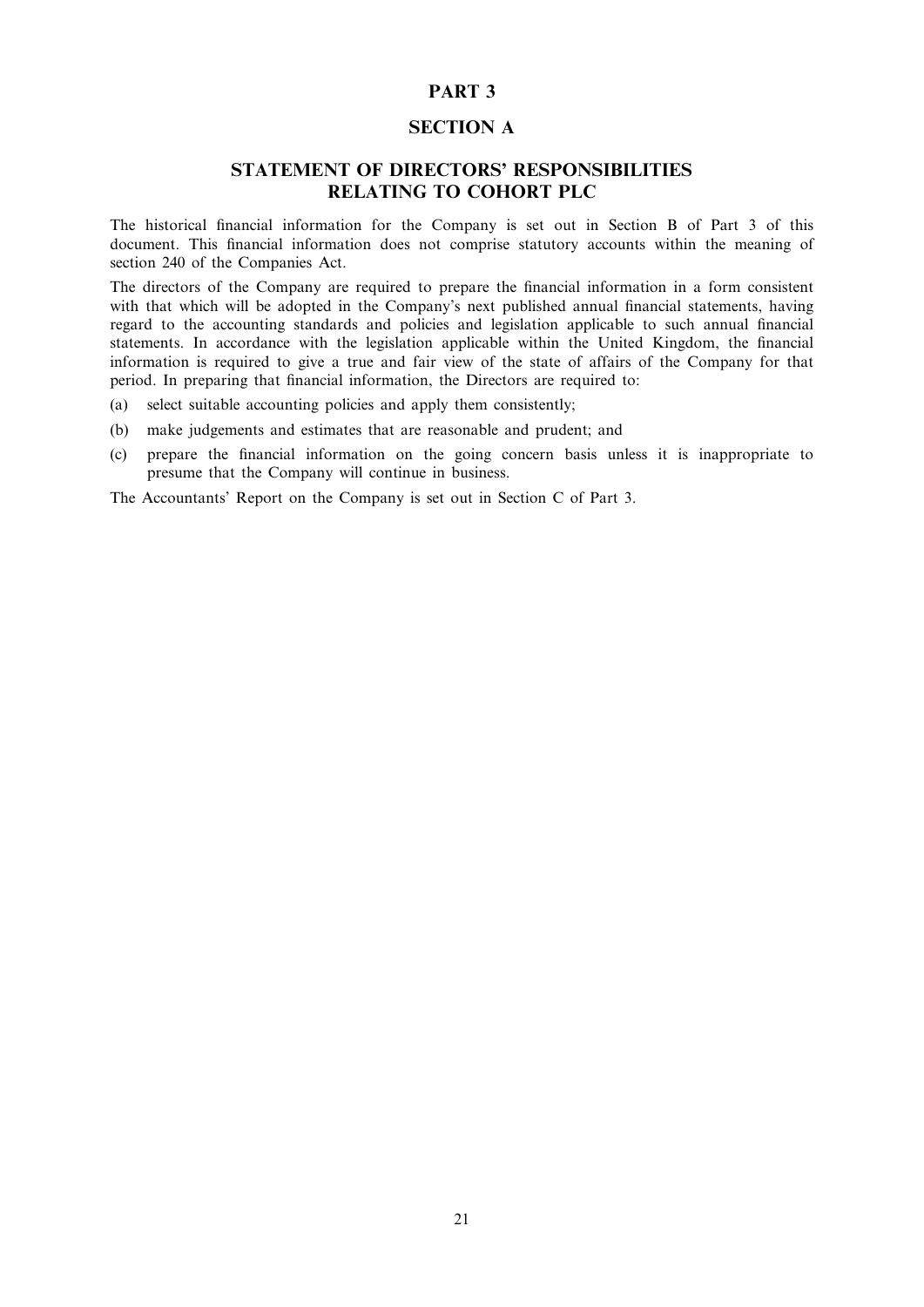## SECTION B

# FINANCIAL INFORMATION RELATING TO COHORT PLC BALANCE SHEET

|                         | As at<br>31 January |
|-------------------------|---------------------|
|                         | 2006                |
|                         | £                   |
| <b>Current assets</b>   |                     |
| Unpaid share capital    | 2                   |
| Net assets              | 2                   |
| Capital and reserves    |                     |
| Called up share capital | 2                   |
|                         | 2                   |

The Company has not traded, prepared any financial statements for presentation to members, incurred neither profit nor loss, and has neither declared nor paid dividends or made any other distributions since the date of incorporation. There have been no transactions other than those described below. Accordingly, no profit and loss account information is presented.

The Company was incorporated on 23 January 2006 with an authorised share capital of £2,000,000 divided into 2,000,000 Ordinary Shares of £1 each, of which two were issued, fully paid, to the subscribers to the Memorandum of Association, Stanley Carter and John Lyde.

On 9 February 2006, 1 Ordinary Share of £1 was allotted, credited as fully paid, to John Tydeman.

On 9 February 2006, a further 1,583,997 Ordinary Shares were issued credited as fully paid in exchange for the transfer to the Company of the entire issued share capital of Systems Consultants Services Limited pursuant to the terms of a share exchange agreement.

On 9 February 2006, 2,223 Ordinary Shares of £1 each were issued to Andrew Thomis for a total consideration of £20,000, paid in full.

On 9 February 2006, 1,667 Ordinary Shares of £1 each were issued to Sir Robert Walmsley for a total consideration of £15,000, paid in full.

On 9 February 2006, the Ordinary Shares of £1 each were sub-divided into 10 Ordinary Shares of 10p each.

On 15 February 2006, 718,514 Ordinary Shares of 10p each and 261,276 Ordinary Shares of 10p each were issued to Nick Prest and Anthea Prest for a total consideration of £550,000 and £200,000 respectively, paid in full.

On 15 February 2006, 979,790 Ordinary Shares of 10p each were issued to Nick Prest, credited as fully paid, for a total consideration of £750,000, payable at any time up to 31 January 2007 (with provision for earlier payment at any time prior to such a date). The obligation of Nick Prest to pay £750,000 on such date is unsecured.

On 24 February 2006, the Company granted Andrew Thomis an option under The Cohort PLC 2006 Share Option Scheme to acquire 38,889 Ordinary Shares at 90 pence per Ordinary Share exercisable between 25 February 2008 and 25 February 2009.

On 27 February 2006, the Company granted, subject to and with effect from Admission, options under The Cohort PLC 2006 Share Option Scheme to acquire 355,688 Ordinary Shares at 123 pence per Ordinary Share to certain employees, exercisable between three and ten years after the date of grant.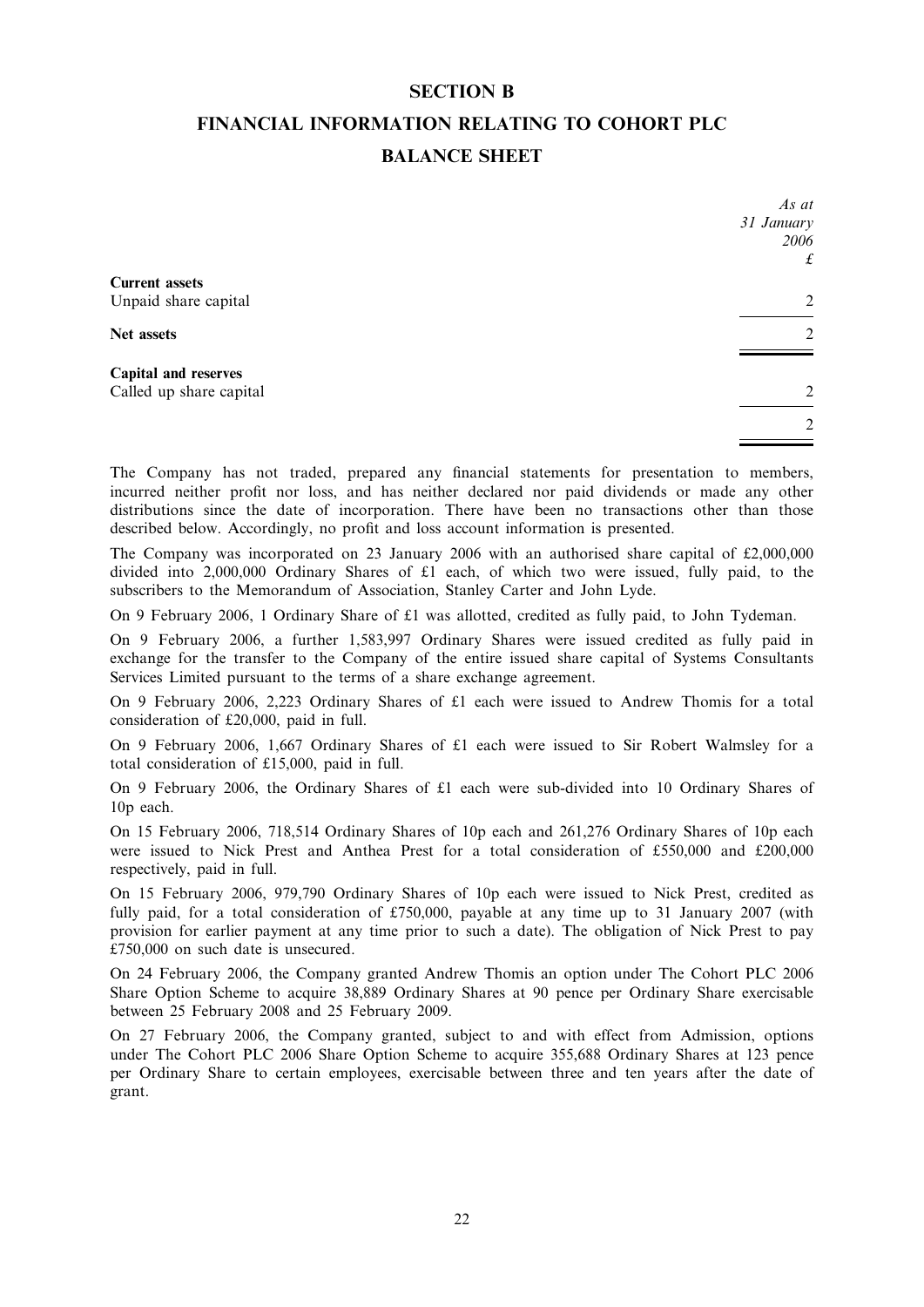## SECTION C

## ACCOUNTANTS' REPORT ON COHORT PLC

The following is the full text of a report on Cohort from Baker Tilly, the Reporting Accountants to the directors of Cohort.



12 Gleneagles Court Brighton Road Crawley West Sussex RH10 6AD www.bakertilly.co.uk

The Directors Cohort PLC The Court House Northfield End Henley-on-Thames Oxon RG9 2JN

28 February 2006

Dear Sirs

## COHORT PLC (''the Company'')

We report on the financial information which has been prepared for inclusion in Section B of Part 3 of the Company's admission document dated 28 February 2006 (the ''Admission Document'') on the basis of the accounting policies set out in the financial information. This report is required by Paragraph 20.1 of Annex I of the AIM Rules and is given for the purpose of complying with that paragraph and for no other purpose.

## **Responsibilities**

As described in the introduction to Part 3, the directors of the Company are responsible for preparing the financial information on the basis of preparation set out in the financial information below and in accordance with UK GAAP.

It is our responsibility to form an opinion as to whether the financial information gives a true and fair view, for the purposes of the Admission Document, and to report our opinion to you.

#### Basis of opinion

We conducted our work in accordance with the Standards for Investment Reporting issued by the Auditing Practices Board in the United Kingdom. Our work included an assessment of evidence relevant to the amounts and disclosures in the financial information. It also included an assessment of significant estimates and judgments made by those responsible for the preparation of the financial information and whether the accounting policies are appropriate to the entity's circumstances, consistently applied and adequately disclosed.

We planned and performed our work so as to obtain all the information and explanations we considered necessary in order to provide us with sufficient evidence to give reasonable assurance that the financial information is free from material misstatement whether caused by fraud or other irregularity or error.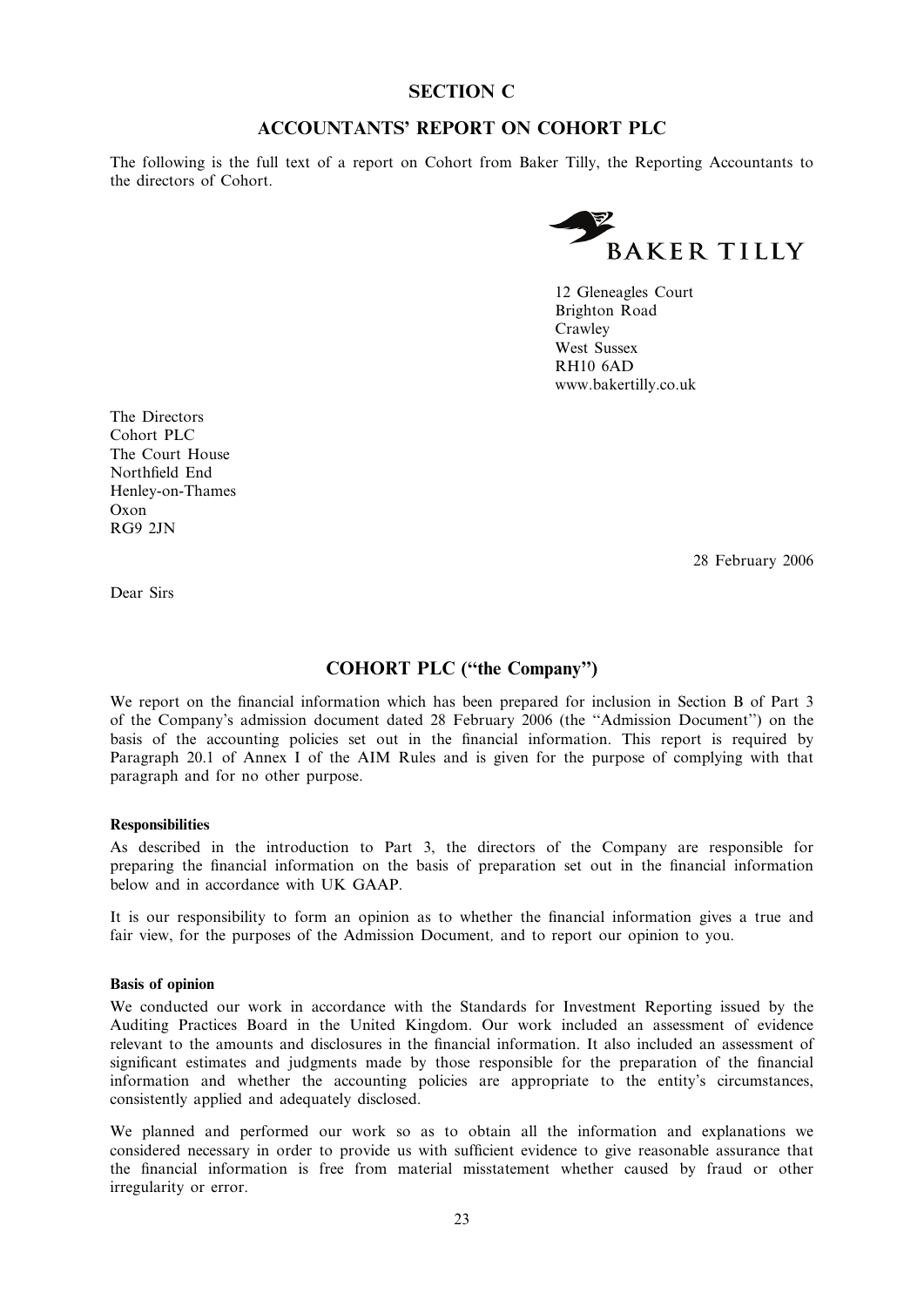## Opinion

In our opinion, the financial information gives, for the purposes of the Admission Document, a true and fair view of the state of affairs of the Company as at the date stated.

#### Declaration

For the purposes of with item 1.2 of Annex I of the AIM Rules and item 1.2 of Annex III of the AIM Rules we are responsible for this report as part of the Admission Document and declare that we have taken all reasonable care to ensure that the information contained in this report is, to the best of our knowledge, in accordance with the facts and contains no omission likely to affect its import.

Yours faithfully

## Baker Tilly

Regulated for audit work by the Institute of Chartered Accountants of Scotland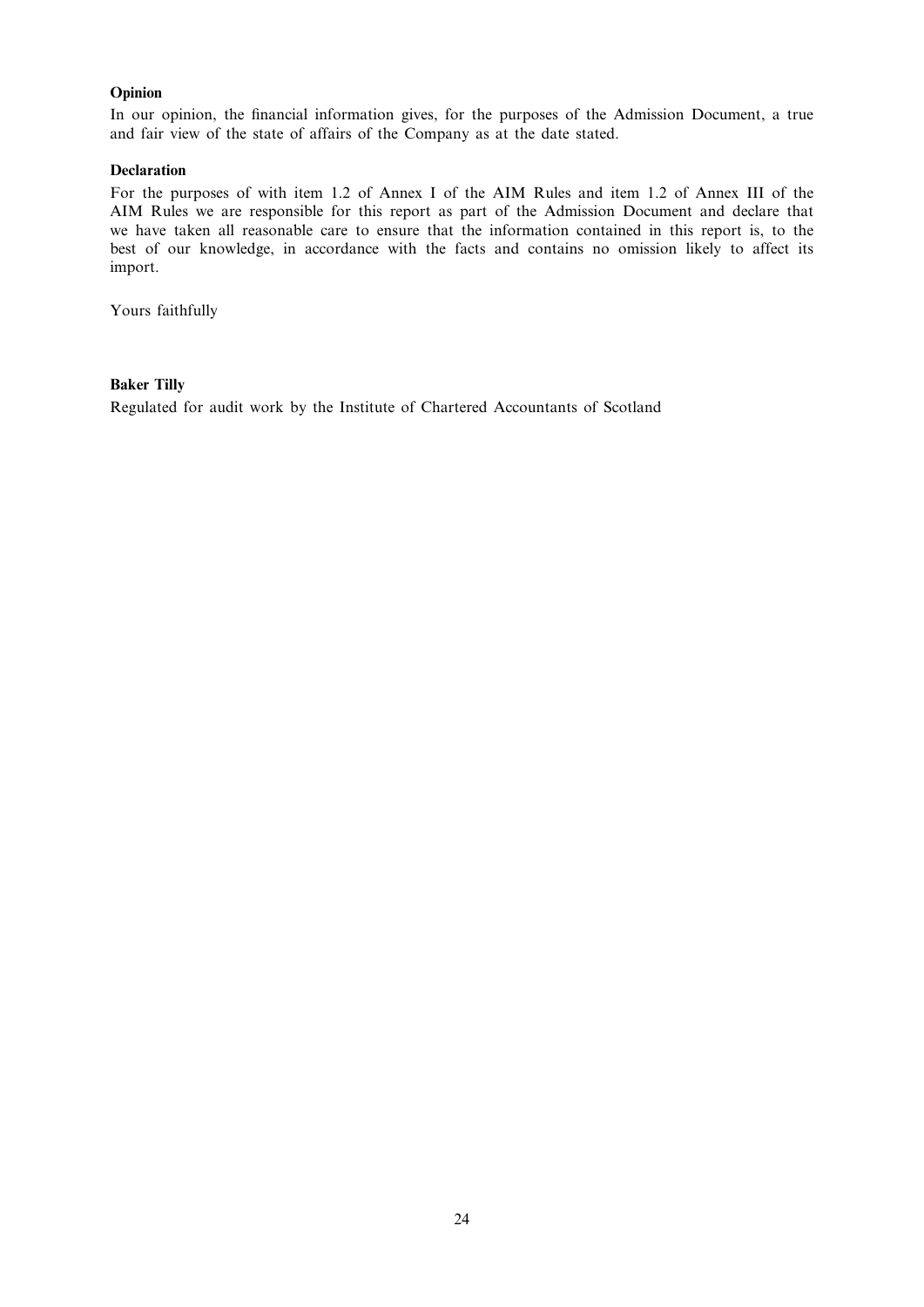## PART 4

## SECTION A

## STATEMENT OF DIRECTORS' RESPONSIBILITIES RELATING TO SYSTEMS CONSULTANTS SERVICES LIMITED

The historical financial information for Systems Consultants Services Limited (''SCS'') is set out in Section B of Part 4 of this document.

The financial information in respect of the period from 1 May 2003 to 30 April 2005 does not constitute statutory accounts for each of the years. Statutory accounts for the three years ended 30 April 2005 have been delivered to the Registrar of Companies.

The directors of SCS are required to prepare the financial information in a form consistent with that which will be adopted in SCS's next published annual financial statements, having regard to the accounting standards and policies and legislation applicable to such annual financial statements. In accordance with the legislation applicable within the United Kingdom, the financial information is required to give a true and fair view of the state of affairs of SCS for that period. In preparing that financial information, the directors of SCS are required to:

- (a) select suitable accounting policies and apply them consistently;
- (b) make judgements and estimates that are reasonable and prudent; and
- (c) prepare the financial information on the going concern basis unless it is inappropriate to presume that the Subsidiary will continue in business.

The Accountants' Report on SCS is set out in Section C of Part 4.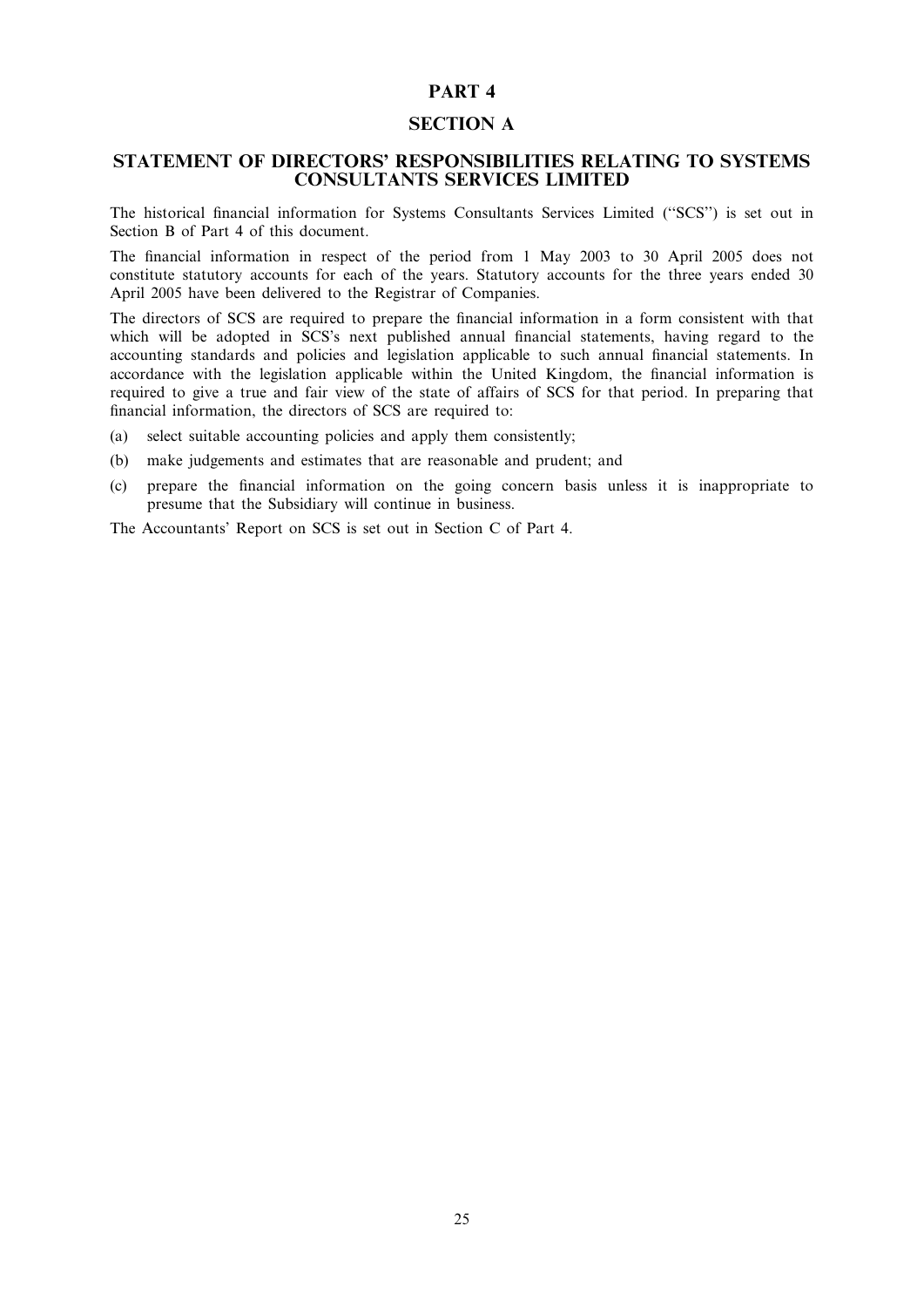## SECTION B

## FINANCIAL INFORMATION RELATING TO SYSTEMS CONSULTANTS SERVICES LIMITED

## PROFIT AND LOSS ACCOUNTS

|                                        |                | Year ended | Year ended | Year ended |
|----------------------------------------|----------------|------------|------------|------------|
|                                        |                | 30 April   | 30 April   | 30 April   |
|                                        |                | 2005       | 2004       | 2003       |
|                                        | <b>Notes</b>   | £          | £          | £          |
| <b>TURNOVER</b>                        |                | 14,431,674 | 11,182,316 | 7,705,617  |
| Cost of sales                          |                | 10,575,435 | 8,554,835  | 5,874,959  |
| <b>GROSS PROFIT</b>                    |                | 3,856,239  | 2,627,481  | 1,830,658  |
| Administrative expenses                |                | 1,840,530  | 1,435,085  | 1,398,424  |
| Exceptional item                       | 3              | 200,853    |            |            |
| <b>OPERATING PROFIT</b>                | 4              | 1,814,856  | 1,192,396  | 432,234    |
| Exceptional item                       | 3              | 400,000    |            |            |
|                                        |                | 1,414,856  | 1,192,396  | 432,234    |
| Interest receivable and similar income |                | 48,455     | 3,189      | 1,447      |
|                                        |                | 1,463,311  | 1,195,585  | 433,681    |
| Interest payable and similar charges   | 5              | 72,500     | 60,314     | 59,958     |
| PROFIT ON ORDINARY ACTIVITIES          |                |            |            |            |
| <b>BEFORE TAXATION</b>                 |                | 1,390,811  | 1,135,271  | 373,723    |
| Tax on profit on ordinary activities   | 6              | 432,172    | 332,686    | 79,359     |
| PROFIT ON ORDINARY ACTIVITIES AFTER    |                |            |            |            |
| <b>TAXATION</b>                        |                | 958,639    | 802,585    | 294,364    |
| Dividends                              | $\overline{7}$ | 228,333    | 267,500    | 75,000     |
|                                        |                | 730,306    | 535,085    | 219,364    |
| Retained profit brought forward        |                | 1,431,631  | 896,546    | 677,182    |
| RETAINED PROFIT CARRIED FORWARD        |                | 2,161,937  | 1,431,631  | 896,546    |

## CONTINUING OPERATIONS

None of the company's activities were acquired or discontinued during the current or previous years.

No separate statement of Total Recognised Gains and Losses has been presented as all such gains and losses have been dealt with in the profit and loss account.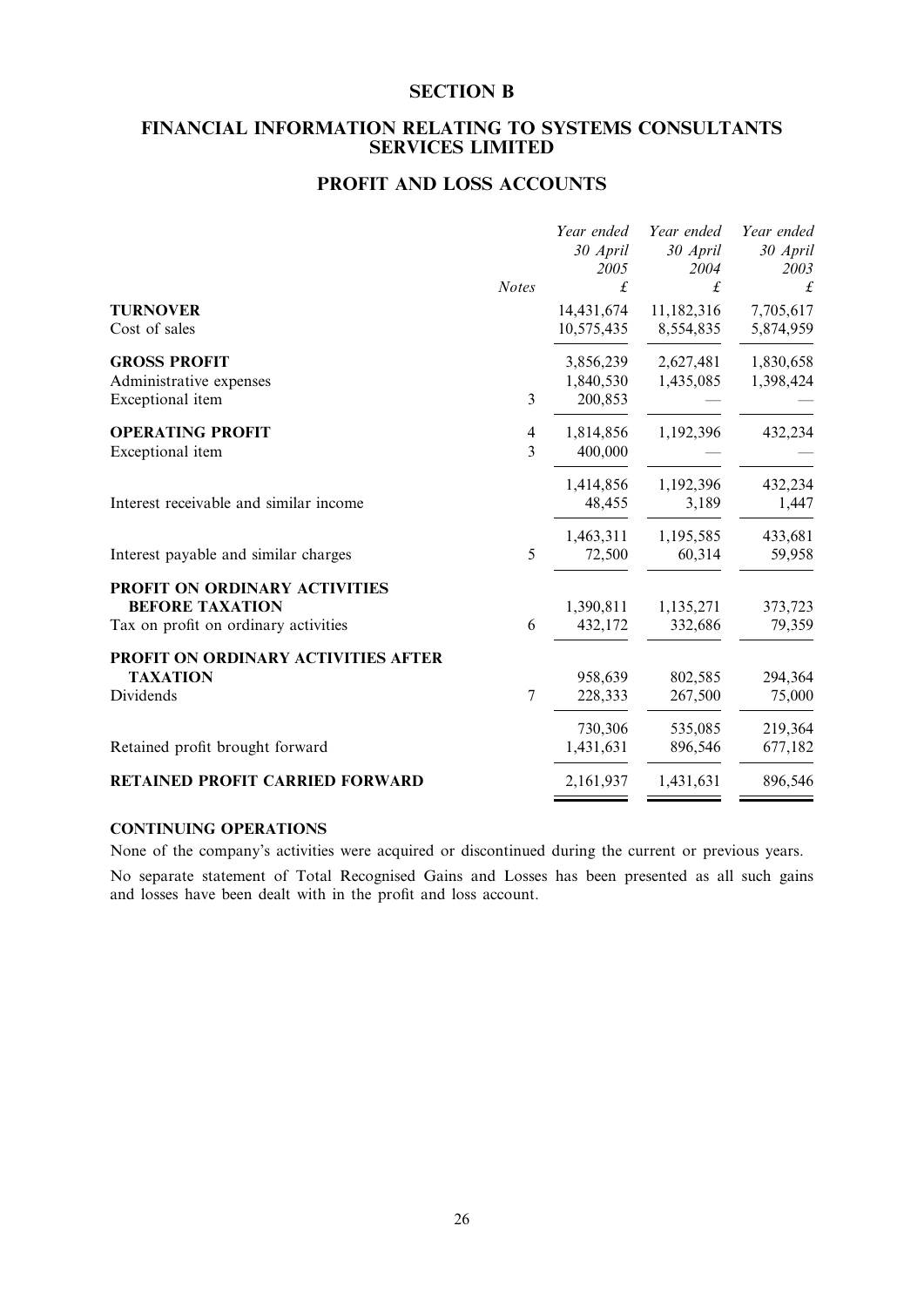# BALANCE SHEETS

| 30 April<br>2003<br>£<br>1,047,627<br>48 |
|------------------------------------------|
|                                          |
|                                          |
|                                          |
|                                          |
|                                          |
|                                          |
| 1,047,675                                |
|                                          |
| 2,097,798                                |
| 241                                      |
| 2,098,039                                |
|                                          |
| 1,694,028                                |
| 404,011                                  |
|                                          |
| 1,451,686                                |
|                                          |
| 554,110                                  |
| 897,576                                  |
|                                          |
| 1,030                                    |
| 896,546                                  |
| 897,576                                  |
|                                          |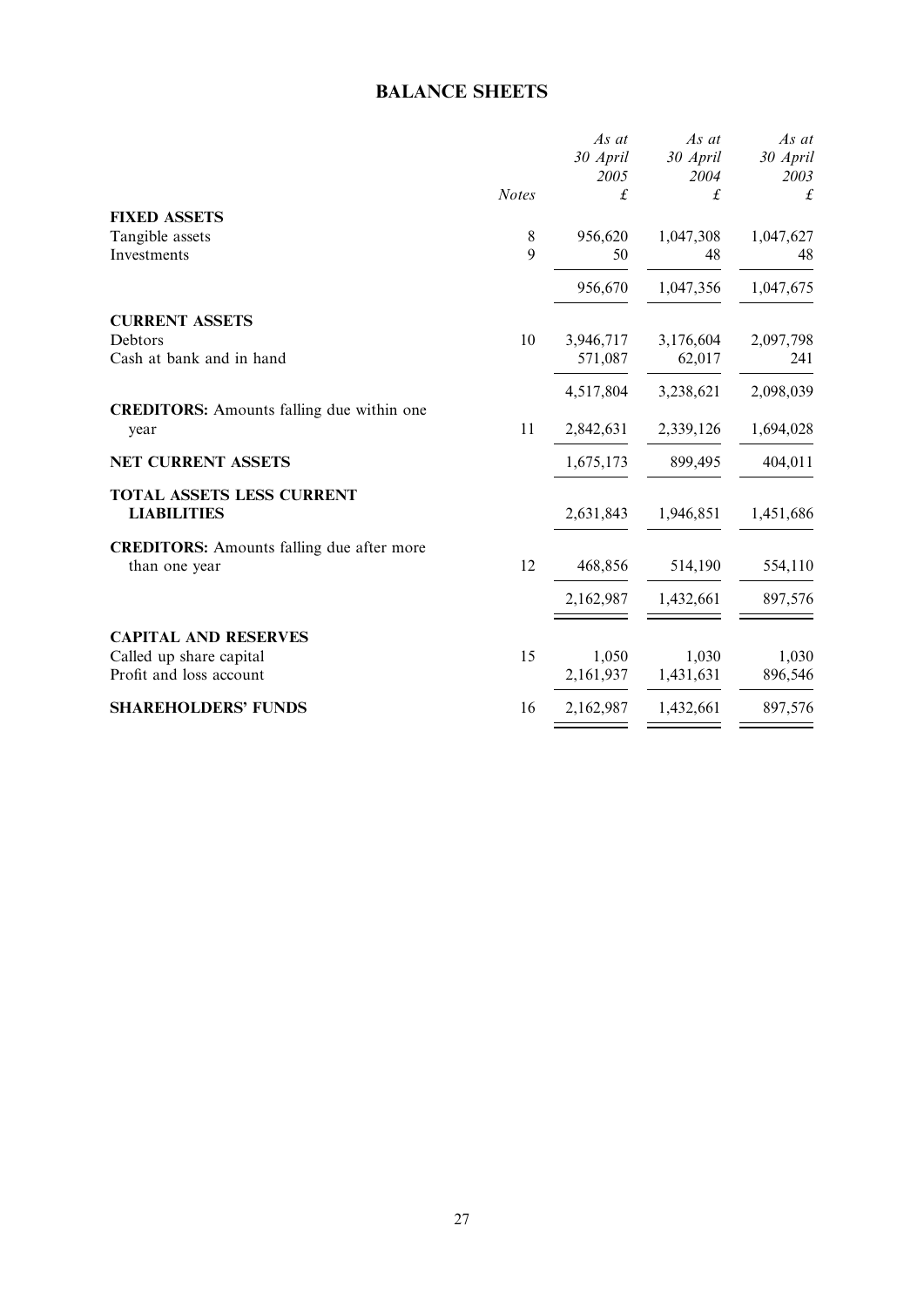# CASH FLOW STATEMENTS

|                                                                          |                 | Year ended | Year ended | Year ended           |
|--------------------------------------------------------------------------|-----------------|------------|------------|----------------------|
|                                                                          |                 | 30 April   | 30 April   | 30 April             |
|                                                                          |                 | 2005       | 2004       | 2003                 |
|                                                                          | <b>Notes</b>    | £          | £          | £                    |
| Net cash inflow (outflow) from operating activities                      | 17a             | 1,304,757  | 688,936    | 24,234               |
| Returns on investments and servicing of finance                          | 17 <sub>b</sub> | (24, 045)  | (57, 125)  | (58, 511)            |
| <b>Taxation</b>                                                          |                 | (335,009)  | (54,068)   | (45,888)             |
| Capital expenditure                                                      | 17 <sub>b</sub> | (35,793)   | (39, 827)  | (44,001)             |
| <b>Acquisitions and disposals</b>                                        | 17 <sub>b</sub> | (130,002)  |            |                      |
| Equity dividends paid                                                    |                 | (228, 333) | (267, 500) | (75,000)             |
| <b>Financing</b>                                                         | 17 <sub>b</sub> | (42, 505)  | (45, 278)  | (41, 108)            |
| Increase in cash in the period                                           |                 | 509,070    | 225,138    | (240, 274)           |
|                                                                          |                 | Year ended | Year ended | Year ended           |
|                                                                          |                 | 30 April   | 30 April   | 30 April             |
|                                                                          |                 | 2005       | 2004       | 2003                 |
|                                                                          | <b>Notes</b>    | £          | £          | £                    |
|                                                                          |                 |            |            |                      |
| Reconciliation of net cash flow to movement in net funds                 | 17c             |            |            |                      |
|                                                                          |                 | 509,070    | 225,138    |                      |
| Increase in cash in the period<br>Cash outflow from bank loan repayments |                 | 42,525     | 45,278     | (240, 274)<br>41,108 |
| Change in net funds/(debt) resulting from cash flows                     |                 | 551,595    | 270,416    | (199, 166)           |
| Movement in net funds/(debt) in the period                               |                 | 551,595    | 270,416    | (199, 166)           |
| Net funds/(debt) at 1 May                                                |                 | (494, 247) | (764, 663) | (565, 497)           |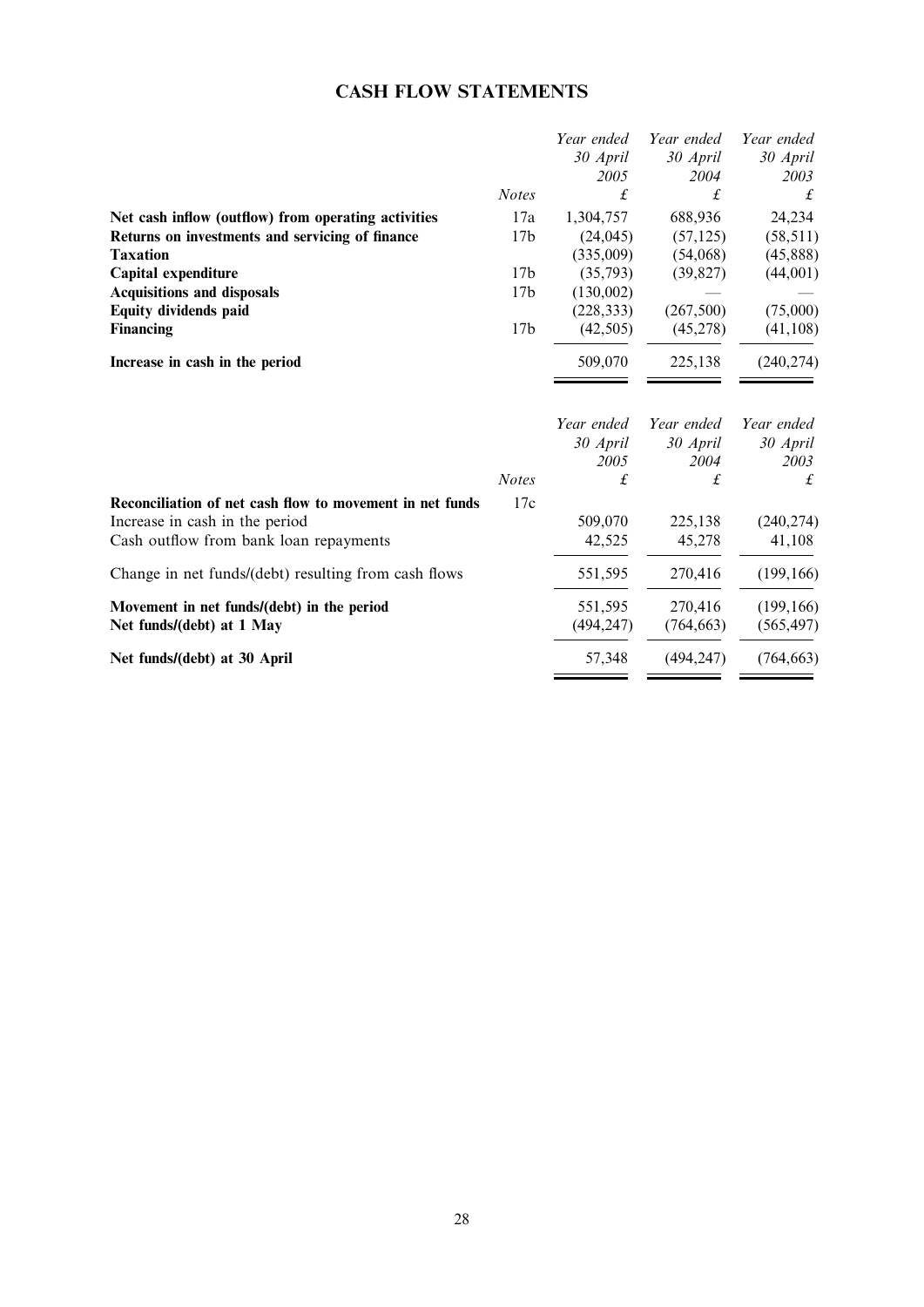## NOTES TO THE FINANCIAL INFORMATION

## 1. ACCOUNTING POLICIES

#### Accounting convention

This financial information has been prepared under the historical cost convention.

#### **Turnover**

Turnover represents net invoiced sales of services excluding value added tax.

The company has adopted the provisions of Urgent Issues Task Force Abstract 40 (Revenue recognition and service contracts). Contract revenue is recognised as activity progresses to reflect the partial performance of the contractual obligations.

#### Tangible fixed assets

Tangible fixed assets are stated at historical cost.

Depreciation is provided at the following annual rates in order to write off each asset over its estimated useful life.

Freehold property  $-2\%$  on cost Equipment, fixtures and fittings  $-25\%$  on cost

#### Deferred tax

Deferred tax is recognised in respect of all timing differences that have originated but not reversed at the balance sheet date where transactions or events that result in an obligation to pay more tax in the future or a right to pay less tax in the future have occurred at the balance sheet date. Timing differences are differences between the company's taxable profits and its results as stated in the financial statements.

Deferred tax is measured at the average tax rates that are expected to apply in the periods in which timing differences are expected to reverse, based on tax rates and laws that have been enacted or substantially enacted by the balance sheet date. Deferred tax is measured on a nondiscounted basis.

#### Pensions

Amounts due to defined contribution schemes of individual employees, are written off to the Profit and Loss Account in the year to which they relate.

#### Investments – Joint Ventures

An entity is treated as a joint venture where the company holds a long term interest and shares control under a contractual agreement. Investments in joint ventures are included at cost less provisions.

#### 2. STAFF COSTS

|                                                                            | 30 April  | 30 April  | 30 April  |
|----------------------------------------------------------------------------|-----------|-----------|-----------|
|                                                                            | 2005      | 2004      | 2003      |
|                                                                            | £         | £         | £         |
| Wages and salaries                                                         | 5,015,036 | 3,870,619 | 3,105,711 |
| Social security costs                                                      | 574,243   | 439,687   | 325,154   |
| Other pension costs                                                        | 78,721    | 40,287    | 6,205     |
|                                                                            | 5,668,000 | 4,350,593 | 3,437,070 |
| The average monthly number of employees during the year<br>was as follows: |           |           |           |
| HQ                                                                         | 11        | 8         | 6         |
| Operational                                                                | 98        | 77        | 68        |
| Directors                                                                  | 6         | 6         | 7         |
|                                                                            | 115       | 91        | 81        |
|                                                                            |           |           |           |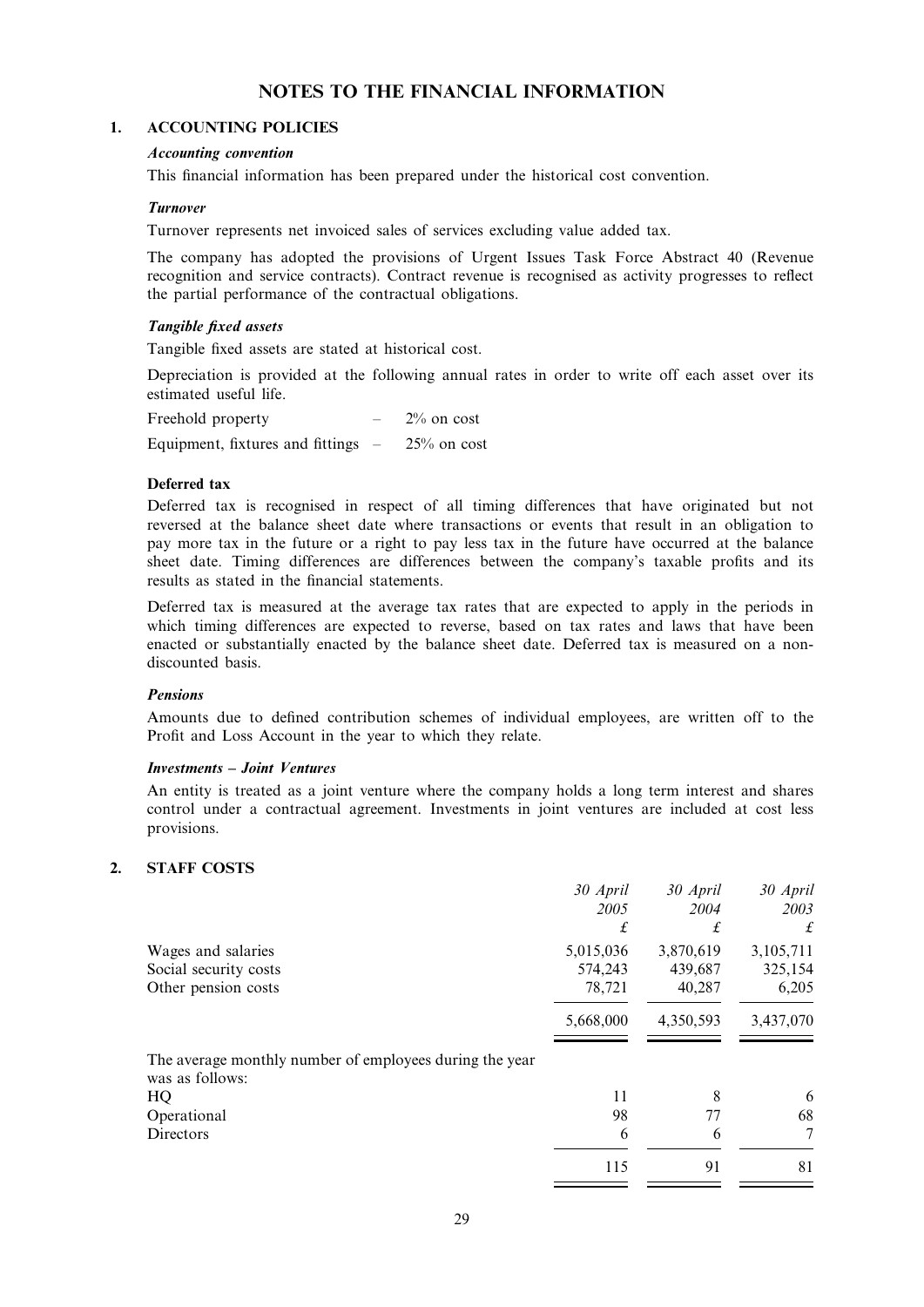## 3. EXCEPTIONAL ITEMS

|                                                                             | 30 April |
|-----------------------------------------------------------------------------|----------|
|                                                                             | 2005     |
| This is analysed as follows:                                                |          |
| Provision against investment in joint venture limited liability partnership | 400,000  |
| Impairment of freehold property value                                       | 79,810   |
| Provision against costs incurred on behalf of related party companies       | 121,043  |
|                                                                             | 200,853  |

Provisions have been made against costs relating to Sentinel Programmes Limited and Centre for Defence and International Security Studies Limited, companies in which a director, Mr T Martin, has an interest.

The tax effect of these items is a Deferred Tax credit of £77,275.

## 4. OPERATING PROFIT

|    |                                                                   | 30 April<br>2005 | 30 April<br>2004 | 30 April<br>2003 |
|----|-------------------------------------------------------------------|------------------|------------------|------------------|
|    | The operating profit is stated after charging:                    | £                | £                | £                |
|    | Depreciation – owned assets                                       | 46,671           | 40,050           | 33,311           |
|    | Loss on disposal of fixed assets                                  |                  | 96               | 296              |
|    | Impairment of fixed assets                                        | 79,810           |                  |                  |
|    | Auditors' remuneration                                            | 8,400            | 6,600            | 9,900            |
|    | Directors' emoluments                                             | 232,392          | 180,652          | 254,909          |
|    | Compensation to directors for loss of office                      |                  | 12,500           |                  |
|    | Information regarding the highest paid director is as<br>follows: |                  |                  |                  |
|    | Emoluments etc.                                                   | 78,553           | 73,358           | 75,335           |
| 5. | <b>INTEREST PAYABLE AND SIMILAR CHARGES</b>                       |                  |                  |                  |
|    |                                                                   | 30 April         | 30 April         | 30 April         |
|    |                                                                   | 2005             | 2004             | 2003             |
|    |                                                                   | £                | £                | £                |
|    | Bank loan interest                                                | 34,069           | 32,315           | 35,374           |
|    | Other loan interest                                               | 38,431           | 27,999           | 24,584           |
|    |                                                                   | 72,500           | 60,314           | 59,958           |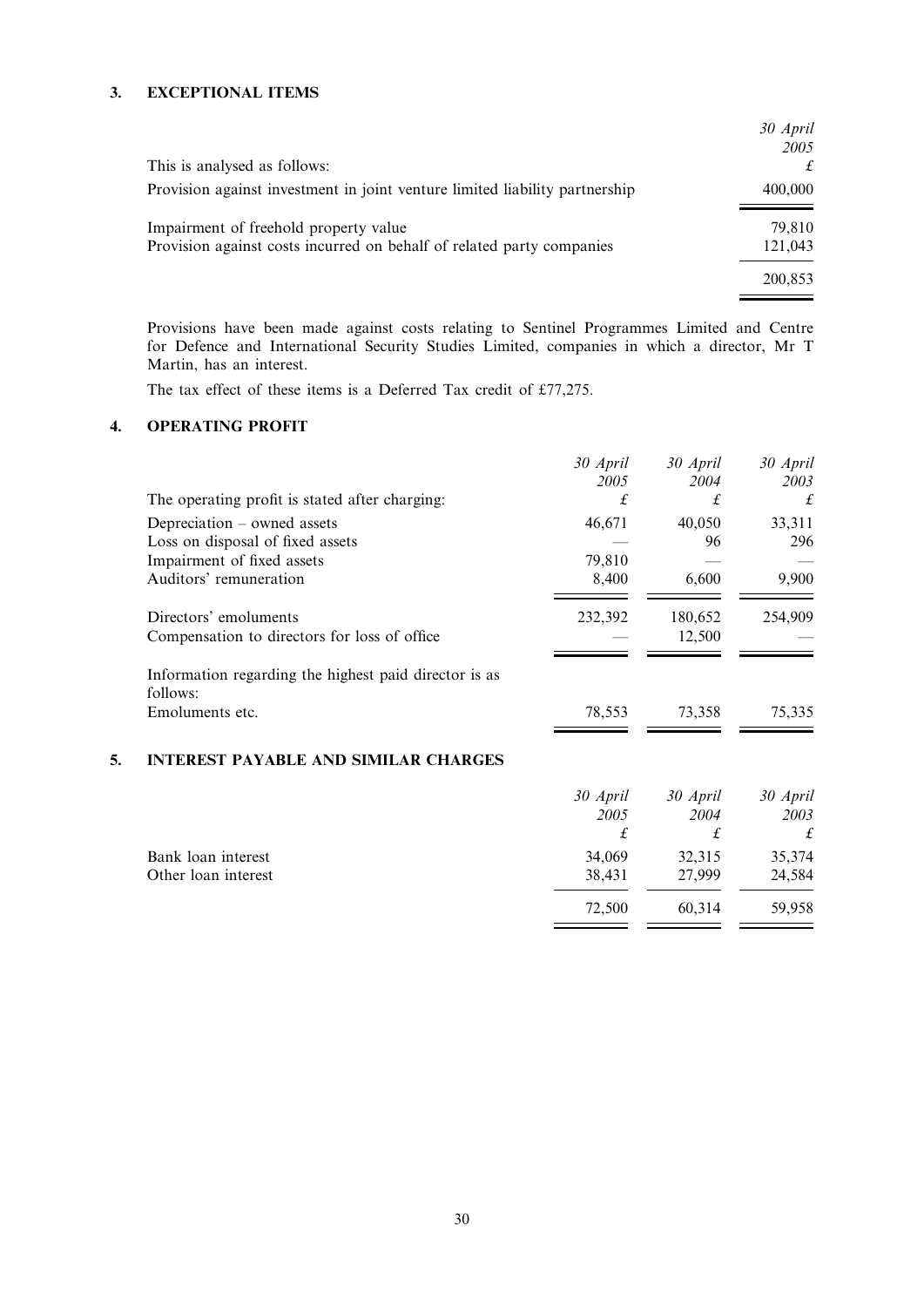## 6. TAXATION

7. DIVIDENDS

|                                                                                                                                      | 30 April<br>2005<br>£ | 30 April<br>2004<br>£ | 30 April<br>2003<br>£ |
|--------------------------------------------------------------------------------------------------------------------------------------|-----------------------|-----------------------|-----------------------|
| UK corporation tax on profit of the year:                                                                                            | 509,447               | 332,686               | 79,359                |
| Total current tax<br>Deferred tax:                                                                                                   | 509,447               | 332,686               | 79,359                |
| Origination and reversal of timing differences                                                                                       | (77, 275)             |                       |                       |
| Total charge on profit on ordinary activities                                                                                        | 432,172               | 332,686               | 79,359                |
| Profit on ordinary activities before tax                                                                                             | 1,390,811             | 1,135,271             | 373,723               |
| Profit on ordinary activities multiplied by the standard rate<br>of corporation tax 2005: 30% (2004: 30%) (2003: 19%)<br>Effects of: | 417,243               | 340,581               | 71,007                |
| Expenses not deductible for tax purposes                                                                                             | 144,084               | 623                   | 520                   |
| Capital allowances in excess of depreciation                                                                                         | 4,556                 | 2,700                 | 758                   |
| Consortium relief                                                                                                                    |                       | (2,128)               |                       |
| Share of LLP loss                                                                                                                    | (42, 657)             |                       |                       |
| Other adjustments                                                                                                                    | (13, 779)             | 366                   | 7,074                 |
| Small companies relief                                                                                                               |                       | (9, 456)              |                       |
| Current tax charge for the year                                                                                                      | 509,447               | 332,686               | 79,359                |
| <b>DIVIDENDS</b>                                                                                                                     |                       |                       |                       |
|                                                                                                                                      | 30 April<br>2005      | 30 April<br>2004      | 30 April<br>2003      |
| Dividends were paid during the period as follows:                                                                                    | $\pounds$             | $\pounds$             | $\pounds$             |
| A Ordinary £1                                                                                                                        | 88,333                | 125,000               | 25,000                |
| <b>B</b> Ordinary £1                                                                                                                 | 2,500                 | 70,000                | 25,000                |
| C Ordinary £1                                                                                                                        | 7,500                 | 72,500                | 25,000                |
| D Ordinary £1                                                                                                                        | 60,000                |                       |                       |
| E Ordinary £1                                                                                                                        | 70,000                |                       |                       |
|                                                                                                                                      | 228,333               | 267,500               | 75,000                |
|                                                                                                                                      |                       |                       |                       |

Dividends on the A shares totalled £8,833.30 per share in 2005, 2004 – £12,500, 2003 – £2,500. Dividends on the B shares totalled £250 per share in 2005, 2004 – £7,000, 2003 – £2,500. Dividends on the C shares totalled £750 per share in 2005, 2004 – £7,250, 2003 – £2,500. Dividends on the D shares totalled £6,000 per share in 2005, 2004 – nil, 2003 – nil. Dividends on the E shares totalled £7,000 per share in 2005, 2004 – nil, 2003 – nil.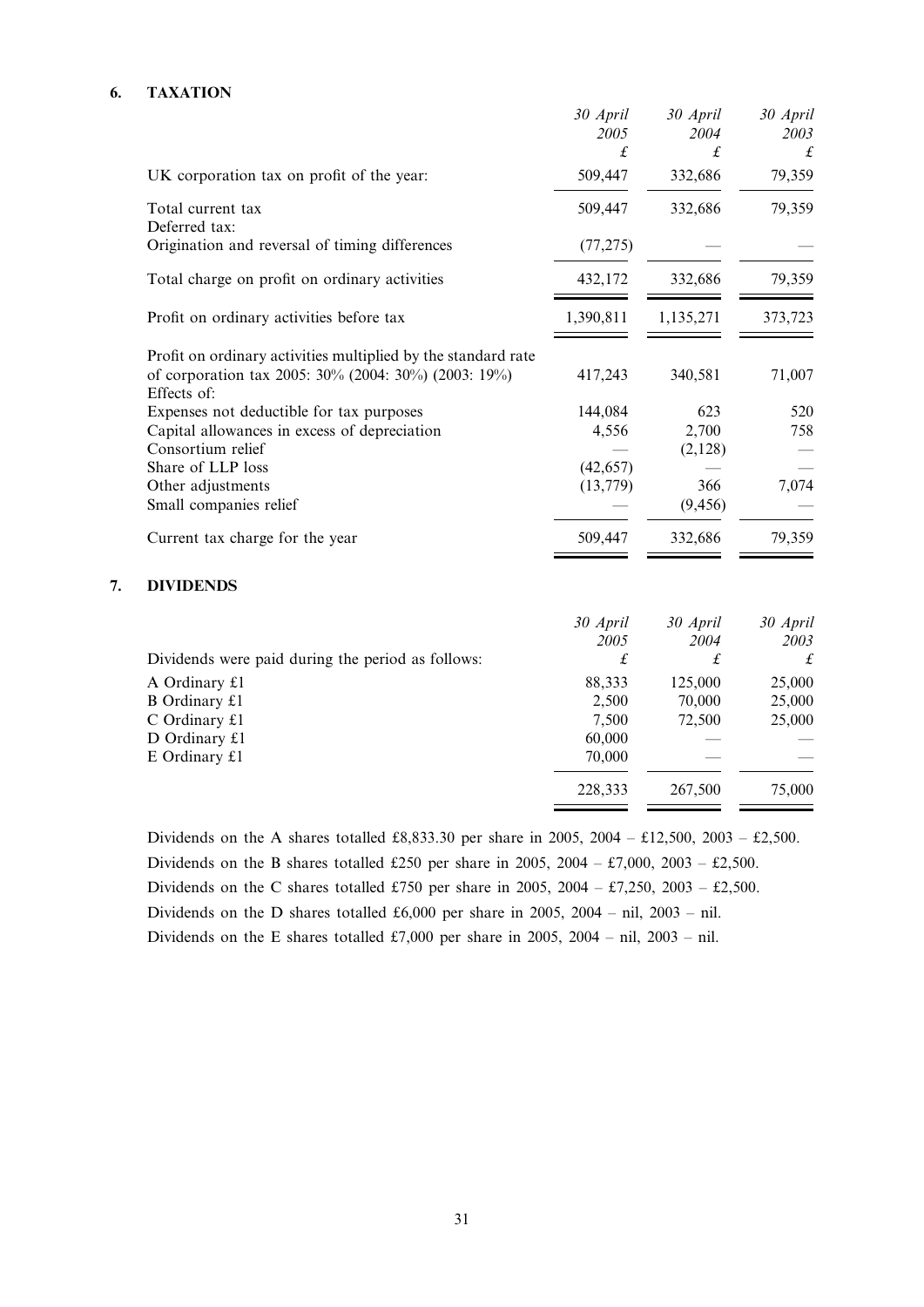## 8. TANGIBLE FIXED ASSETS

|                                                                |                            | Equipment,<br>Fixtures        |                                 |
|----------------------------------------------------------------|----------------------------|-------------------------------|---------------------------------|
|                                                                | Freehold<br>Property<br>£  | and<br>Fittings<br>$\pounds$  | Total<br>$\pounds$              |
| Cost<br>1 May 2002<br>Additions<br>Disposals                   | 1,010,148                  | 114,622<br>46,793<br>(4,371)  | 1,124,770<br>46,793<br>(4,371)  |
| 30 April 2003<br>Additions<br>Disposals                        | 1,010,148                  | 157,044<br>40,802<br>(1, 554) | 1,167,192<br>40,802<br>(1, 554) |
| 30 April 2004<br>Additions<br>Disposals                        | 1,010,148                  | 196,292<br>35,793             | 1,206,440<br>35,793             |
| 30 April 2005                                                  | 1,010,148                  | 232,085                       | 1,242,233                       |
| Depreciation<br>1 May 2002<br>Charged in the year<br>Disposals | 13,729<br>12,203           | 73,808<br>21,108<br>(1,283)   | 87,537<br>33,311<br>(1,283)     |
| 30 April 2003<br>Charged in the year<br>Disposals              | 25,932<br>12,203           | 93,633<br>27,847<br>(483)     | 119,565<br>40,050<br>(483)      |
| 30 April 2004<br>Charged in the year<br>Impairment             | 38,135<br>12,203<br>79,810 | 120,997<br>34,468             | 159,132<br>46,671<br>79,810     |
| 30 April 2005                                                  | 130,148                    | 155,465                       | 285,613                         |
| Net book value<br>30 April 2005                                | 880,000                    | 76,620                        | 956,620                         |
| 30 April 2004                                                  | 972,013                    | 75,295                        | 1,047,308                       |
| 30 April 2003                                                  | 984,216                    | 63,411                        | 1,047,627                       |
|                                                                |                            |                               |                                 |

Included in cost of land and buildings is freehold land of  $£400,000$  (2004 & 2003 –  $£400,000$ ) which is not depreciated.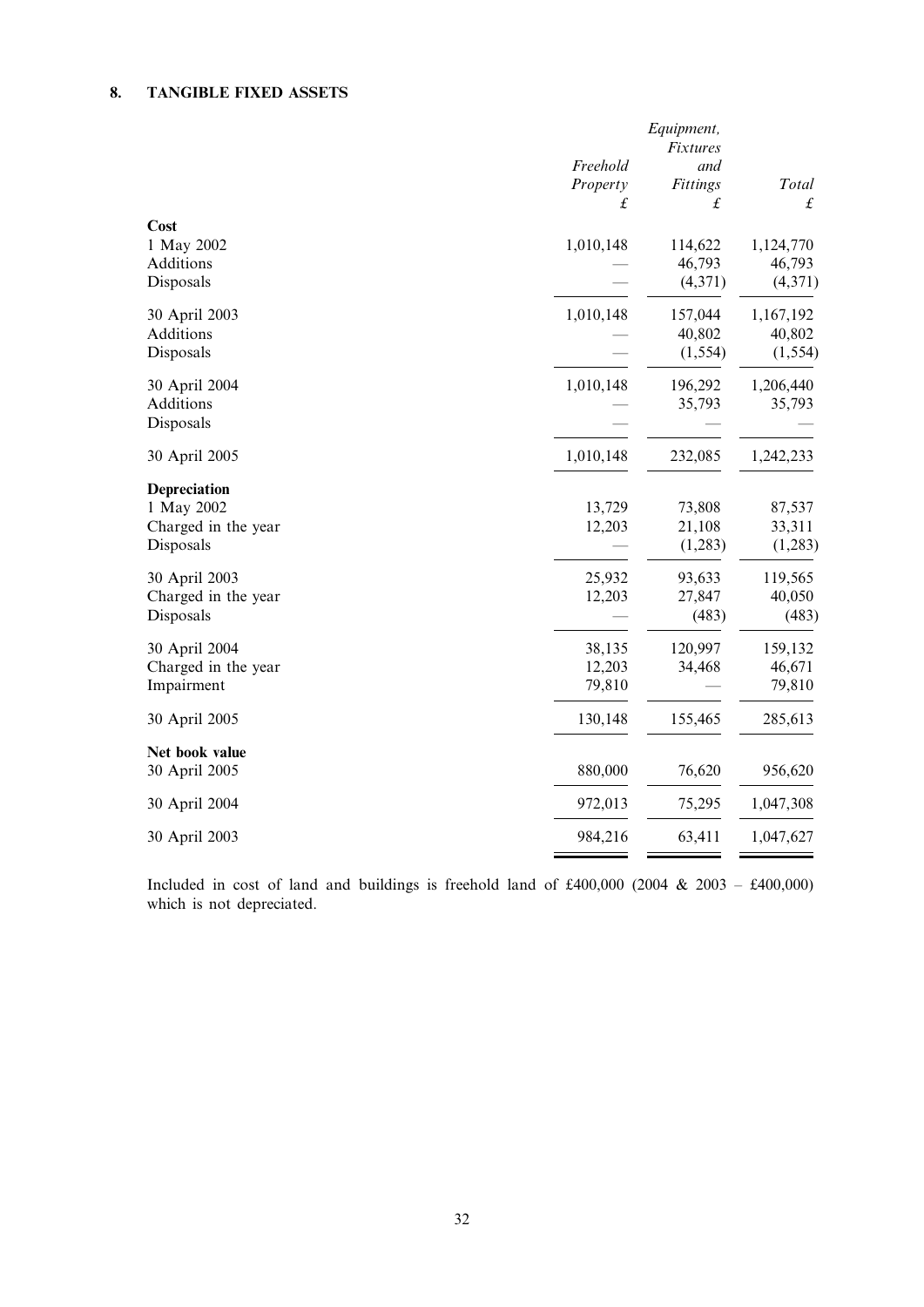## 9. FIXED ASSET INVESTMENTS

|                                                     | 30 April  | 30 April | 30 April |
|-----------------------------------------------------|-----------|----------|----------|
|                                                     | 2005      | 2004     | 2003     |
|                                                     |           | £        | £        |
| Investment in joint venture LLP at cost             | 400,000   |          |          |
| Less: provision                                     | (400,000) |          |          |
|                                                     |           |          |          |
| Investment in joint venture limited company at cost | 50        | 48       | 48       |
|                                                     | 50        | 48       | 48       |

The investment in the joint venture LLP comprises a 25% interest in Digital Millennium Map LLP (trading as The Getmapping Partnership), which is a UK aerial photography business. The joint venture's first accounting period ended on 30 June 2005. The following information is based on the audited accounts for the period ended 30 June 2005.

|                                            | $30$ June   |
|--------------------------------------------|-------------|
|                                            | 2005        |
|                                            | $25%$ share |
|                                            | of LLP      |
|                                            | £           |
| Turnover                                   | 9,846       |
| Operating costs                            | (116, 647)  |
| Depreciation                               | (28, 473)   |
| Net loss for the period ended 30 June 2005 | (135, 274)  |
| Tangible fixed assets                      | 106,444     |
| Current assets                             | 42,924      |
| Current liabilities                        | (48, 101)   |
| Non current liabilities                    | (71, 382)   |
| Net assets at 30 June 2005                 | 29,885      |
|                                            |             |

The investment in the joint venture limited company is comprised of a 50% interest in SCS Mothership Limited, a technical consultancy company incorporated in England and Wales. The following information is based on the unaudited accounts of that company.

|                                              | 31           | 31           | 31           |
|----------------------------------------------|--------------|--------------|--------------|
|                                              | December     | December     | December     |
|                                              | 2004         | 2003         | 2002         |
|                                              | $50\%$ share | $50\%$ share | $50\%$ share |
|                                              | 0f           | οf           | $\iota$      |
|                                              |              | £            | £            |
| Turnover                                     | 101,828      |              | 3,435        |
| Operating costs                              | (157,992)    | (11,085)     | (1,405)      |
| Interest                                     | (7, 184)     |              |              |
| Net loss for the year ended 31 December 2004 | (63,348)     | (11,085)     | 2,030        |
| Fixed assets                                 | 2,785        |              |              |
| Current assets                               | 60,330       | 1,081        | 2,881        |
| Current liabilities                          | (135, 467)   | (11,085)     | (801)        |
| Net assets                                   | (72, 352)    | (10,004)     | 2,080        |
|                                              |              |              |              |

Operating costs in 2004 include £80,393 (2003 – £14,619, 2002 – £1,845) expenses recharged from SCS and a provision for £134,553 expenses incurred prior to 31 December 2001 but not previously recognised.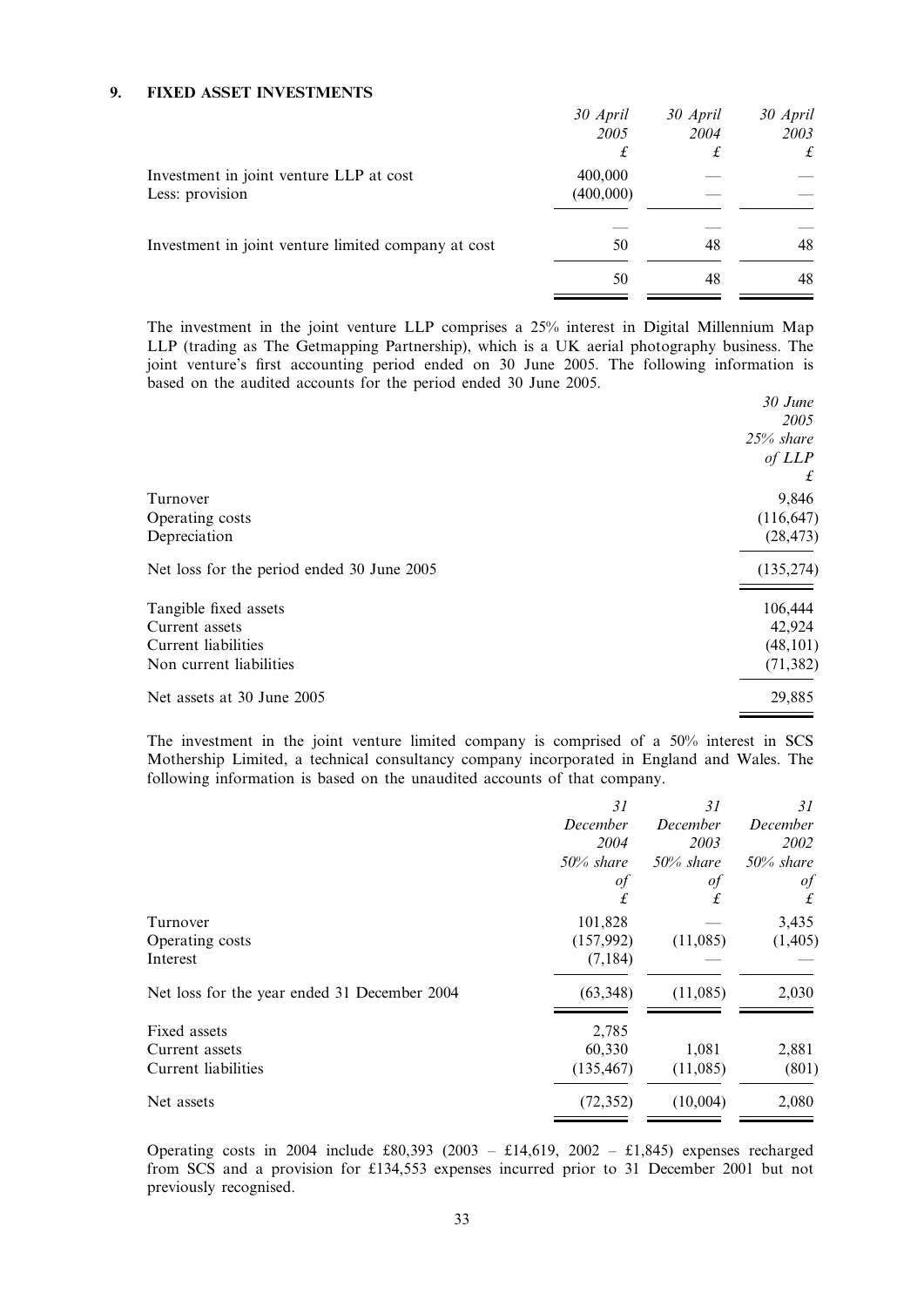At the balance sheet date the following balances were due from the above entities:

|                                                             | 30 April<br>2005  | 30 April<br>2004 | 30 April<br>2003<br>£ |
|-------------------------------------------------------------|-------------------|------------------|-----------------------|
| Digital Millennium Map LLP<br><b>SCS Mothership Limited</b> | 12,340<br>216,839 | 186.652          | 134,553               |
|                                                             | 229,179           | 186,652          | 134,553               |

Interest receivable in 2005 includes £12,340 from Digital Millennium Map LLP (2004 – £nil,  $2003 - \text{Enil}$  and £19,078 from SCS Mothership Limited (2004 – £nil, 2003 – £nil).

## 10. DEBTORS

|                                                                    | 30 April<br>2005<br>£ | 30 April<br>2004<br>£ | 30 April<br>2003<br>£ |
|--------------------------------------------------------------------|-----------------------|-----------------------|-----------------------|
| Trade debtors<br>Amounts due from associated undertakings          | 2,862,963<br>229,179  | 2,383,603<br>186.652  | 1,218,333<br>134,553  |
| Prepayments & accrued income<br>Deposits                           | 608,221<br>169,079    | 606,349               | 744,912               |
|                                                                    | 3,869,442             | 3,176,604             | 2,097,798             |
| Amounts falling due after more than one year:<br>Deferred taxation | 77,275                |                       |                       |
| Aggregate amounts                                                  | 3,946,717             | 3.176.604             | 2,097,798             |

Deposits of £169,079 in 2005 represent the deposit on equipment to be leased to Digital Millennium Map LLP (see note 9). The total cost of the equipment was £338,158. The lease agreement was completed subsequent to 30 April 2005.

The deferred tax asset in 2005 arises from the provision against the investment in Digital Millennium Map LLP in advance of anticipated trading losses.

## 11. CREDITORS: AMOUNTS FALLING DUE WITHIN ONE YEAR

|                                                 | 30 April  | 30 April  | 30 April    |
|-------------------------------------------------|-----------|-----------|-------------|
|                                                 | 2005      | 2004      | 2003        |
|                                                 | £         | £         | $\mathbf f$ |
| Bank loans and overdrafts (see notes 13 and 14) | 44,883    | 42,074    | 210,794     |
| Trade creditors                                 | 753,779   | 924,614   | 667,708     |
| Other creditors                                 | 551,157   | 195,963   | 385,162     |
| Directors' current accounts                     | 324,281   | 268,502   |             |
| Social security $\&$ other taxes                | 310,562   | 365,355   | 187,506     |
| Taxation                                        | 610,591   | 436,153   | 157,535     |
| Accrued expenses                                | 247,378   | 106,465   | 85,323      |
|                                                 | 2,842,631 | 2,339,126 | 1,694,028   |

## 12. CREDITORS: AMOUNTS FALLING DUE AFTER MORE THAN ONE YEAR

|                          | 30 April | 30 April | 30 April  |
|--------------------------|----------|----------|-----------|
|                          | 2005     | 2004     | 2003<br>£ |
| Bank loans (see note 13) | 468.856  | 514,190  | 554.110   |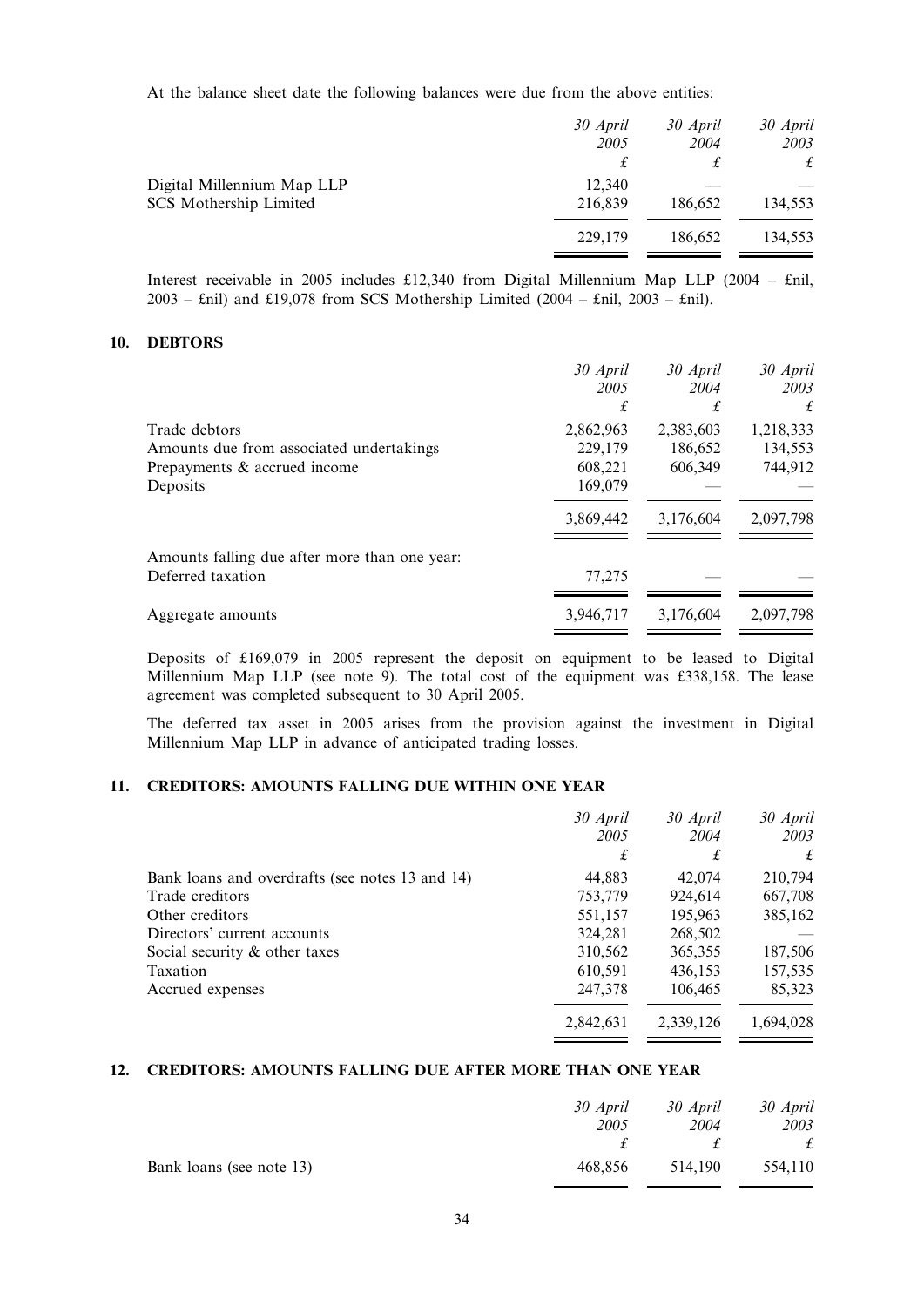| 13. | <b>LOANS AND OVERDRAFTS</b>                                                        | 30 April         | 30 April         | 30 April           |
|-----|------------------------------------------------------------------------------------|------------------|------------------|--------------------|
|     | An analysis of the maturity of loans and overdrafts is given<br>below:             | 2005<br>£        | 2004<br>£        | 2003<br>$\pounds$  |
|     | Amounts falling due within one year or on demand:<br>Bank overdrafts<br>Bank loans | 44,883           | 42,074           | 163,362<br>47,432  |
|     |                                                                                    | 44,883           | 42,074           | 210,794            |
|     | Amounts falling due between one and two years:<br>Bank loans                       | 46,516           | 42,340           | 48,633             |
|     | Amounts falling due between two and five years:<br>Bank loans                      | 158,490          | 146,286          | 162,545            |
|     | Amounts falling due in more than five years:<br>Repayable by instalments           |                  |                  |                    |
|     | Bank loans                                                                         | 263,850          | 325,564          | 342,932            |
| 14. | <b>SECURED DEBTS</b>                                                               |                  |                  |                    |
|     |                                                                                    | 30 April<br>2005 | 30 April<br>2004 | 30 April<br>2003   |
|     | The following secured debts are included within creditors:                         | $\pounds$        | £                | $\pounds$          |
|     | Bank loans<br>Bank overdraft                                                       | 513,739          | 556,264          | 601,542<br>163,362 |
|     |                                                                                    | 513,739          | 556,264          | 764,904            |

A Legal Mortgage is held by National Westminster Bank plc over the freehold property, The Court House, Northfield End, Henley-on-Thames, together with a mortgage debenture over the assets of SCS. Interest is charged at 1.75% per annum above the bank's base rate.

## 15. CALLED UP SHARE CAPITAL

| CALLED UP SHAKE CAPITAL    |              |         | 30 April  | 30 April  | 30 April  |
|----------------------------|--------------|---------|-----------|-----------|-----------|
|                            |              |         | 2005      | 2004      | 2003      |
|                            |              |         | $\pounds$ | $\pounds$ | $\pounds$ |
| Authorised                 | Class        | Nominal |           |           |           |
| Number                     | Ordinary     | value   |           |           |           |
| 1,000                      |              | £1      | 1,000     | 1,000     | 1,000     |
| 10                         | A            | £1      | 10        | 10        | 10        |
| 10                         | $\bf{B}$     | £1      | 10        | 10        | 10        |
| 10                         | $\mathsf{C}$ | £1      | 10        | 10        | 10        |
| 10                         | D            | £1      | 10        | 10        | 10        |
| 10                         | E            | £1      | 10        | 10        | 10        |
|                            |              |         | 1,050     | 1,050     | 1,050     |
| Allotted, issued and fully |              |         |           |           |           |
| Paid                       |              |         |           |           |           |
| 1,000                      | Ordinary     | £1      | 1,000     | 1,000     | 1,000     |
| 10                         | A            | £1      | 10        | 10        | 10        |
| 10                         | $\, {\bf B}$ | £1      | 10        | 10        | 10        |
| 10                         | $\mathsf{C}$ | £1      | 10        | 10        | 10        |
| 10                         | D            | £1      | 10        |           |           |
| 10                         | E            | £1      | 10        |           |           |
|                            |              |         | 1,050     | 1,030     | 1,030     |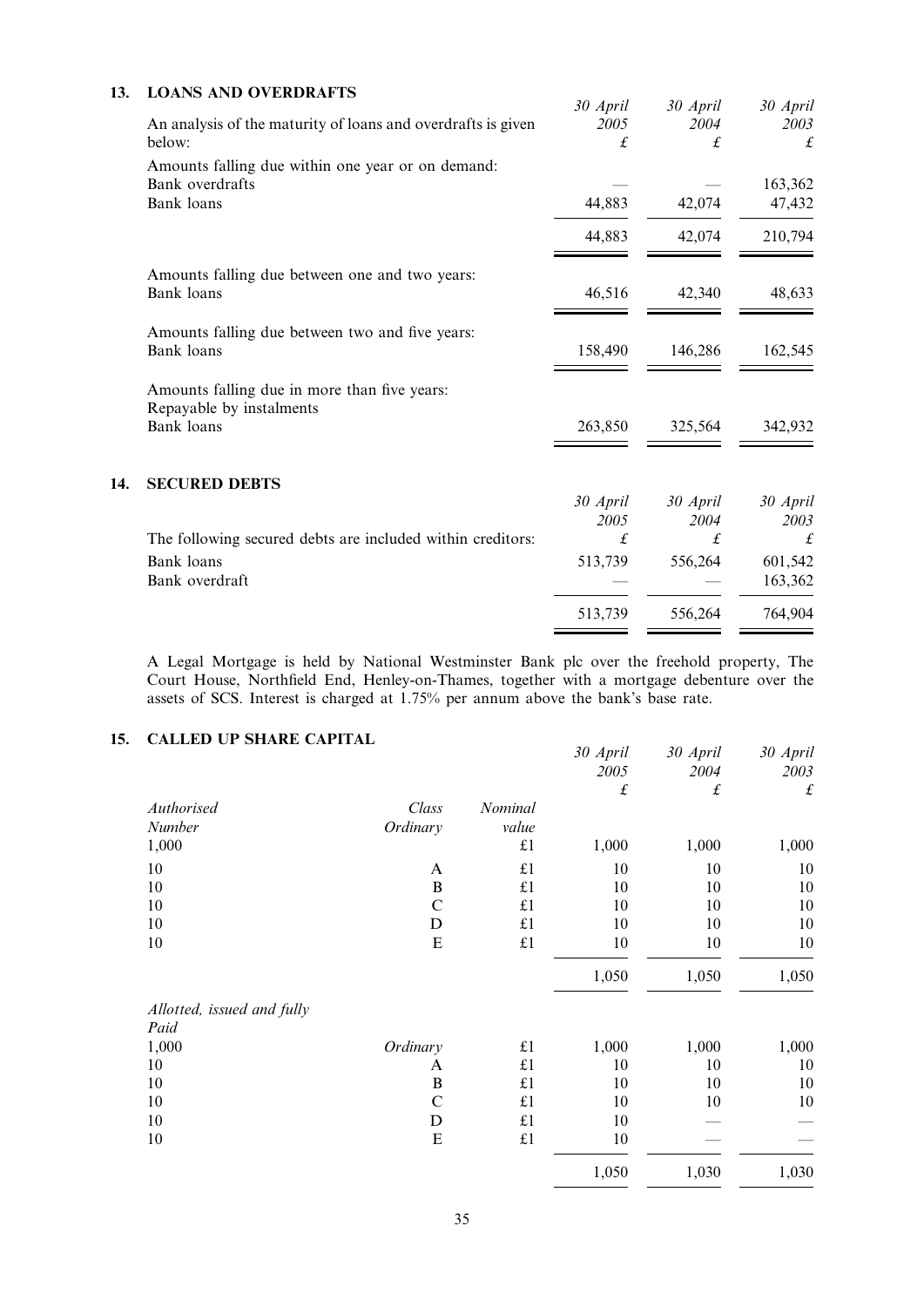The 1,000 Ordinary shares of £1 each carry a single vote each. The remaining shares carry no voting rights.

In July 2004, 10 D and 10 E Ordinary £1 fully paid shares were issued at par for cash.

On 9 February 2006, the A, B, C, D and E shares were redeemed at par.

## 16. RECONCILIATION OF MOVEMENTS IN SHAREHOLDERS' FUNDS

|                                     | 30 April   | 30 April  | 30 April |
|-------------------------------------|------------|-----------|----------|
|                                     | 2005       | 2004      | 2003     |
|                                     | £          | £         | £        |
| Profit for the financial year       | 958.639    | 802.585   | 294,364  |
| Dividends                           | (228, 333) | (267,500) | (75,000) |
|                                     | 730,306    | 535,085   | 219,364  |
| 10 Ordinary D shares issued         | 10         |           |          |
| 10 Ordinary E shares issued         | 10         |           |          |
| Net addition to shareholders' funds | 730,326    | 535,085   | 219,364  |
| Opening shareholders' funds         | 1,432,661  | 897,576   | 678,212  |
| Closing shareholders' funds         | 2,162,987  | 1,432,661 | 897,576  |
| Equity interests                    | 2,162,987  | 1,432,661 | 897,576  |
|                                     |            |           |          |

## 17a RECONCILIATION OF OPERATING PROFIT TO NET CASH INFLOW FROM OPERATING **ACTIVITIES**

|                                           | 30 April<br>2005 | 30 April<br>2004 | 30 April<br>2003 |
|-------------------------------------------|------------------|------------------|------------------|
|                                           |                  | £                | £                |
| Operating profit                          | 1,814,856        | 1,192,396        | 432,234          |
| Depreciation charges                      | 126,481          | 40,050           | 33,311           |
| Loss on sale of fixed assets              |                  | 96               | 296              |
| (Increase) in debtors                     | (692, 838)       | (1,078,806)      | (675, 660)       |
| Increase in creditors                     | 56,258           | 535,200          | 234,053          |
| Net cash inflow from operating activities | 1,304,757        | 688,936          | 24,234           |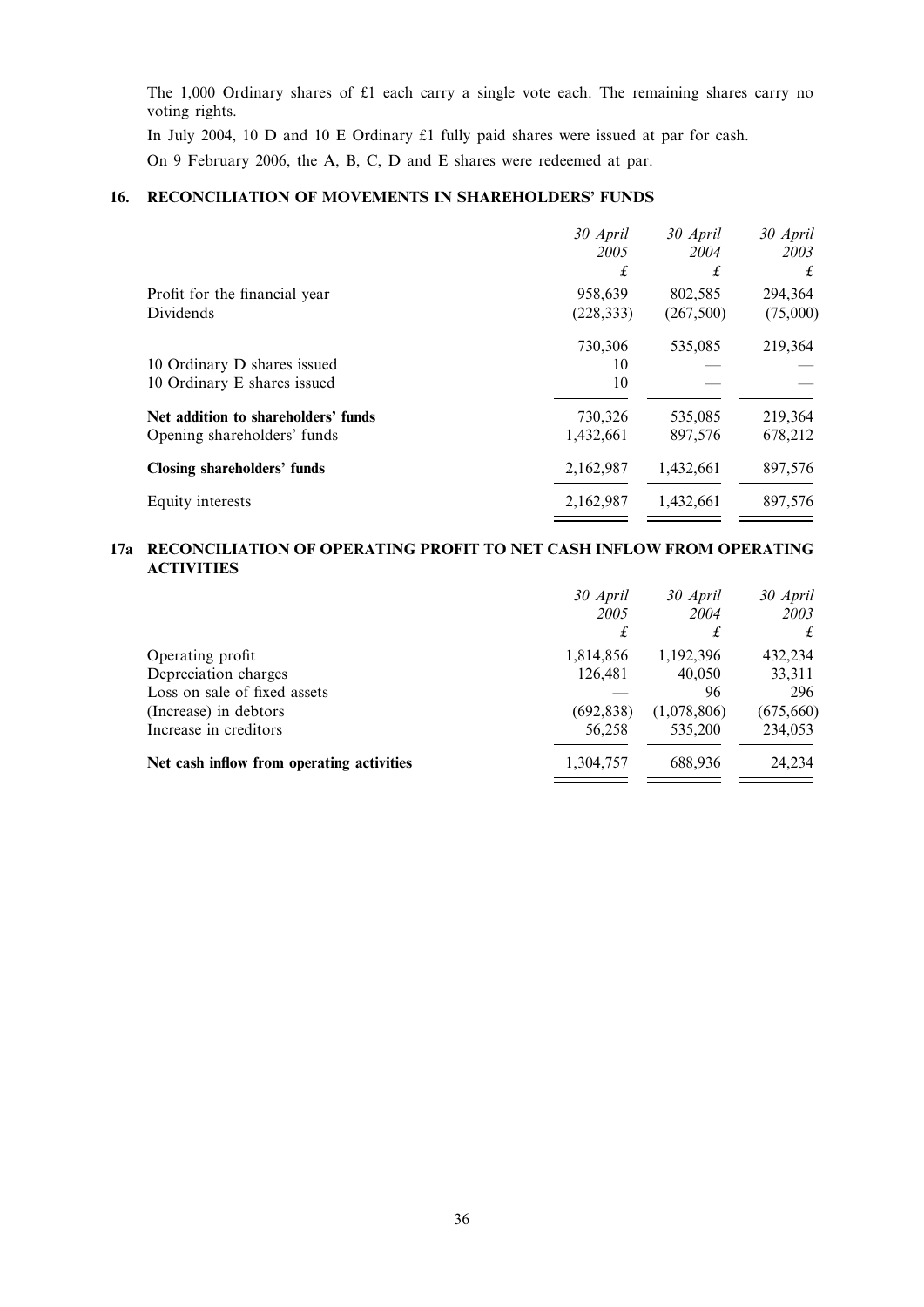## 17b ANALYSIS OF CASH FLOWS FOR HEADINGS NETTED IN THE CASH FLOW STATEMENT

|                                                           | 30 April  | 30 April  | 30 April  |
|-----------------------------------------------------------|-----------|-----------|-----------|
|                                                           | 2005      | 2004      | 2003      |
|                                                           | £         | £         | £         |
| Returns on investments and servicing of finance           |           |           |           |
| Interest received                                         | 48,455    | 3,189     | 1,447     |
| Interest paid                                             | (72, 500) | (60, 314) | (59, 958) |
| Net cash outflow for returns on investments and servicing |           |           |           |
| of finance                                                | (24, 045) | (57, 125) | (58, 511) |
| Capital expenditure                                       |           |           |           |
| Purchase of tangible fixed assets                         | (35,793)  | (40, 802) | (46, 793) |
| Sale of tangible fixed assets                             |           | 975       | 2,792     |
| Net cash outflow for capital expenditure                  | (35,793)  | (39, 827) | (44,001)  |
| <b>Acquisitions and disposals</b>                         |           |           |           |
| Investment in joint venture                               | 130,002   |           |           |
| Net cash outflow for acquisitions and disposals           | 130,002   |           |           |
| <b>Financing</b>                                          |           |           |           |
| Bank loan repayment                                       | (42, 525) | (45,278)  | (41, 108) |
| Issue of share capital                                    | 20        |           |           |
| Net cash outflow for financing                            | (42, 505) | (45,278)  | (41, 108) |

|                                      | 30 April   | 30 April   | 30 April   |
|--------------------------------------|------------|------------|------------|
|                                      | 2005       | 2004       | 2003       |
|                                      | £          | £          | £          |
| Cash at bank, in hand and overdrafts | 62,017     | (163, 121) | 77,153     |
| Bank loan                            | (556, 264) | (601, 542) | (642, 650) |
| Opening net funds/(debt)             | (494, 247) | (764, 663) | (565, 497) |
| Increase in cash in the year         | 509,070    | 225,138    | (240, 274) |
| Decrease in bank loan                | 42.525     | 45,278     | 41,108     |
| Cash at bank, in hand and overdrafts | 571,087    | 62.017     | (163, 121) |
| Bank loan                            | (513, 739) | (556, 264) | (601, 542) |
| Closing net funds/(debt)             | 57,348     | (494,247)  | (764, 663) |

## 18. SUBSEQUENT EVENTS

On 9 February 2006, SCS made a bonus issue of 1,583 ordinary shares for each £1 ordinary share in issue.

On 9 February 2006, the 1,584,000 ordinary shares then in issue were acquired by Cohort PLC in a share for share exchange.

On 27 February 2006, SCS entered into an agreement to sell its freehold property for £880,000 to Stanley Carter and certain of his family members trading as The Court House Partnership. Stanley Carter is a director of SCS.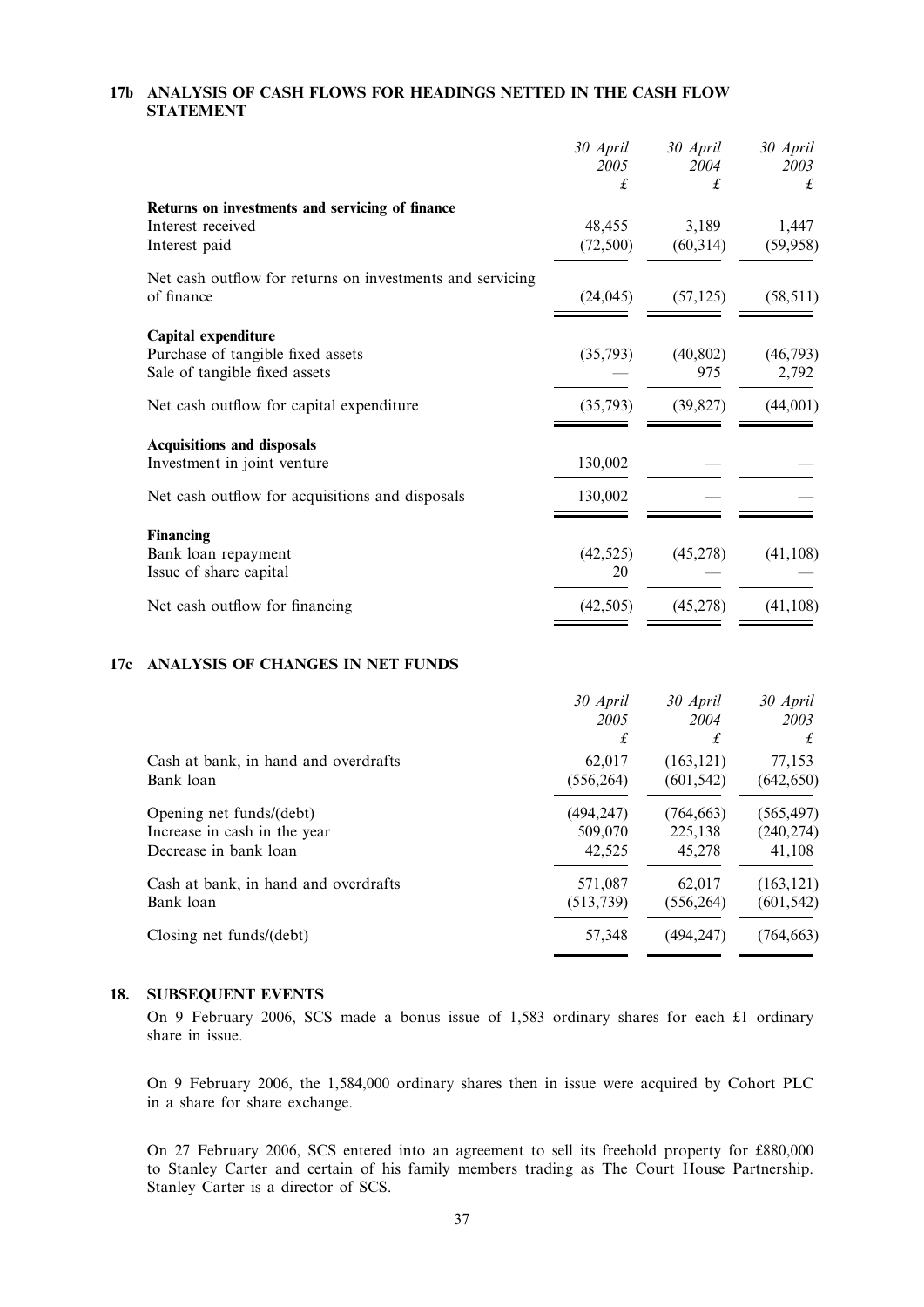## 19. TRANSACTIONS WITH DIRECTORS

During the year ended 30 April 2005, interest of £27,950 was paid to Mr A E S Carter and £421 to Mr J D Tydeman in respect of loan accounts (2004: £20,709 and £56, 2003 – nil). In addition, interest of £10,060 was paid to Mrs R M Lyde (the wife of Mr J W Lyde) in respect of a loan account (2004: £7,234, 2003 – nil).

As set out in note 3, provisions have been made against costs relating to Sentinel Programmes Limited and Centre for Defence and International Security Studies Limited, companies in which a director, Mr T Martin has an interest.

## 20. CONTROLLING PARTY

SCS is controlled by a director, Mr A E S Carter, by virtue of his majority holding of the issued share capital of SCS.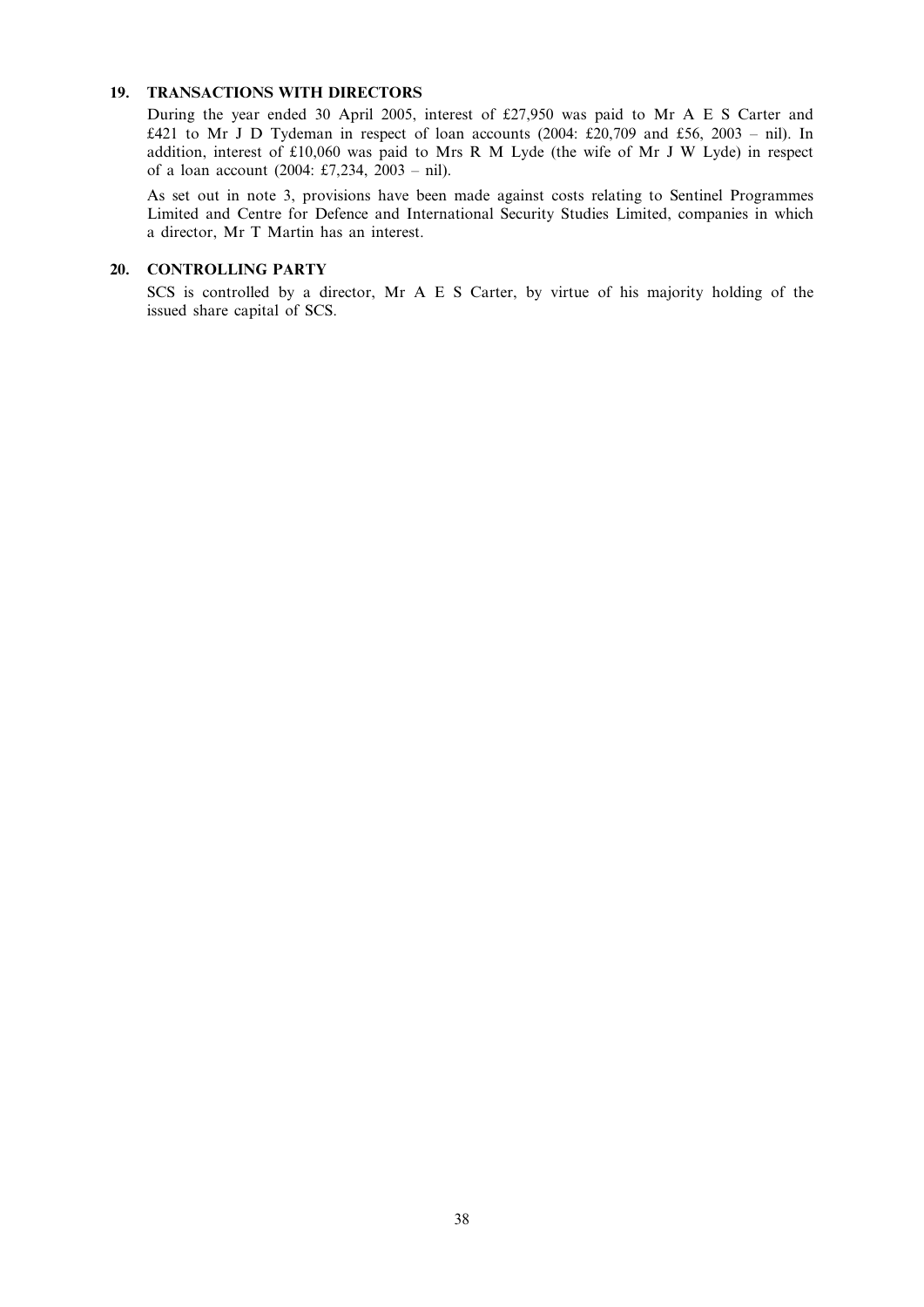## SECTION C

## ACCOUNTANTS' REPORT ON SYSTEMS CONSULTANTS SERVICES LIMITED

The following is the full text of a report on Systems Consultants Services Limited from Baker Tilly, the Reporting Accountants, to the directors of Systems Consultants Services Limited.



12 Gleneagles Court, Brighton Road, Crawley, West Sussex, RH10 6AD www.bakertilly.co.uk

The Directors Systems Consultants Services Limited The Court House Northfield End Henley-on-Thames Oxon RG9 2JN

28 February 2006

Dear Sirs

## SYSTEMS CONSULTANTS SERVICES LIMITED (''SCS'')

We report on the financial information which has been prepared for inclusion in Section B of Part 4 of Cohort PLC's admission document dated 28 February 2006 (the ''Admission Document'') on the basis of the accounting policies set out in note 1 of this financial information. This report is required by Paragraph 20.1 of Annex I of the AIM Rules and is given for the purpose of complying with that paragraph and for no other purpose.

## Responsibilities

As described in the introduction to Part 4, the directors of SCS are responsible for preparing the financial information on the basis of preparation set out in note 1 to the financial information and in accordance with UK GAAP.

It is our responsibility to form an opinion as to whether the financial information gives a true and fair view, for the purposes of the Admission Document, and to report our opinion to you.

## Basis of opinion

We conducted our work in accordance with the Standards for Investment Reporting issued by the Auditing Practices Board in the United Kingdom. Our work included an assessment of evidence relevant to the amounts and disclosures in the financial information. It also included an assessment of significant estimates and judgments made by those responsible for the preparation of the financial information and whether the accounting policies are appropriate to the entity's circumstances, consistently applied and adequately disclosed.

We planned and performed our work so as to obtain all the information and explanations we considered necessary in order to provide us with sufficient evidence to give reasonable assurance that the financial information is free from material misstatement whether caused by fraud or other irregularity or error.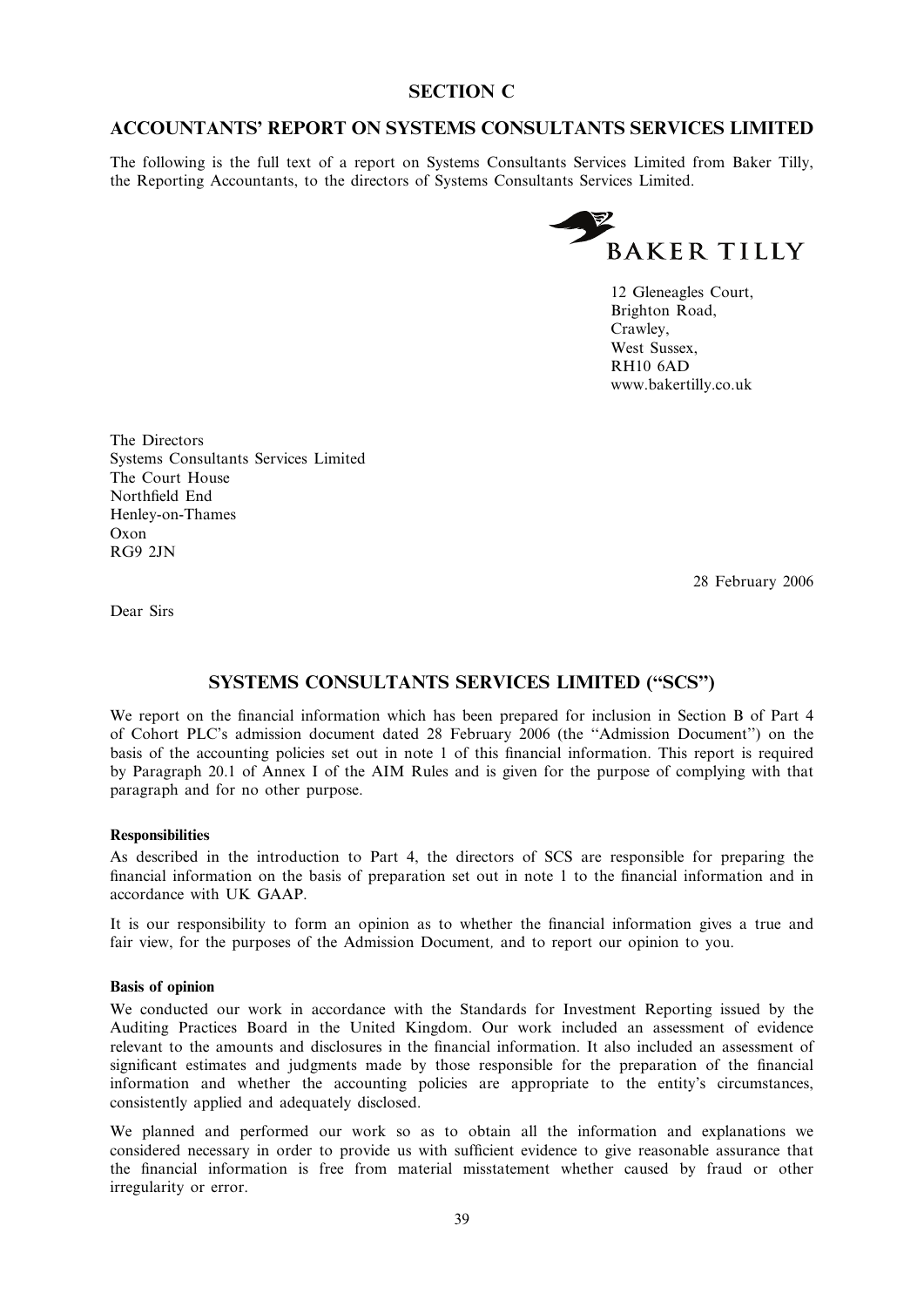## Opinion

In our opinion, the financial information gives, for the purposes of the Admission Document, a true and fair view of the state of affairs of SCS as at the dates stated and of its profits, cash flows and recognised gains and losses and changes in equity for the periods then ended.

## Declaration

For the purposes of with item 1.2 of Annex I of the AIM Rules and item 1.2 of Annex III of the AIM Rules we are responsible for this report as part of the Admission Document and declare that we have taken all reasonable care to ensure that the information contained in this report is, to the best of our knowledge, in accordance with the facts and contains no omission likely to affect its import.

Yours faithfully

## Baker Tilly

Regulated for audit work by the Institute of Chartered Accountants of Scotland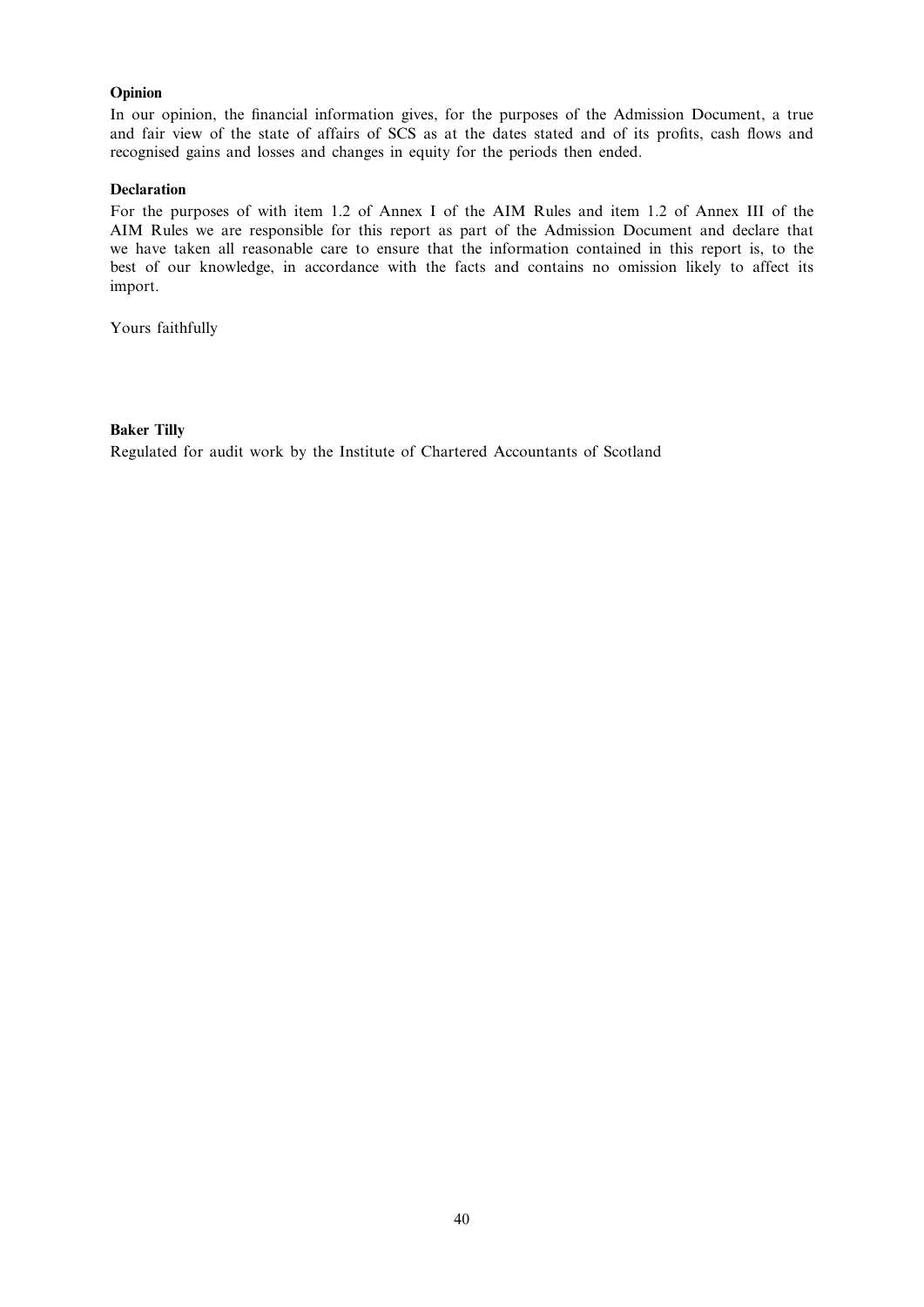## PART 5

## UNAUDITED INTERIM RESULTS FOR SYSTEMS CONSULTANTS SERVICES LIMITED FOR THE SIX MONTHS ENDED 31 OCTOBER 2005

The following is extracted from the unaudited management accounts of Systems Consultants Services Limited in respect of the six months ended 31 October 2005. The financial information set out below does not constitute statutory accounts within the meaning of section 240 of the Companies Act 1985 (as amended).

## Profit and loss accounts

|                                               | Six months  | Six months    |
|-----------------------------------------------|-------------|---------------|
|                                               | ended       | ended         |
|                                               | 31 October  | 31 October    |
|                                               | 2005        | 2004          |
|                                               | £'000       | $\pounds'000$ |
| <b>Note</b>                                   | (Unaudited) | (Unaudited)   |
| Turnover                                      | 8,477       | 6,724         |
| Cost of sales                                 | (6,302)     | (4, 852)      |
| Gross profit                                  | 2,175       | 1,872         |
| Administrative expenses                       | (1, 195)    | (869)         |
| $\mathbf{1}$<br>Exceptional item              | (229)       | (137)         |
| Operating profit                              | 751         | 866           |
| Interest receivable and similar income        | 61          | 6             |
| Interest payable and similar charges          | (37)        | (35)          |
| Profit on ordinary activities before taxation | 775         | 837           |
| Taxation                                      | (236)       | (302)         |
| Profit on ordinary activities after taxation  | 539         | 535           |
| Dividends                                     | (159)       | (148)         |
|                                               | 380         | 387           |
| Retained profit brought forward               | 2,162       | 1,432         |
| Retained profit carried forward               | 2,542       | 1,819         |

Note:

<sup>(1)</sup> The exceptional item relates to provisions made against amounts due from related party companies of £175,000 and the initial costs of £54,000 incurred setting up a venture in South Africa.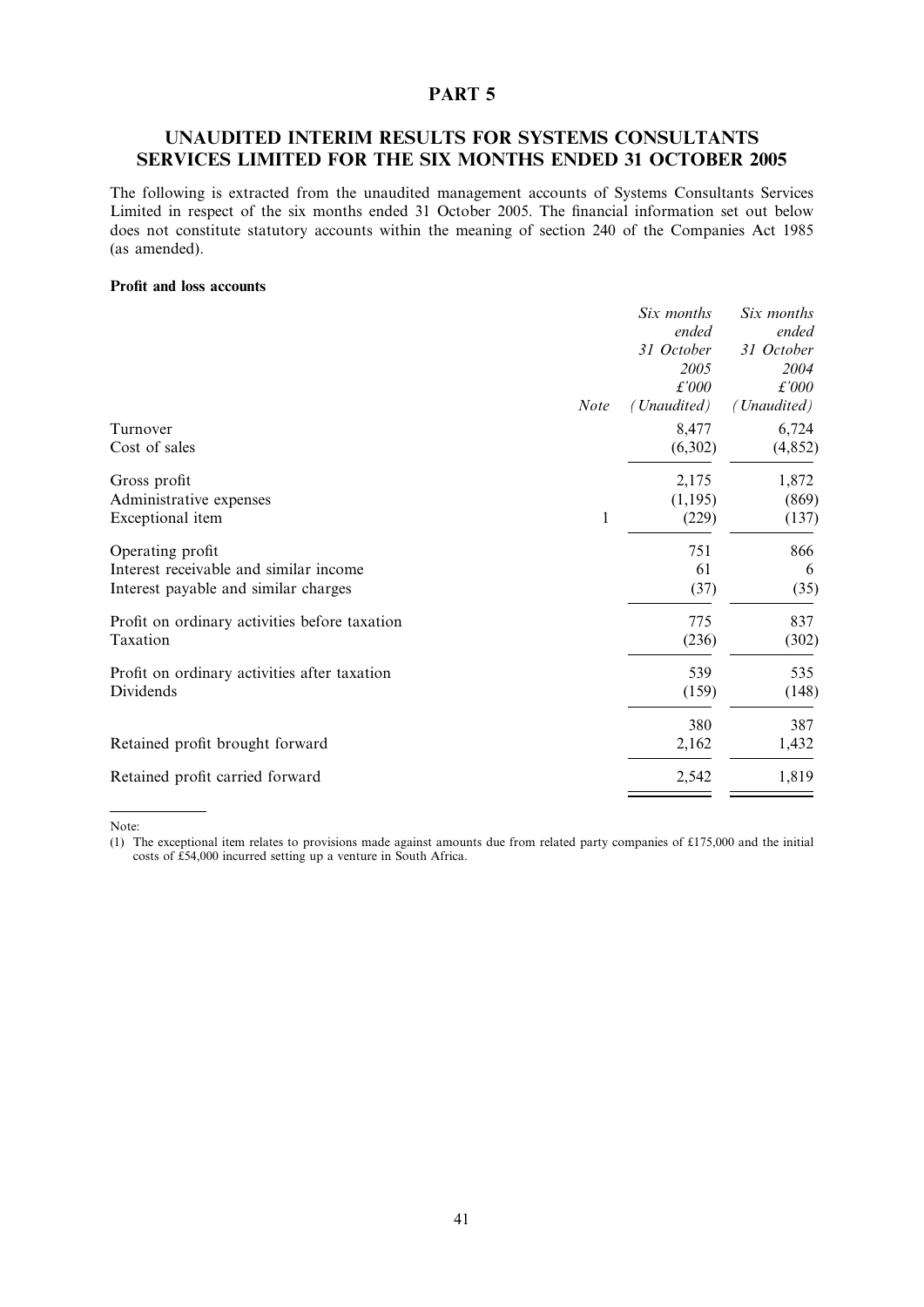## Balance Sheets

|                                                         | As at         | As at          |
|---------------------------------------------------------|---------------|----------------|
|                                                         | 31 October    | 31 October     |
|                                                         | 2005          | 2004           |
|                                                         | $\pounds'000$ | $\pounds' 000$ |
|                                                         | (Unaudited)   | (Unaudited)    |
| <b>Fixed assets</b>                                     |               |                |
| Tangible assets                                         | 981           | 1,207          |
| Investments                                             |               |                |
|                                                         | 982           | 1,208          |
| <b>Current assets</b>                                   |               |                |
| Debtors                                                 | 5,498         | 3,354          |
| Cash at bank                                            | 203           | 657            |
|                                                         | 5,701         | 4,011          |
| Creditors: amounts falling due within one year          | (3,648)       | (2,864)        |
| Net current assets                                      | 2,053         | 1,147          |
| Total assets less current liabilities                   | 3,035         | 2,355          |
| Creditors: amounts falling due after more than one year | (492)         | (535)          |
| Net assets                                              | 2,543         | 1,820          |
| <b>Capital and reserves</b>                             |               |                |
| Called up share capital                                 |               |                |
| Profit and loss account                                 | 2,542         | 1,819          |
|                                                         | 2,543         | 1,820          |
|                                                         |               |                |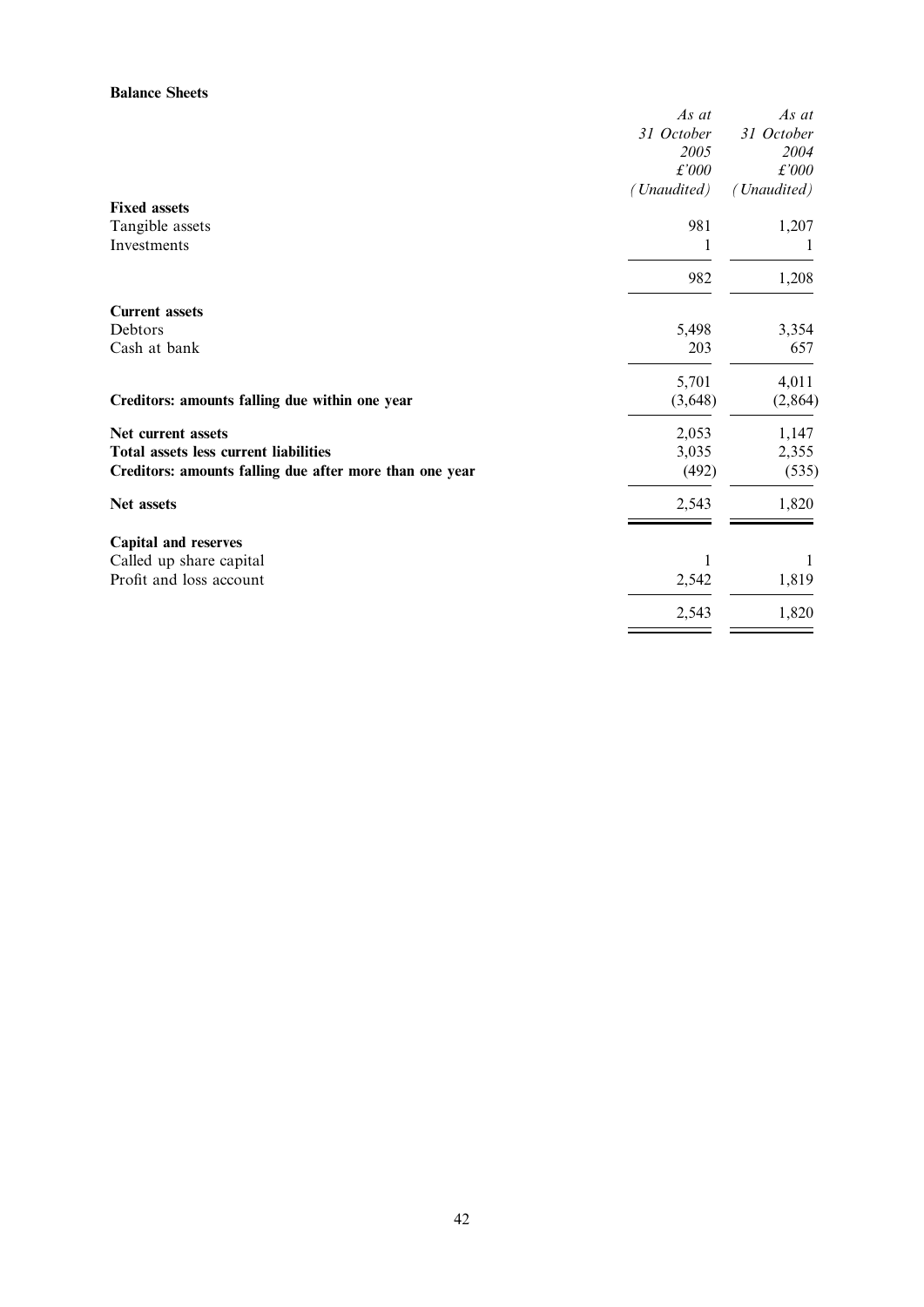## PART 6

## ADDITIONAL INFORMATION

#### 1. Incorporation and general

- (a) The Company was incorporated in England on 23 January 2006 under the name of Cohort PLC (with registered number 5684823) as a public limited company under the Companies Act. On 16 February 2006, the Registrar of Companies issued a certificate under Section 117 of the Companies Act, to enable it to commence trading and acting as a holding company.
- (b) The principal legislation under which the Company was formed and now operates is the Companies Act 1985. The Company is domiciled in the United Kingdom. The liability of its members is limited.
- (c) The Company is the ultimate holding company of the Group and has the following subsidiary:

| Name                                           | Incorporated in | Class of<br>shares held | Principal<br>Activity               | Percentage<br>of shares and<br>voting rights held |
|------------------------------------------------|-----------------|-------------------------|-------------------------------------|---------------------------------------------------|
| <b>Systems Consultants</b><br>Services Limited | UΚ              | Ordinary                | Providing<br>consultancy<br>support | 100                                               |

(d) The registered office and principal place of business of the Company and SCS is at The Court House, Northfield End, Henley-on-Thames, Oxfordshire RG9 2JN.

#### 2. Share capital

(a) The following table shows the authorised and issued share capital of the Company (all of which are Ordinary Shares and fully paid) (i) as at the date of this document; and (ii) immediately following Admission:

|      |                                 | Authorised      |            | Issued          |                    |
|------|---------------------------------|-----------------|------------|-----------------|--------------------|
|      |                                 | Nominal         |            | Nominal         |                    |
|      |                                 | Value           | Number     | Value           | <i>Number</i>      |
| (i)  | as at the date of this document | 10 <sub>p</sub> | 40,000,000 | 10 <sub>p</sub> | 17,838,480         |
| (ii) | immediately following Admission | 10 <sub>p</sub> | 40.000.000 | 10 <sub>p</sub> | $22,124,294^{(1)}$ |

Note:

- (b) The Placing is expected to result in the allotment and issue of 4,065,041 New Ordinary Shares, diluting existing holders of Ordinary Shares by up to 22.8 per cent..
- (c) The Company does not have in issue any securities not representing share capital and there are no outstanding convertible securities issued by the Company. No Ordinary Shares are held by or on behalf of the Company or SCS.
- (d) The par value of each Ordinary Share is 10 pence.
- (e) The Company has not issued Ordinary Shares that are not credited as fully paid up. Nick Prest has unconditionally undertaken to pay £750,000 on 31 January 2007 for 979,790 Ordinary Shares.
- (f) The following alterations in the share capital of the Company have taken place since the date of incorporation of the Company on 23 January 2006:
	- (i) The Company was incorporated on 23 January 2006 with an authorised share capital of £2,000,000 divided into 2,000,000 ordinary shares of £1 each, of which two ordinary shares of £1 each were issued fully paid up to the subscribers to the Memorandum of Association of the Company, being Stanley Carter and John Lyde;
	- (ii) By resolutions of the Shareholders passed as written resolutions on 9 February 2006, the Directors were generally and unconditionally authorised pursuant to section 80 of the Act to exercise all the powers of the Company to allot and issue relevant securities (as defined by that section) up to a maximum amount of £1, such authority to expire one year after

<sup>(1)</sup> Assumes that the maximum number of Ordinary Shares made available to employees pursuant to the Employee Share Offer has been subscribed for.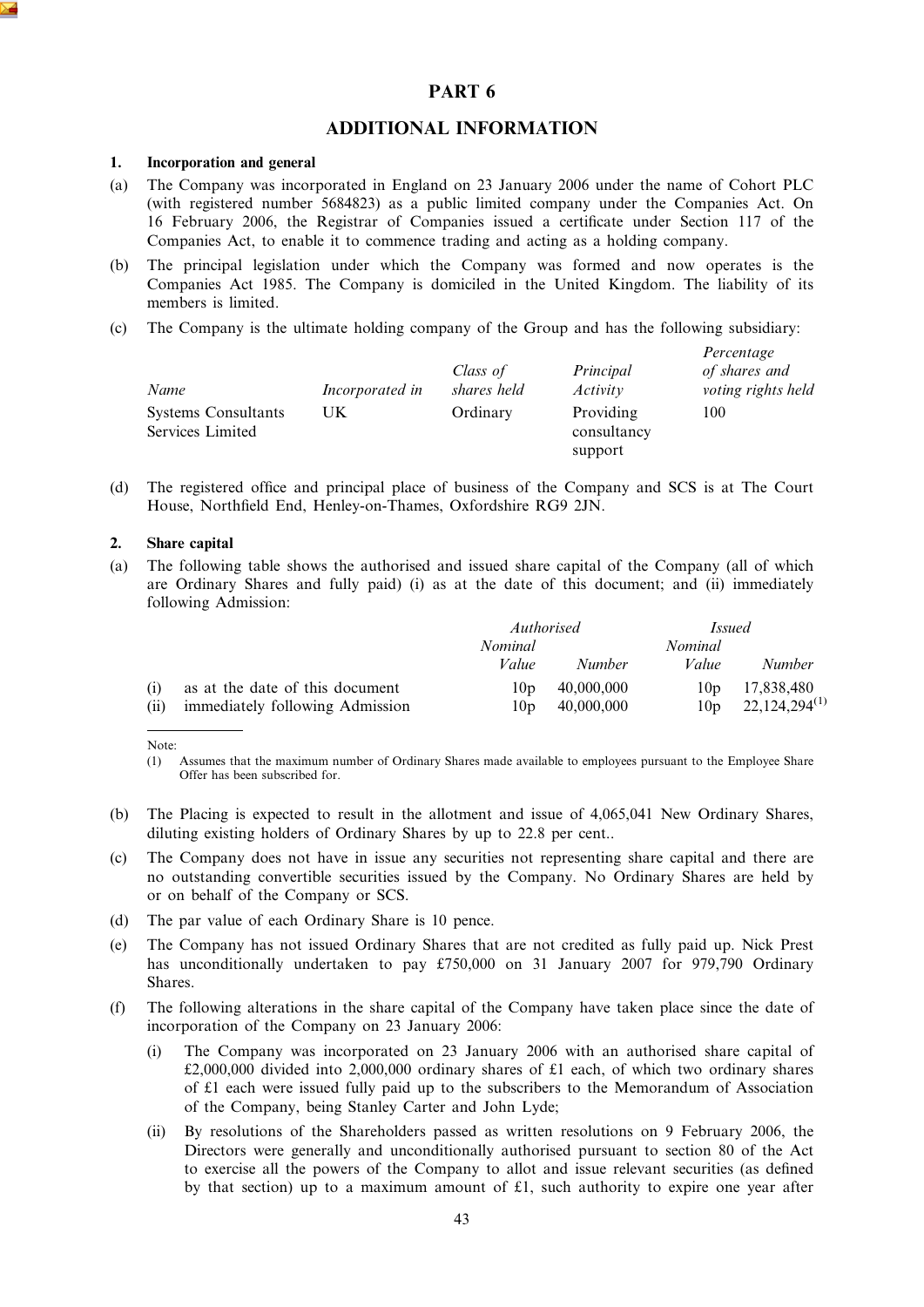the passing of that resolution or, if sooner, the Company's next annual general meeting of Shareholders unless previously renewed, revoked or varied in any way and the Directors were empowered to allot equity securities (as defined in section 94 of the Act) pursuant to the foregoing authority up to an aggregate nominal amount of  $\pounds 1$  as if section 89(1) of that Act did not apply to such allotment;

- (iii) On 9 February 2006, one ordinary share of £1 in the capital of the Company was issued and allotted, credited as fully paid, to John Tydeman;
- (iv) By resolutions of the Shareholders passed as written resolutions on 9 February 2006, the authorised share capital of the Company was increased to £4,000,000 by the creation of 2,000,000 new ordinary shares of £1 each, the Directors were generally and unconditionally authorised pursuant to section 80 of the Act to exercise all the powers of the Company to allot and issue relevant securities (as defined by that section) up to a maximum amount of £2,938,665, such authority to expire one year after the passing of that resolution or, if sooner, at the conclusion of the Company's next annual general meeting, unless previously renewed, revoked or varied in any way and the Directors were empowered to allot equity securities (as defined in section 94 of the Act) pursuant to the foregoing authority up to an aggregate nominal amount of  $\text{\pounds}2.314,199$  as if section 89(1) of the Act did not apply to such allotment;
- (v) On 9 February 2006, pursuant to the share exchange agreement described in paragraph 7(e) below, the Company issued 1,583,997 ordinary shares of £1 each in the capital of the Company, in exchange for the entire issued share capital of SCS, in the following proportions: 1,203,839 ordinary shares of £1 each to Stanley Carter and 190,079 ordinary shares of £1 each to each of John Lyde and John Tydeman;
- (vi) On 9 February 2006, pursuant to subscription letters received from Andrew Thomis and Sir Robert Walmsley (details of which are set out in paragraph 7(f) below), the Company issued 2,223 ordinary shares of £1 each to Andrew Thomis and 1,667 ordinary shares of £1 each to Sir Robert Walmsley, in each case credited fully paid, at a price of approximately £8.99 per share;
- (vii) On 9 February 2006, pursuant to a resolution passed at an extraordinary general meeting of the Company, the issued ordinary shares of  $\hat{\epsilon}$  each in the capital of the Company were sub-divided into ten ordinary shares of ten pence each resulting in a total issued share capital of 15,878,900 ordinary shares of 10p each; and
- (viii) On 15 February 2006, pursuant to subscription letters received from Nick Prest and Anthea Prest (details of which are set out in paragraphs 7(g) and (h) below), the Company issued 718,514 ordinary shares of 10p each to Nick Prest, credited fully paid, at a price of approximately 76.5p per share and 261,276 ordinary shares of 10p each to Anthea Prest, credited fully paid, at the same price. In addition, Nick Prest subscribed for a further 979,790 such ordinary shares for which he undertook to pay  $£750,000$  in cash on 31 January 2007 (with provision for earlier payment at any time prior to such date). Nick Prest's undertaking to pay £750,000 is not secured.
- (g) Pursuant to resolutions passed at an extraordinary general meeting of the Company held on 27 February 2006, the Directors have authority:
	- (i) pursuant to section 80 of the Companies Act, subject to Admission, to allot the New Ordinary Shares and otherwise relevant securities up to an aggregate nominal amount of £1,166,060, such authority to expire fifteen months from the date of passing the relevant resolution or (if earlier) at the conclusion of the next annual general meeting of the Company; and
	- (ii) pursuant to section 95 of the Companies Act, subject to Admission, to allot equity securities for cash pursuant to the authority referred to in paragraph  $2(g)(i)$  above otherwise than pro rata to existing Shareholders, in connection with the Placing and the Employee Share Offer, any issue of equity securities pursuant to an offer by way of rights, open offer or other pre-emptive offer to holders of Ordinary Shares in proportion (as nearly as practicable) to their respective holdings on a fixed record date and (otherwise than as aforesaid) up to an aggregate nominal amount of  $£110,622$ , such authority to expire fifteen months from the date of passing the relevant resolution or (if earlier) at the conclusion of the next annual general meeting of the Company.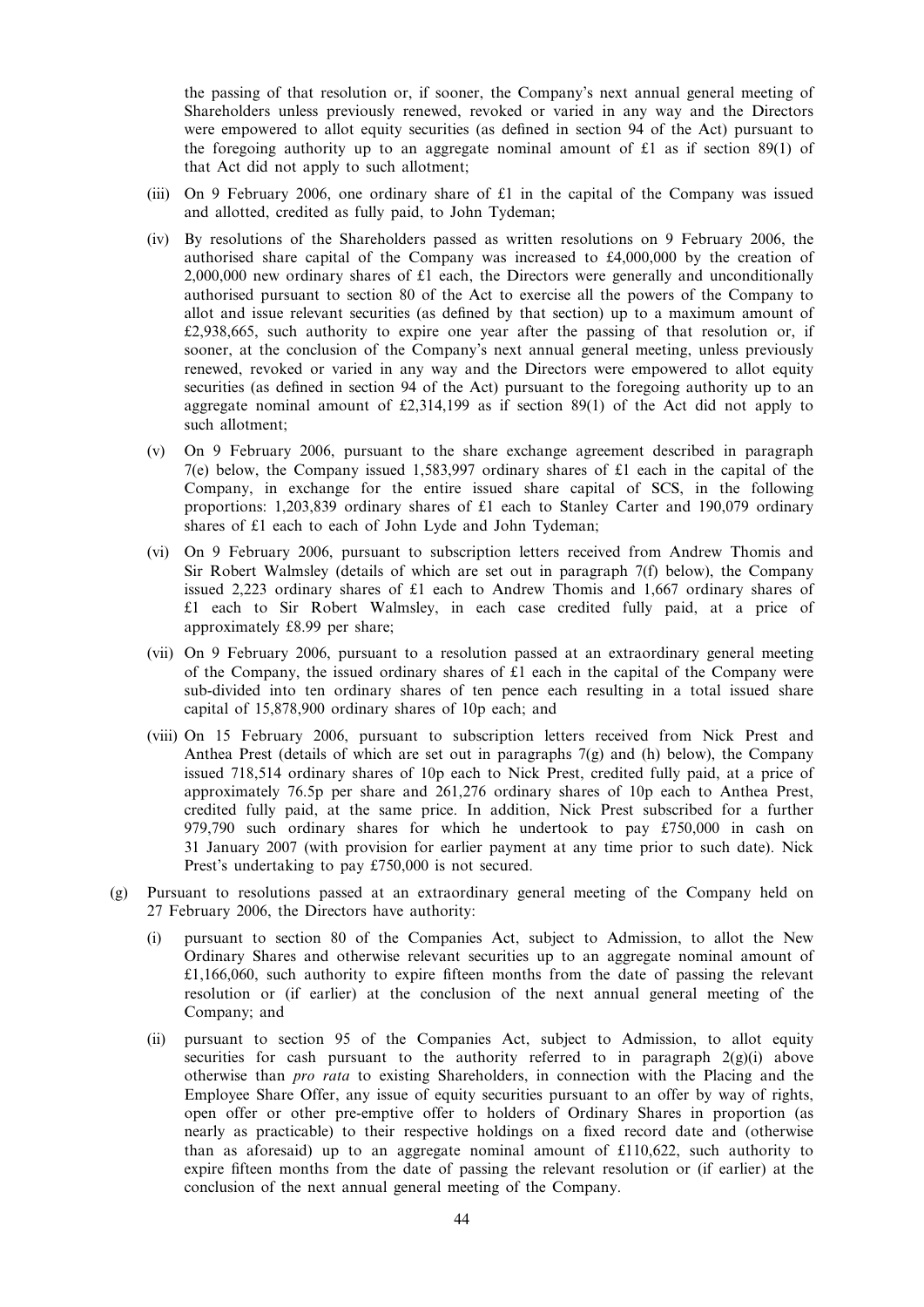- (h) The authorised but unissued share capital of the Company immediately following Admission will be £1,787,571 (assuming that the maximum number of Ordinary Shares made available to employees pursuant to the Employee Share Offer is subscribed for), representing approximately 44.7 per cent. of the Company's authorised share capital.
- (i) Save as disclosed in paragraph 2(f) above, since its incorporation no capital of the Company has been allotted for cash or for a consideration other than cash.
- (j) As at the date of this document, the following options to subscribe for Ordinary Shares have been granted under the Share Option Schemes:

| Name          | Number of<br>Ordinary<br>Shares under<br>option | <i>Scheme</i>       | Date of<br>Grant | Exercise<br>Price | Exercise Period                            |
|---------------|-------------------------------------------------|---------------------|------------------|-------------------|--------------------------------------------|
| Andrew Thomis | 38,889                                          | Executive<br>Scheme | 24 February 2006 | 90 <sub>p</sub>   | 25 February 2008<br>tο<br>25 February 2009 |

On 27 February 2006, the Directors granted, subject to and with effect from Admission, options under the Executive Scheme to acquire 355,688 Ordinary Shares at the Placing Price to certain employees (including options over 40,650 Ordinary Shares to each of Andrew Thomis, John Lyde and John Tydeman).

- (k) Save as disclosed in paragraph 2(j) above and save for the issue of the Placing Shares, no capital of the Company is proposed to be issued or is under option or is agreed conditionally or unconditionally to be put under option.
- (l) The New Ordinary Shares will, on Admission, rank pari passu in all respects and will rank in full for all dividends and other distributions thereafter declared, made or paid on the ordinary share capital of the Company.
- (m) The Ordinary Shares are in registered form and capable of being held in uncertificated form. None of the Ordinary Shares are being marketed or made available in whole or in part to the public in conjunction with the application for Admission other than pursuant to the Placing and the Employee Share Offer. The Ordinary Shares to be issued pursuant to the Placing are being issued at a price of 123p per share, representing a premium of 113p over the nominal value of 10p each. The expected issue date of the New Ordinary Shares is 8 March 2006.
- (n) The Ordinary Shares will be in registered form and will be capable of being held in certificated and uncertificated form.

Title to Ordinary Shares to be held in certificated form will be evidenced by entry in the register of members of the Company and title to Ordinary Shares to be held in uncertificated form will be evidenced by entry in the operator register maintained by CRESTCo (which forms part of the register of members of the Company).

No share certificates will be issued in respect of Ordinary Shares to be held in uncertificated form. If any such shares are converted to be held in certificated form, share certificates will be issued in respect of those shares in accordance with applicable legislation.

- (o) Except in relation to dividends which have been declared and rights on a liquidation of the Company (see below), the Shareholders have no rights to share in the profits of the Company.
- (p) All holders of Ordinary Shares will have the right to attend and vote at general meetings of the Company or to appoint a proxy to attend and vote at such meetings on their behalf. Shareholders who are present in person or (being a corporation) are present by a duly appointed representative at a general meeting, can vote on a show of hands and will have one vote each. Proxies cannot vote on a show of hands. On a poll, every Shareholder present in person, by a duly appointed representative or by proxy will have one vote for every share held. At any general meeting, a resolution put to the vote of the meeting will be decided on a show of hands unless a poll is demanded.
- (q) Subject to the Act, any equity shares issued by the Company for cash must first be offered to Shareholders in proportion to their holdings of Ordinary Shares. The Act allows for the disapplication of pre-emption rights which may be waived by a special resolution of the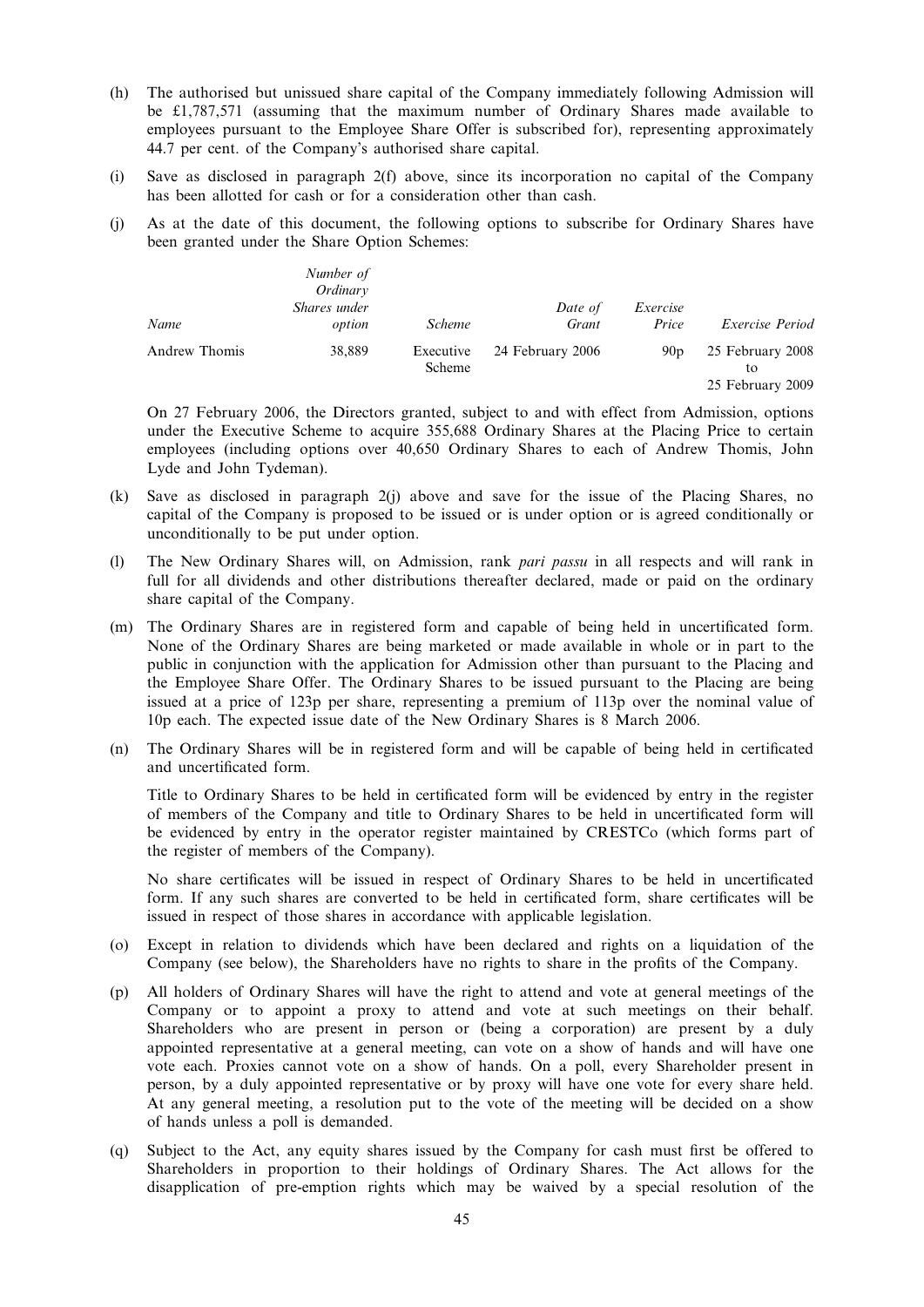Shareholders, either generally or specifically, for a maximum period not exceeding five years. As noted in paragraph 2(g) of this Part 6, the pre-emption rights referred to in this paragraph have been disapplied by the Company to the extent noted in that paragraph.

- (r) If the Company is wound up (whether the liquidation is voluntary, under supervision of the Court or by the Court), the liquidator can, with the authority of an extraordinary resolution of the Shareholders and any other sanction required by applicable law, divide among the Shareholders the whole or any part of the assets of the Company. This applies whether the assets consist of property of one kind or of different kinds. For this purpose, the liquidator can set such value as he considers fair upon any property and decide how such division is carried out as between the Shareholders. The liquidator can transfer any part of the assets to trustees upon such trust for the benefit of the Shareholders as the liquidator, acting under that resolution, decides.
- (s) Whilst the Ordinary Shares are not redeemable, the Company may purchase or contract to purchase any of the Ordinary Shares on or off market, subject to the Act and any other applicable regulatory requirements. The Company may only purchase Ordinary Shares out of distributable reserves or the proceeds of a new issue of shares made for the purpose of funding the repurchase.
- (t) The Articles do not contain any provisions relating to conversion of the Ordinary Shares.
- (u) Save as set out below, the new Ordinary Shares will be freely transferable.

The Company may, under the Act, send out statutory notices to those it knows or has reasonable cause to believe have an interest in its shares, asking for details of those who have an interest in its shares, and the extent of their interest in a particular holding of shares. If a person receives a statutory notice and fails to provide any information required by the notice within the time specified in it and the shares which are the subject of the notice represent in aggregate at least 0.25 per cent. of that class of share, the Directors can decline to register any transfer of the shares which are the subject of the statutory notice.

Once a restriction notice has been given, the Directors are free to cancel it or exclude any shares from it at any time they think fit.

The Directors may also, without giving any reason, refuse to register the transfer of any Ordinary Shares which are not fully paid. They may also decline to register a transfer of Ordinary Shares in favour of more than four persons jointly.

- (v) The City Code applies to the Company. Under the City Code, if an acquisition of Ordinary Shares were to increase the aggregate holding of the acquiror and its concert parties to shares carrying 30 per cent. or more of the voting rights in the Company, the acquiror and, depending on the circumstances, its concert parties, would be required (except with the consent of the Panel on Takeovers and Mergers) to make a cash offer for the outstanding shares in the Company at a price not less than the highest price paid for the Ordinary Shares by the acquirer or its concert parties during the previous 12 months. This requirement would also be triggered by any acquisition of shares by a person holding (together with its concert parties) shares carrying between 30 and 50 per cent. of the voting rights in the Company if the effect of such acquisition were to increase that person's percentage of the voting rights.
- (w) Under the Act, if any offeror were to acquire or contract to acquire 90 per cent. of the Ordinary Shares to which an offer relates within four months of making its offer, it could then compulsorily acquire the remaining 10 per cent.. It would do so by sending a notice to outstanding Shareholders telling them that it will compulsorily acquire their shares and then, six weeks later, it would execute a transfer of the outstanding shares in its favour and pay the consideration to the Company, which would hold the consideration on trust for outstanding Shareholders. The consideration offered to the Shareholders whose shares are compulsorily acquired under the Act must, in general, be the same as the consideration that was available under the takeover offer.
- (x) The Act would also give minority Shareholders in the Company a right to be bought out in certain circumstances by an offeror who had made a takeover offer. If a takeover offer related to all the Ordinary Shares and, at any time before the end of the period within which the offer could be accepted, the offeror held or had agreed to acquire not less than 90 per cent. of the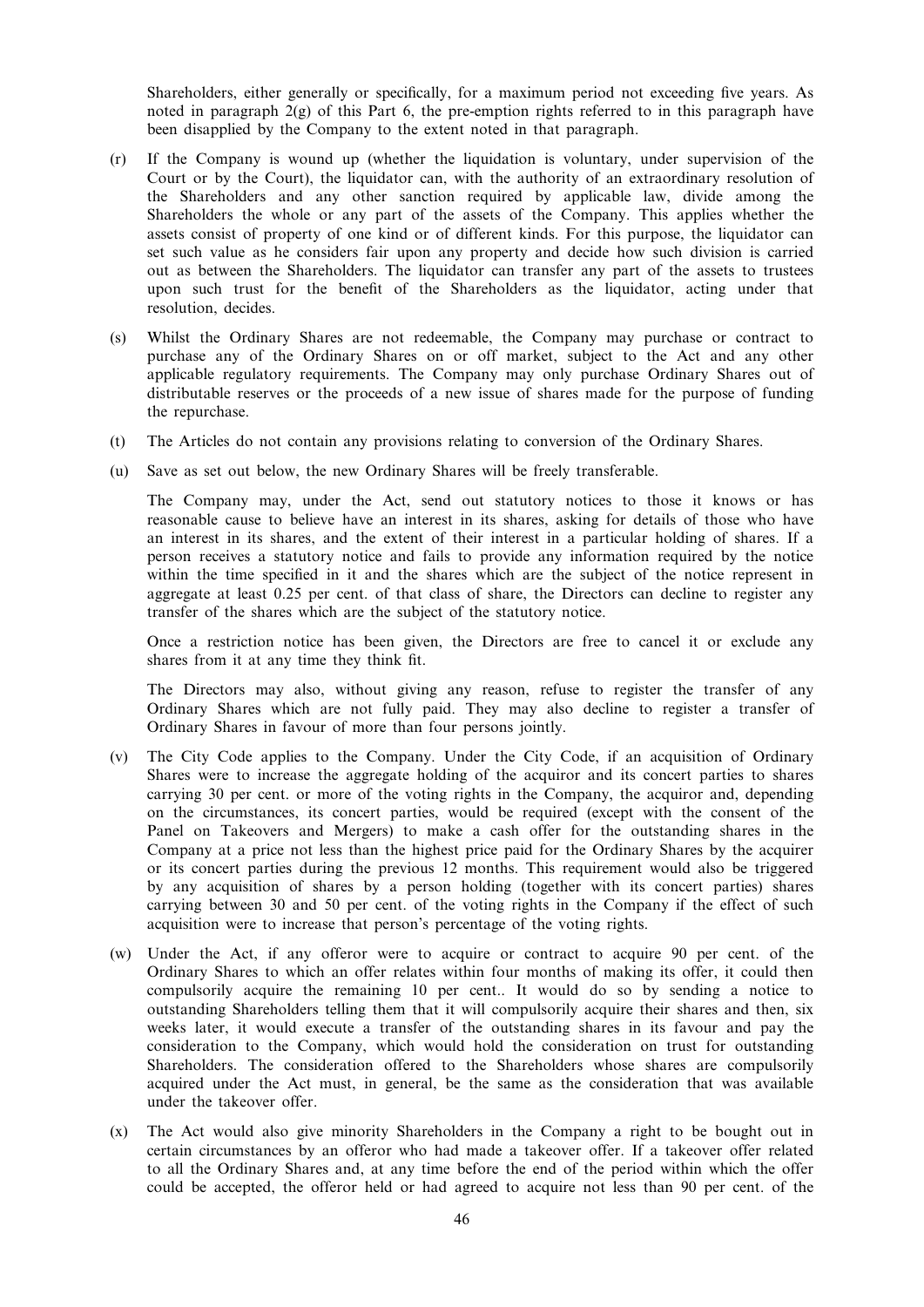Ordinary Shares to which the offer relates, any holder of shares to which the offer related who had not accepted the offer could by a written communication to the offeror require it to acquire those shares.

The offeror would be required to give any Shareholder notice of his/her right to be bought out within one month of that right arising. The offeror may impose a time limit on the rights of minority Shareholders to be bought out, but that period cannot end less than three months after the end of the acceptance period. If a Shareholder exercises his/her rights, the offeror is bound to acquire those shares on the terms of the offer or on such other terms as may be agreed.

(y) There have been no public takeover bids by third parties in respect of the share capital of the Company in the last or current financial year.

#### 3. Memorandum and Articles of Association

The principal objects of the Company, which are set out in clause 4 of its Memorandum of Association, are to act as a general commercial company.

The Articles of Association contain, inter alia, provisions to the following effect:

#### (a) Voting rights

Subject to paragraph 3(f) below, and to any special terms as to voting upon which any shares may for the time being be held, on a show of hands every member who (being an individual) is present in person or (being a corporation) is present by its duly appointed representative shall have one vote and on a poll every member present in person or by representative or proxy shall have one vote for every Ordinary Share held by him. A proxy need not be a member of the Company.

## (b) Variation of rights

If at any time the capital of the Company is divided into different classes of shares, all or any of the rights or privileges attached to any class of shares in the Company may be varied or abrogated with the consent in writing of the holders of three-fourths in nominal value of the issued shares of that class or with the sanction of an extraordinary resolution passed at a separate general meeting of the holders of the shares of that class. At every such separate general meeting (except an adjourned meeting), the quorum shall be two persons holding or representing by proxy one-third in nominal value of the issued shares of that class.

## (c) Alteration of capital

The Company may by ordinary resolution increase its share capital, consolidate and divide all or any of its share capital into shares of a larger nominal value, sub-divide all or any of its shares into shares of a smaller nominal value and cancel any shares not taken, or agreed to be taken, by any person.

The Company may, subject to the Companies Act, by special resolution reduce or cancel its share capital or any capital redemption reserve or share premium account.

Subject to and in accordance with the provisions of the Companies Act, the Company may purchase its own shares (including any redeemable shares), provided that the Company shall not purchase any of its shares unless such purchase has been sanctioned by an extraordinary resolution passed at a separate meeting of the holders of any class of shares convertible into equity share capital of the Company which are of the same class as those proposed to be purchased.

## (d) Transfer of shares

A member may transfer all or any of his shares (1) in the case of certificated shares by instrument in writing in any usual or common form or in such other form as may be approved by the Directors and (2) in the case of uncertificated shares, through CREST in accordance with and subject to the CREST Regulations and the facilities and requirements of the relevant system concerned. The instrument of transfer of a certificated share shall be executed by or on behalf of the transferor and, if the share is not fully paid, by or on behalf of the transferee. The Directors may in their absolute discretion refuse to register a transfer of any share which is not fully paid, provided that dealings in the shares are not prevented from taking place on an open and proper basis. Subject to paragraph 3(f) below, the Articles contain no restrictions on the free transferability of fully paid shares provided that the transfer is in respect of only one class of share and is accompanied by the share certificate and any other evidence of title required by the Directors and that the provisions in the Articles relating to the deposit of instruments for transfer have been complied with.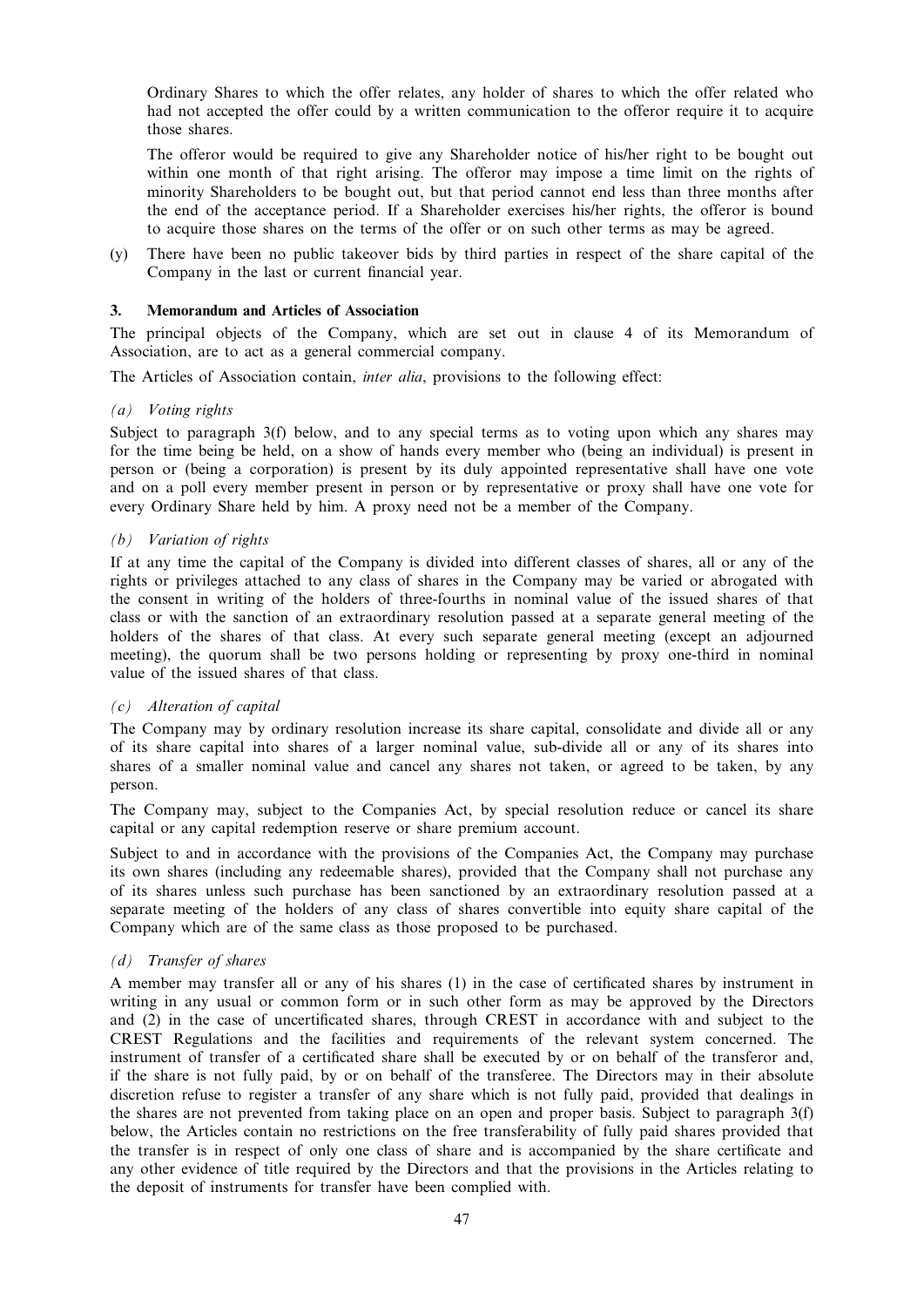## (e) Dividends

- (i) The Company may by ordinary resolution in general meeting declare dividends provided that no dividend shall be paid otherwise than out of profits of the Company available for distribution and no dividend shall exceed the amount recommended by the Directors. The Directors may from time to time pay such interim dividends as appear to the Directors to be justified.
- (ii) Subject to the Companies Act and the rights of persons, if any, holding shares with special dividend rights, and subject to paragraph (f) below, all dividends shall be apportioned and paid *pro rata* according to the amounts paid or credited as paid on the shares during any part of the period in respect of which the dividend is paid. No amount paid or credited as paid in advance of calls shall be regarded as paid on shares for this purpose.
- (iii) All dividends unclaimed for a period of 12 years after the payment date for such dividend shall be forfeited and shall revert to the Company.

## (f) Suspension of rights

If a member or any other person appearing to be interested in shares held by such Shareholder has been duly served with notice under section 212 of the Companies Act or any other provision of the Companies Act concerning the disclosure of interests in voting shares and is in default in supplying to the Company within 14 days (or such longer period as may be specified in such notice) the information thereby required, then (unless the Directors determine) such member shall not be entitled to vote or to exercise any right conferred by membership in relation to meetings of the Company in respect of the shares which are the subject of such notice. Where the holding represents more than 0.25 per cent. of the issued shares of that class, the payment of dividends may be withheld, and such member shall not be entitled to transfer such shares otherwise than to a bona fide unconnected third party.

## (g) Return of capital

Subject to any special rights attached to any class of share, or subject to such conditions or restrictions to which any shares in the capital of the Company may be issued, on a winding-up or other return of capital, the holders of Ordinary Shares are entitled to share in any surplus assets pro rata to the amount paid up or deemed to be paid up on their Ordinary Shares. A liquidator may, with the sanction of an extraordinary resolution of the Company and any other sanction required by the Companies Act, divide amongst the members in specie or in kind the whole or any part of the assets of the Company, those assets to be set at such value as he deems fair. A liquidator may also, with the authority of an extraordinary resolution, vest the whole or any part of the assets of the Company in trustees on trust for the benefit of the members.

## (h) Pre-emption rights

There are no rights of pre-emption under the Articles of Association in respect of transfers of issued Ordinary Shares.

In certain circumstances, Shareholders may have statutory pre-emption rights under the Companies Act in respect of the allotment of new shares in the Company. These statutory pre-emption rights would require the Company to offer new shares for allotment by existing Shareholders on a pro rata basis before allotting them to other persons. In such circumstances, the procedure for the exercise of such statutory pre-emption rights would be set out in the documentation by which such shares would be offered to Shareholders.

## (i) Borrowing powers

The Directors may exercise all the powers of the Company to borrow or raise money, to mortgage or charge its undertaking, property, assets and uncalled capital and, subject to section 80 of the Companies Act, to issue debentures and other securities whether outright or as collateral security for any debt, liability or obligation of the Company, any subsidiary of the Company or any third party. The aggregate amount at any one time owing by the Company and all its subsidiaries in respect of monies borrowed by them or any of them (exclusive of monies borrowed by the Company or any of its subsidiaries from such companies) shall not at any time without the previous sanction of the Shareholders in general meeting exceed three times the aggregate of the nominal capital of the Company for the time being issued and paid up and the amounts standing to the credit of the consolidated capital and reserves of the Company and each of its subsidiary companies whether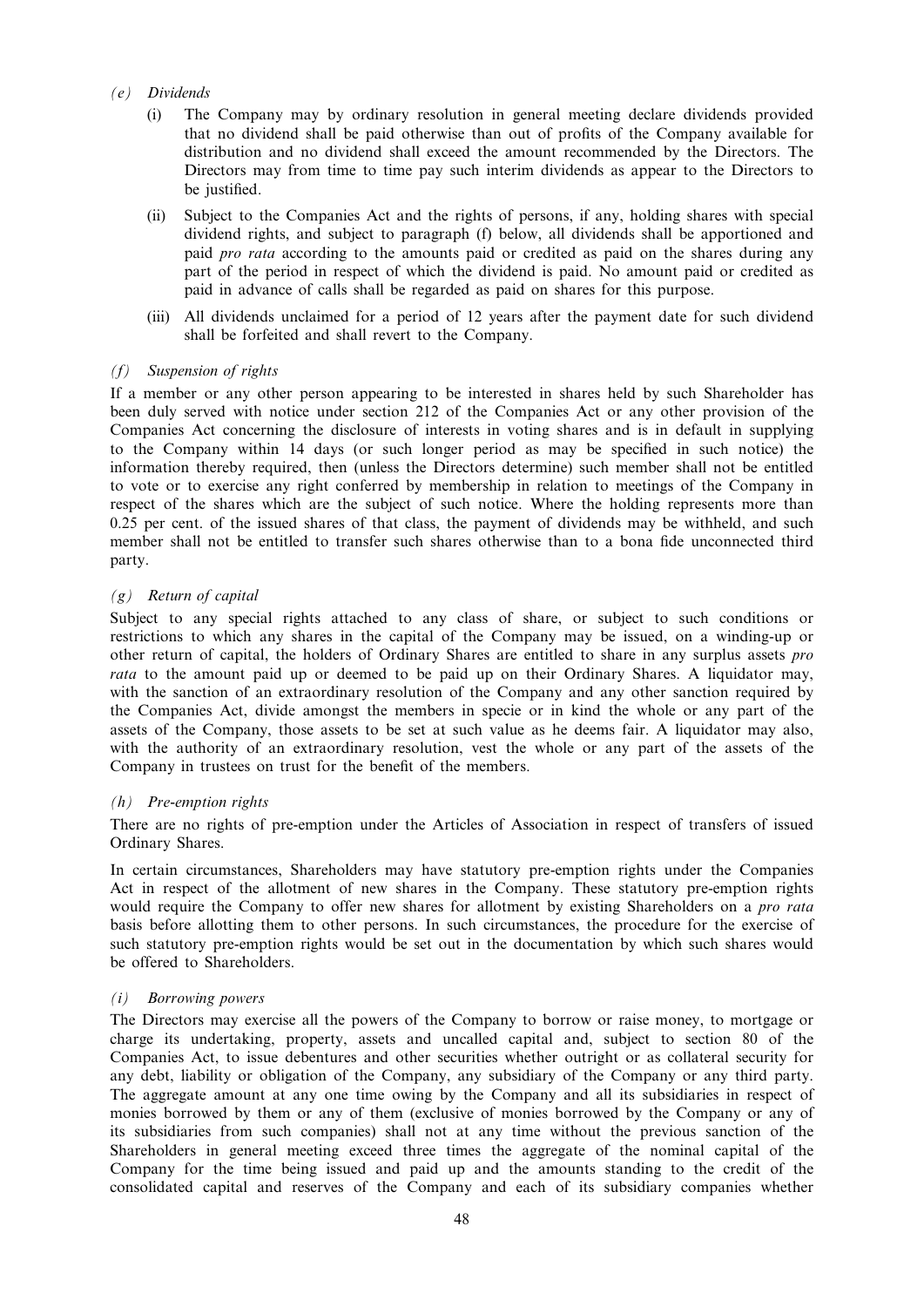distributable or undistributable (including, without limitation, any share premium account, capital redemption reserve, property revaluation reserve and profit and loss account).

## (j) Annual General Meeting

An annual general meeting is to be held once every year at such time and place as may be determined by the Directors. Annual general meetings shall be held within a period of not more than 15 months after the holding of the last preceding annual general meeting. Annual general meetings are called on 21 days' notice in writing, exclusive of the day on which it is served or deemed to be served and of the day on which the meeting is to be held, and is to be given to all members on the register at the close of business on a day determined by the Directors, such day being not more than 21 days before the day that the notice of meeting is sent. The Company may specify in the notice of meeting a time, not more than 48 hours before the time fixed for the meeting, by which a person must be entered into the register in order to have the right to attend or vote at the meeting.

## (k) Extraordinary General Meetings

Extraordinary general meetings may be called whenever the Directors think fit or when one has been requisitioned in accordance with the Companies Act. An extraordinary general meeting at which it is proposed to pass a special resolution or a resolution of which special notice has been given to the Company shall be called on 21 days' notice in writing, exclusive of the day on which it is served or deemed to be served and the day on which it is to be held. Any other extraordinary general meeting is to be called on 14 days' notice in writing exclusive of the day on which it is served or deemed to be served and the day on which it is to be held. Two members present in person or by proxy and entitled to vote shall be a quorum for all purposes. The Company may specify in the notice of meeting a time, not more than 48 hours before the time fixed for the meeting, by which a person must be entered into the register in order to have the right to attend or vote at the meeting.

## (l) Directors

Save as provided in the Articles of Association, a Director shall not vote as a director of the Company in respect of any contract, transaction or arrangement or proposed contract, transaction or arrangement or any other proposal whatsoever in which he has any interest which (together with any interest of any person connected with him) is to his knowledge a material interest (otherwise than by virtue of an interest in shares or debentures or other securities of or otherwise in or through the Company), and if he shall do so his vote shall not be counted, nor in relation thereto shall he be counted in the quorum present at the meeting.

A Director shall (in the absence of some other material interest than is indicated below) be entitled to vote (and be counted in the quorum) in respect of any resolution relating to any of the following matters namely:

- (i) the giving of any security, guarantee or indemnity in respect of money lent or obligations incurred by him or by any other person at the request of or for the benefit of the Company or any of its subsidiary undertakings; or
- (ii) the giving of any security, guarantee or indemnity in respect of a debt or obligation of the Company or any of its subsidiary undertakings for which the Director himself has assumed responsibility in whole or in part under a guarantee or indemnity or by the giving of security; or
- (iii) an offer of shares or debentures or other securities of or by the Company or any of its subsidiary undertakings for subscription or purchase in which offer he is or is to be or may be entitled to participate as a holder of securities or as an underwriter or sub-underwriter; or
- (iv) any matters involving or relating to any other company in which he or any person connected with him has a direct or indirect interest (whether as an officer or shareholder or otherwise), provided that he and any persons connected with him are not to his knowledge the holder (otherwise than as a nominee for the Company or any of its subsidiary undertakings) of or beneficially interested in one per cent. or more of any class of the equity share capital of such company (or of any third company through which his interest is derived) or of the voting rights available to members of the relevant company (any such interest being deemed for the purpose of this Article to be a material interest in all circumstances); or
- (v) an arrangement for the benefit of the employees of the Company or any of its subsidiary undertakings which does not award him any privilege or benefit not generally awarded to the employees to whom such arrangement relates; or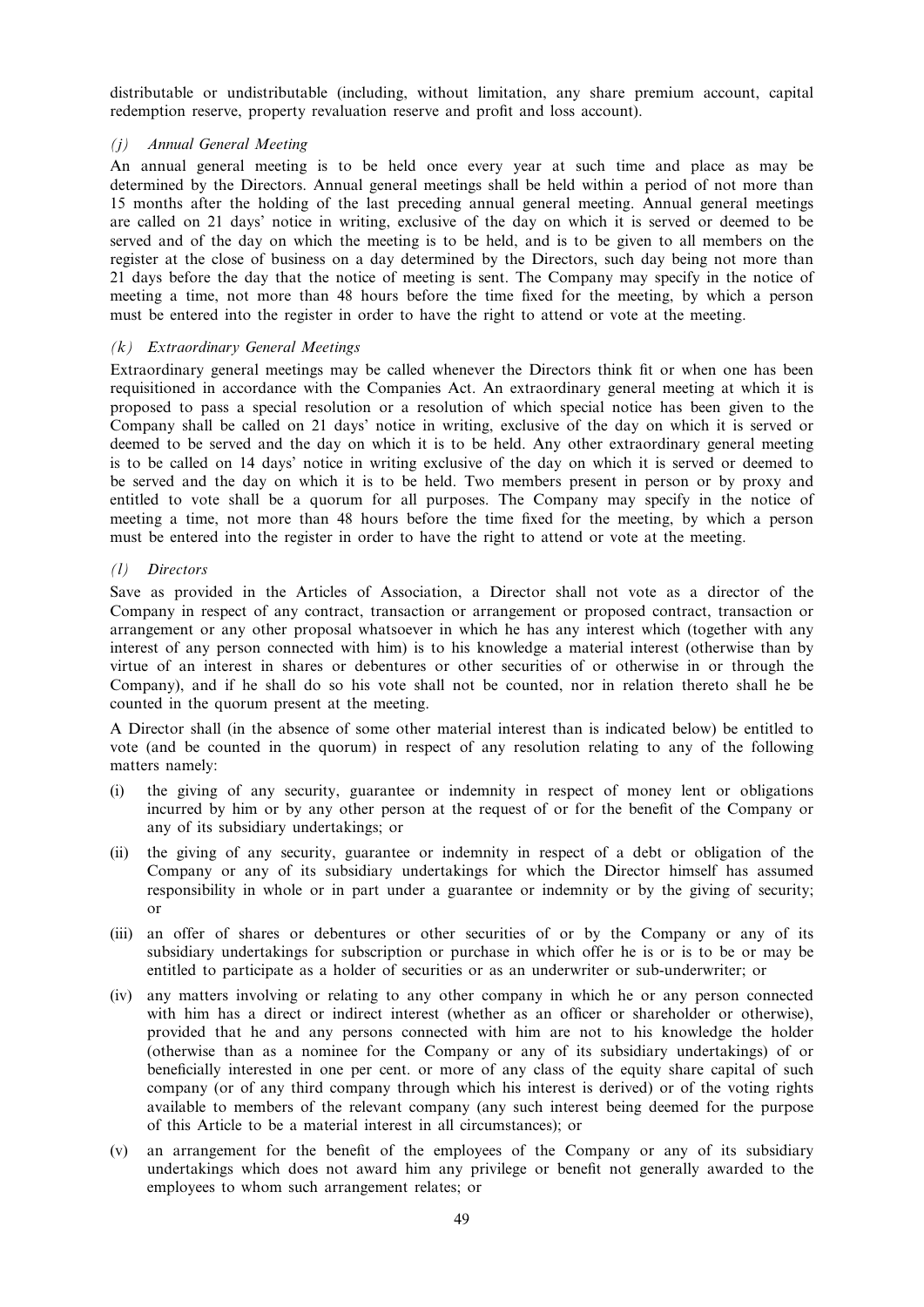(vi) the purchase and/or maintenance of any insurance policy for the benefit of Directors or for the benefit of persons including Directors.

Fees may be paid out of the funds of the Company to Directors who are not managing or executive directors at such rates as the Directors may from time to time determine, provided that such fees do not in the aggregate exceed such figure as the Company may by ordinary resolution from time to time determine.

Any Director who devotes special attention to the business of the Company, or otherwise performs services which in the opinion of the Directors are outside the scope of the ordinary duties of a Director, may be paid such additional remuneration as the Directors or any committee appointed by the Directors may determine.

The Directors (including alternate Directors) shall be entitled to be paid out of the funds of the Company all their travelling, hotel and other expenses properly incurred by them respectively in and about the business of the Company, including their expenses of travelling to and from meetings of the directors, committee meetings or general meetings.

A Director may hold any other office or employment with the Company (other than the office of auditor) in conjunction with his office of director of the Company for such period and on such terms as the Directors may determine and a Director or intending Director may enter into any contract, arrangement, transaction or proposal with the Company with regard to his tenure of any other such office or employment with the Company or as a vendor, purchaser or otherwise. No such contract, arrangement, transaction or proposal or any contract, arrangement, transaction or proposal entered into by or on behalf of the Company in which any Director or any person connected with him is in any way directly or indirectly interested is liable to be avoided, nor shall any Director who enters into any such contract, arrangement, transaction or proposal or who is so interested be liable to account to the Company for any profit realised from any such contract, arrangement, transaction or proposal by reason of such Director holding that office or of the fiduciary relationship thereby established, provided that he has disclosed his interest in accordance with the Companies Act.

The remuneration and other terms and conditions of appointment of a Director appointed as managing director or to any other executive office or employment under the Company shall from time to time (without prejudice to the provisions of any agreement between him and the Company) be fixed by the Directors or by any committee appointed by the Directors, and may (without limitation) be by way of fixed salary, lump sum, commission on the dividends or profits of the Company (or of any other company in which the Company is interested) or other participation in any such profits or by any combination of those modes.

Each Director shall be required to retire from office at the conclusion or adjournment of the annual general meeting held after he attains the age of 70, but shall be eligible for re-appointment.

## 4. Share Option Schemes

## (a) The Cohort PLC 2006 Share Option Scheme (''the Executive Scheme'')

The Company adopted the Executive Scheme on 16 February 2006. The principal terms of the Executive Scheme are as follows:

## Status of the Executive Scheme

(i) The Executive Scheme is designed to permit the Company to grant qualifying enterprise management incentive (''EMI'') share options within the meaning of Schedule 5 Income Tax (Earnings and Pensions) Act 2003 over Ordinary Shares. The Executive Scheme, however, also permits the Company to grant options which are not qualifying EMI options.

## Eligibility

- (ii) In order to qualify for participation in the Executive Scheme, an individual must be employed by the Company or a member of the Group.
- (iii) After Admission, no option may be granted to an employee at a time when such a grant would be in breach of the AIM Rules.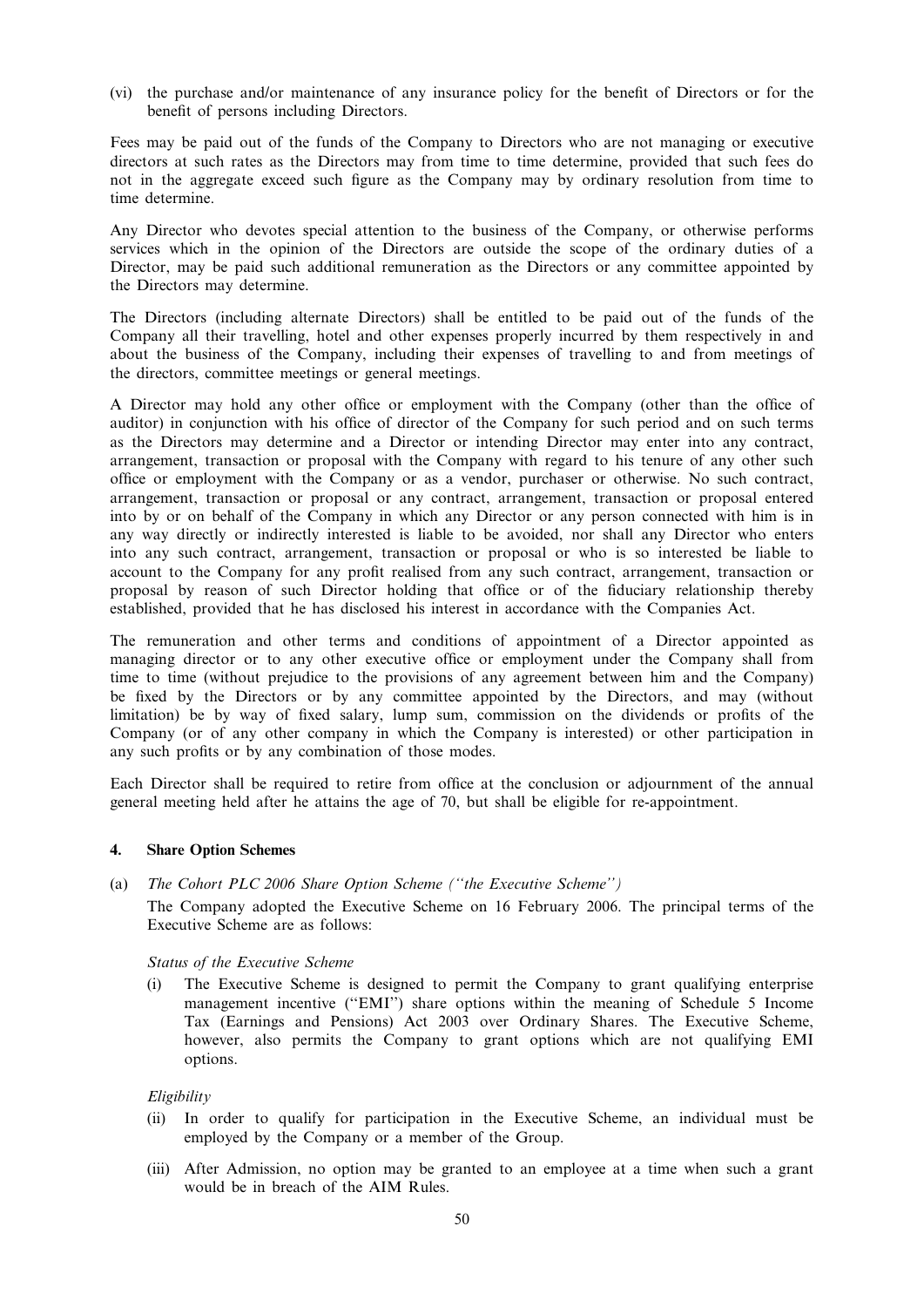#### Administration

(iv) The Executive Scheme is governed by its rules and is administered by the remuneration committee of the Board (''the Committee''). The Committee will have absolute discretion in selecting the persons to whom options under the Executive Scheme are to be granted and (subject to the limits set out below) in determining the number and terms of options to be so granted. No person is entitled as of right to be granted an option.

#### Option Price

(v) The holder of an option under the Executive Scheme will be entitled to acquire Ordinary Shares at a price to be determined by the Committee at the time when the option is granted. In the case of an option granted on or after Admission, the option price shall not be less than the market value of an Ordinary Share as at the date of grant.

#### Grant periods

- (vi) Prior to Admission, options may be granted at any time. After Admission, options may be granted within 42 days following Admission or 42 days after the dealing day following the announcement of the annual or half year results of the Company in any year.
- (vii) No consideration is payable for the grant of an option.
- (viii) No options may be granted more than ten years after the date of adoption of the Executive Scheme.

#### Performance Conditions and Vesting

- (ix) The Committee may, at the time of grant of an option, determine that the exercise of such option is subject to the achievement of objective performance conditions. An option will only ever be exercisable if, and to the extent to which, such performance conditions are achieved.
- (x) Instead of, in addition to or in conjunction with any performance conditions, the Committee may (at the time of grant of an option) determine that the option shall be subject to a vesting schedule. If an option is subject to a vesting schedule, it shall only vest in accordance with the provisions of such vesting schedule. An option will only ever be exercisable if, and to the extent to which, it has vested. If an option is not subject to a vesting schedule, it shall be deemed to have vested immediately upon the grant of such option.

#### Exercise and lapse of options

- (xi) Generally, options may only be exercised during a stated option period by a person who remains a director or employee. In respect of any option, the option period will normally commence on the day following the third anniversary of the date of grant (although, in respect of options granted prior to Admission, the Committee may determine an earlier commencement date provided that, in no circumstances, can the option period commence on or before the second anniversary of the date of grant). The option period will normally end on the tenth anniversary of the date of grant (although the Committee can, at the time of grant of an option, provide that the option period ends on an earlier date).
- (xii) Following Admission, no option may be exercised at a time when such exercise would be in breach of the AIM Rules.
- (xiii) If an option holder ceases to be employed within the Group due to death, pregnancy, illhealth, injury, disability, retirement or redundancy (or in any other exceptional circumstance as determined by the Committee in its absolute discretion), all options then held by the option holder may be exercised within 40 days following the date of cessation of employment (or, in the case of death, within 12 months from the date of death). If not so exercised, the options shall lapse.
- (xiv) If an option holder ceases to be employed within the Group in any other circumstance, all options then held by him shall lapse immediately.
- (xv) In the event of an amalgamation, reconstruction, take-over or voluntary winding up of the Company, all options may be exercised within a stated time period (or otherwise lapse).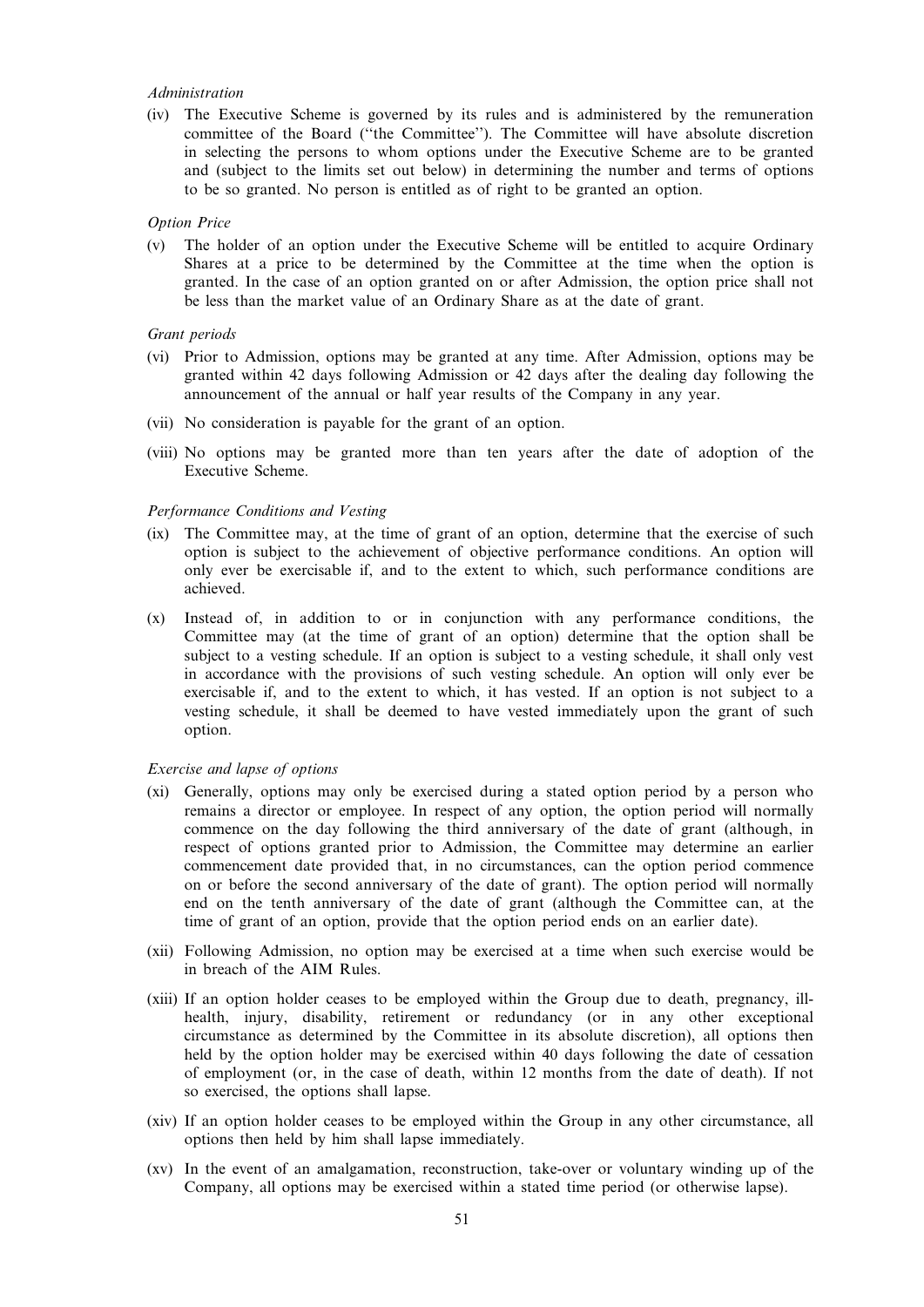- (xvi) As a condition of exercise of an option, an option holder must indemnify the Company or any member of the Group for any liability to income tax, employee's National Insurance contributions or employer's National Insurance contributions arising as a result of the exercise of the option.
- (xvii) Options will not be transferable.

#### Issue and transfer of shares

(xviii) Ordinary Shares will be allotted and issued or transferred within 30 days of the exercise of an option. Ordinary Shares allotted will rank in full for all dividends or other distributions payable by reference to a record date occurring on or after the date of allotment of such shares. Ordinary Shares transferred on the exercise of an option shall be transferred without the benefit of any rights attaching to the shares by reference to a record date preceding the date of exercise. In all other respects the Ordinary Shares so issued or transferred shall be identical and rank pari passu with the fully paid registered Ordinary Shares in issue on the date of exercise.

## Limits applying to the Executive Scheme

(xix) On or after Admission, no option may be granted if immediately following the grant of such option the aggregate nominal value of Ordinary Shares in the Company issued or then capable of being issued pursuant to options granted under the Executive Scheme within the immediately preceding period of ten years and issued or then capable of being issued pursuant to options granted or rights obtained in such ten year period under any other share option or profit sharing scheme approved by the Company would exceed 10 per cent. of the nominal value of the ordinary share capital of the Company at that time in issue. For the purpose of this limit, options granted prior to Admission are excluded from account.

#### Individual Limits

(xx) The total market value (at the date of grant) of Ordinary Shares over which an individual may be granted options under the Executive Scheme in any financial year of the Company (excluding options granted before Admission) will not exceed one times the individual's rate of remuneration (excluding bonuses, commissions and benefits in kind) at the date of grant.

#### Variations in share capital

(xxi) In the event of any variation of or increase in the share capital of the Company, the number of shares subject to options and/or the option price may be adjusted by the Board.

#### Amendments

(xxii) The Board will have the power to amend the rules of the Executive Scheme. However, the rules cannot be altered to affect adversely any subsisting options (other than to benefit the administration of the Executive Scheme, take account of a change in legislation or to obtain or maintain favourable tax, exchange control or regulatory treatment for any option holder or a member of the Group) without such consent of the option holders as would be required under the provisions of the Articles of Association if the options constituted a single class of capital.

#### (b) The Cohort PLC Savings Related Share Option Scheme (''the SAYE Scheme'')

The Company adopted the SAYE Scheme on 16 February 2006. The principal terms of the SAYE Scheme are as follows:

#### Status of the SAYE Scheme

(i) The SAYE Scheme is designed to be capable of approval by HM Revenue  $\&$  Customs under Schedule 3 to the Income Tax (Earnings and Pensions) Act 2003 (''ITEPA'').

#### Eligibility

(ii) Participation in the SAYE Scheme will be offered to all employees, including full-time directors holding salaried employment of the Group who have been employed for a continuous period to be determined by the Committee (not exceeding five years ending on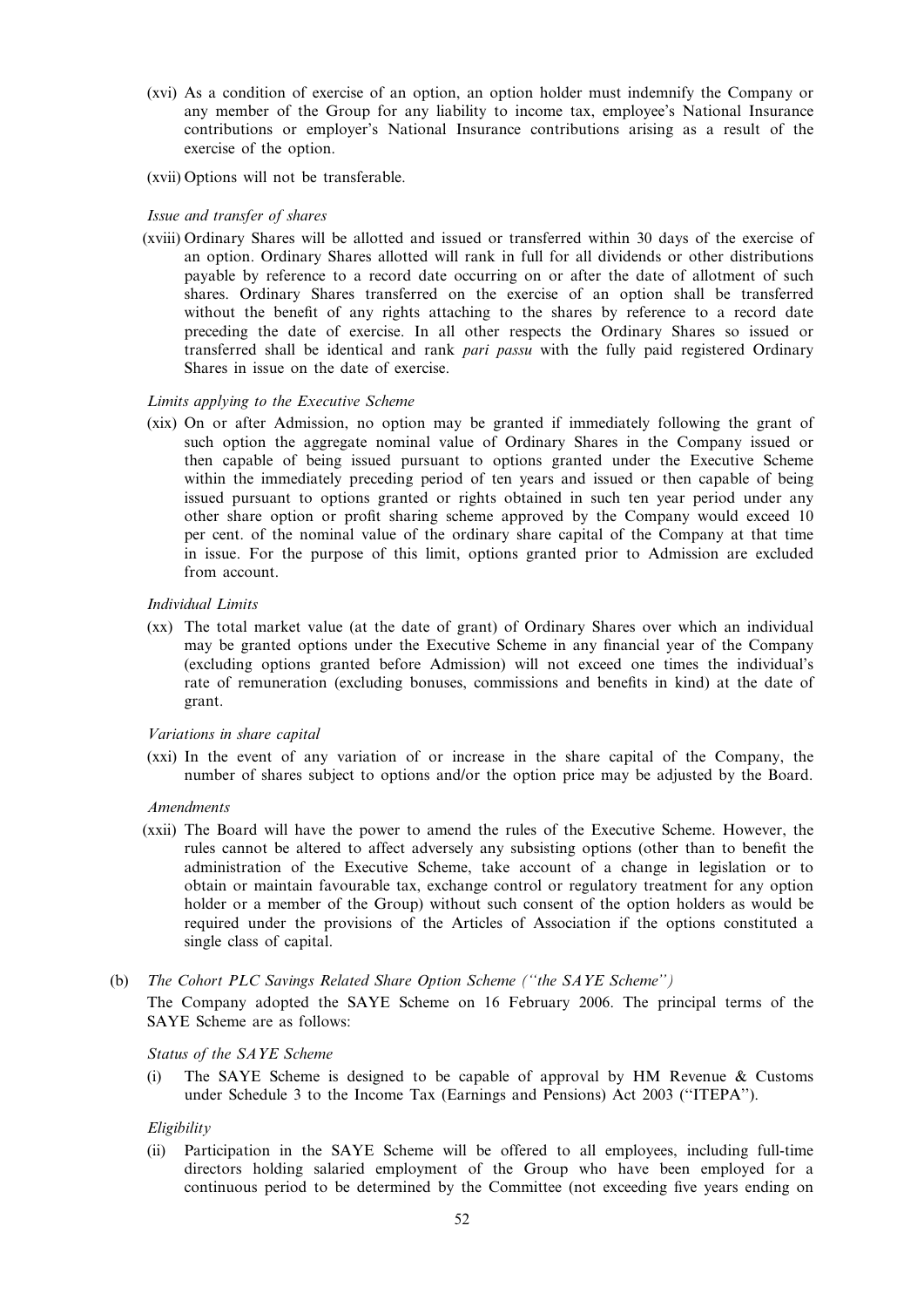the date of grant of the relevant option) by a member of the Group and who are liable to pay UK income tax. In addition, certain other employees may be permitted to participate in the SAYE Scheme at the discretion of the Committee.

- ''Save-As-You-Earn'' Contract
- (iii) An eligible employee who wishes to participate must enter into a save-as-you-earn (''SAYE'') contract with a building society or bank selected by the Company to save and deposit a regular sum each month for three or five years of not less than £5 (five pounds) nor more than £250 (two hundred and fifty pounds) per month (or such greater amount as may from time to time be permitted by ITEPA). An employee who completes a three-year savings contract will currently be entitled to a bonus of 1.4 monthly instalments (at current rates of interest) from the building society or bank. An employee who completes a fiveyear savings contract will currently be entitled to a bonus equal to 4.4 monthly instalments. There is no provision for any participant to continue to save for a longer period than five years. The bonus is fixed at the inception of the SAYE contract.
- (iv) Options to acquire Ordinary Shares will be granted to eligible employees who enter into SAYE contracts. The number of Ordinary Shares subject to such options will be that number of Ordinary Shares which have an aggregate option price not exceeding the projected proceeds of the SAYE contracts (including the bonus).
- (v) The option price per Ordinary Share subject to options granted will not be less than the greater of 80 per cent. (or such lesser percentage as may from time to time be permitted by ITEPA) of the market value of an Ordinary Share on the day on which invitations to apply for options are issued and, in the case of an option to subscribe for Ordinary Shares, the nominal value of an Ordinary Share.

#### Grant of Options

(vi) Options may be granted within the period of 42 days following approval of the SAYE Scheme by HM Revenue  $&$  Customs. Thereafter, options may in general only be granted within the period of 42 days commencing on the dealing day after the date of announcement of the annual or half year results of the Company in any year. Whether options are granted within any of these periods is at the discretion of the Board. No options may be granted more than ten years after the date of adoption of the SAYE Scheme.

#### Exercise and Lapse of Options

- (vii) Options are not transferable and (except in the circumstances described below) an option may normally only be exercised within a period of six months following the maturity of the relevant SAYE contract by a person who remains a director or employee.
- (viii) Where an option holder dies before the maturity of his SAYE contract, his personal representatives may exercise his option within a period of twelve months from the date of his death. Where an option holder dies within a period of six months following the expiry of his SAYE contract without having exercised his option, his personal representatives may exercise his option within a period of twelve months from the date of expiry of the SAYE contract.
- (ix) An option holder may exercise his option within a period of six months of ceasing to be an employee of the Group where the cessation occurs as a result of:
	- death, injury, disability, redundancy (within the meaning of the Employment rights Act 1996) or retirement on reaching the age of 65 or at any other age at which the option holder is bound to retire in accordance with his contract of employment; or
	- his employing company or business being disposed of outside the Group.

Where an option holder reaches the age of 65 but remains in employment, he may exercise his option within a period of six months after reaching such age.

- (x) An option holder may exercise his option within a limited period following a take-over of the Company or a reconstruction, amalgamation or voluntary winding up of the Company.
- (xi) In certain circumstances, option holders may release their rights under options in consideration of the grant to them of equivalent rights over shares in an acquiring company which gains control of the Company.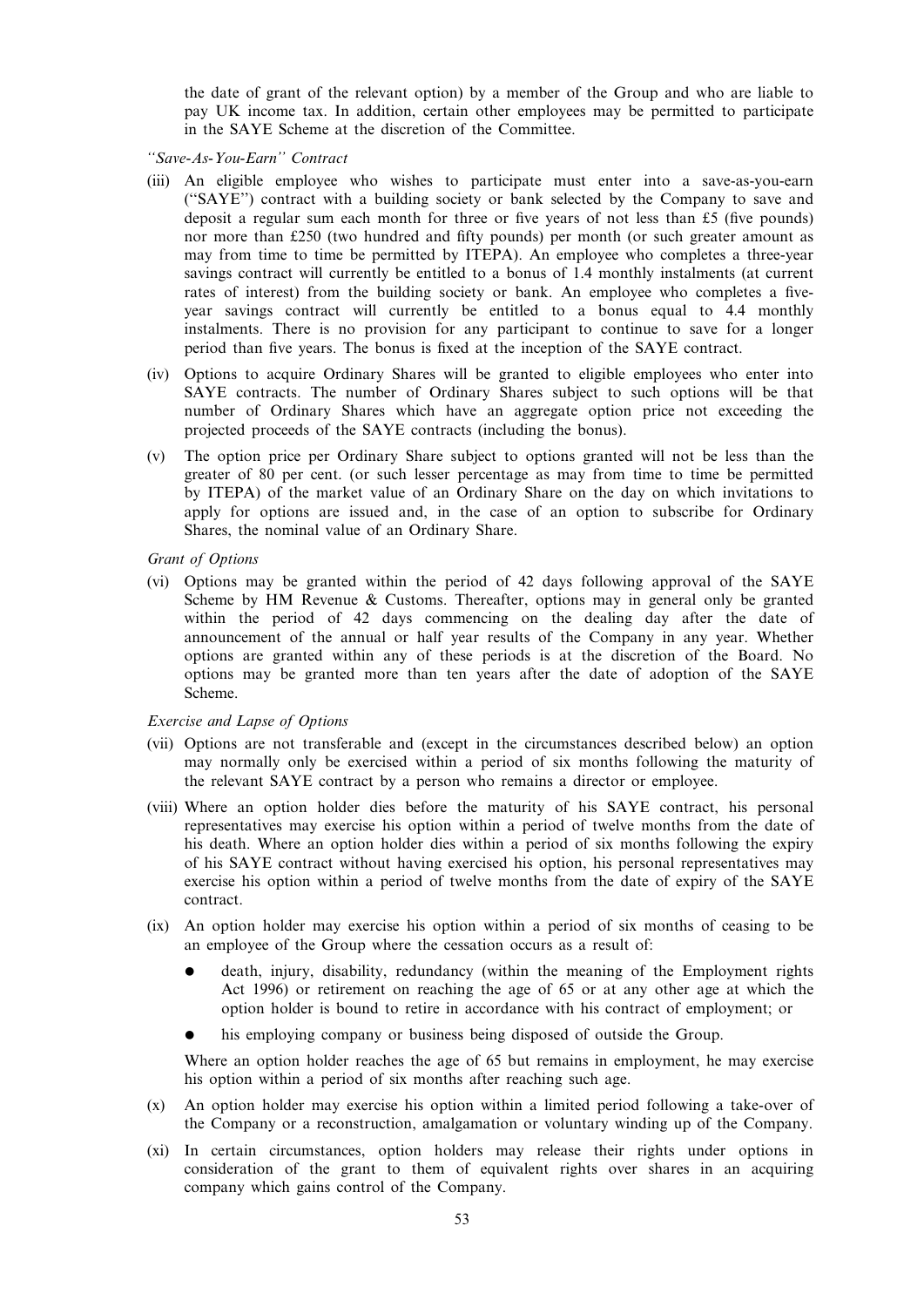- (xii) Options will lapse at the expiry of any of the periods allowed for exercise and upon cessation of employment of the option holder in any other circumstances not referred to above.
- (xiii) The number of Ordinary Shares acquired on exercise will in any event be limited by reference to the proceeds accrued under the SAYE contract up to the date of exercise.

#### Issue and transfer of shares

(xiv) The SAYE Scheme provides the facility for the exercise of options to be satisfied by either the issue of Ordinary Shares, the transfer of Ordinary Shares held by trustees of an employee benefit trust established for the purpose of facilitating the holding of Ordinary Shares by Group employees or by the transfer of Ordinary Shares held in treasury.

#### Limits applying to the SAYE Scheme

(xv) The number of Ordinary Shares which may be acquired by subscription (which, for the purposes of these limits, will be taken to include any treasury shares transferred to satisfy the exercise of options) on the exercise of options granted under the SAYE Scheme is limited. No option may be granted if immediately following the grant of such option the aggregate nominal value of Ordinary Shares issued or then capable of being issued pursuant to options granted under the SAYE Scheme within the immediately preceding period of 10 years and issued or then capable of being issued pursuant to options granted or rights obtained in such ten year period under any other share option or profit sharing scheme approved by the Company would exceed 10 per cent. of the nominal value of the ordinary share capital of the Company at that time in issue. This 10 per cent. limit does not apply to any option granted prior to Admission and any option granted prior to Admission is not counted when applying the limit.

Variations in share capital

(xvi) In the event of any variation of or increase in the share capital of the Company, the number of Ordinary Shares subject to options and/or the option price may be adjusted by the Board in such manner as approved by HM Revenue & Customs.

#### **Amendments**

(xvii) The Board will have the power to amend the rules of the SAYE Scheme. However, the rules cannot be altered to affect adversely any subsisting options (other than to benefit the administration of the SAYE Scheme, take account of a change in legislation or to obtain or maintain favourable tax, exchange control or regulatory treatment for any option holder or a member of the Group) without such consent of the option holders as would be required under the provisions of the Company's articles of association if the options constituted a single class of capital.

#### Awards Non-Pensionable

(xviii) Any benefits or options available under the SAYE Scheme will not count as pay or remuneration for pension fund purposes.

#### Overseas Participants

(xix) The rules of the SAYE Scheme give the Board the authority to adopt rules as schedules to the SAYE Scheme permitting the Company to grant options over shares on the terms contained in such schedules to individuals employed by constituent companies in locations outside the UK. The rules contained in such schedules to the SAYE Scheme will follow the rules contained in the SAYE Scheme as far as reasonably practicable.

## 5. Directors' interests

(a) The interests of each Director and those of any person connected with him within the meaning of section 346 of the Companies Act (''Connected Person''), all of which are beneficial, in the issued share capital of the Company which (i) have been notified to the Company pursuant to section 324 or 328 of the Companies Act, or (ii) are required to be entered into the register maintained under section 325 of the Companies Act, or (iii) are interests of a Connected Person which would, if the Connected Person were a Director, be required to be disclosed under (i) or (ii) above, and the existence of which is known or could with reasonable diligence be ascertained by the Director are as follows: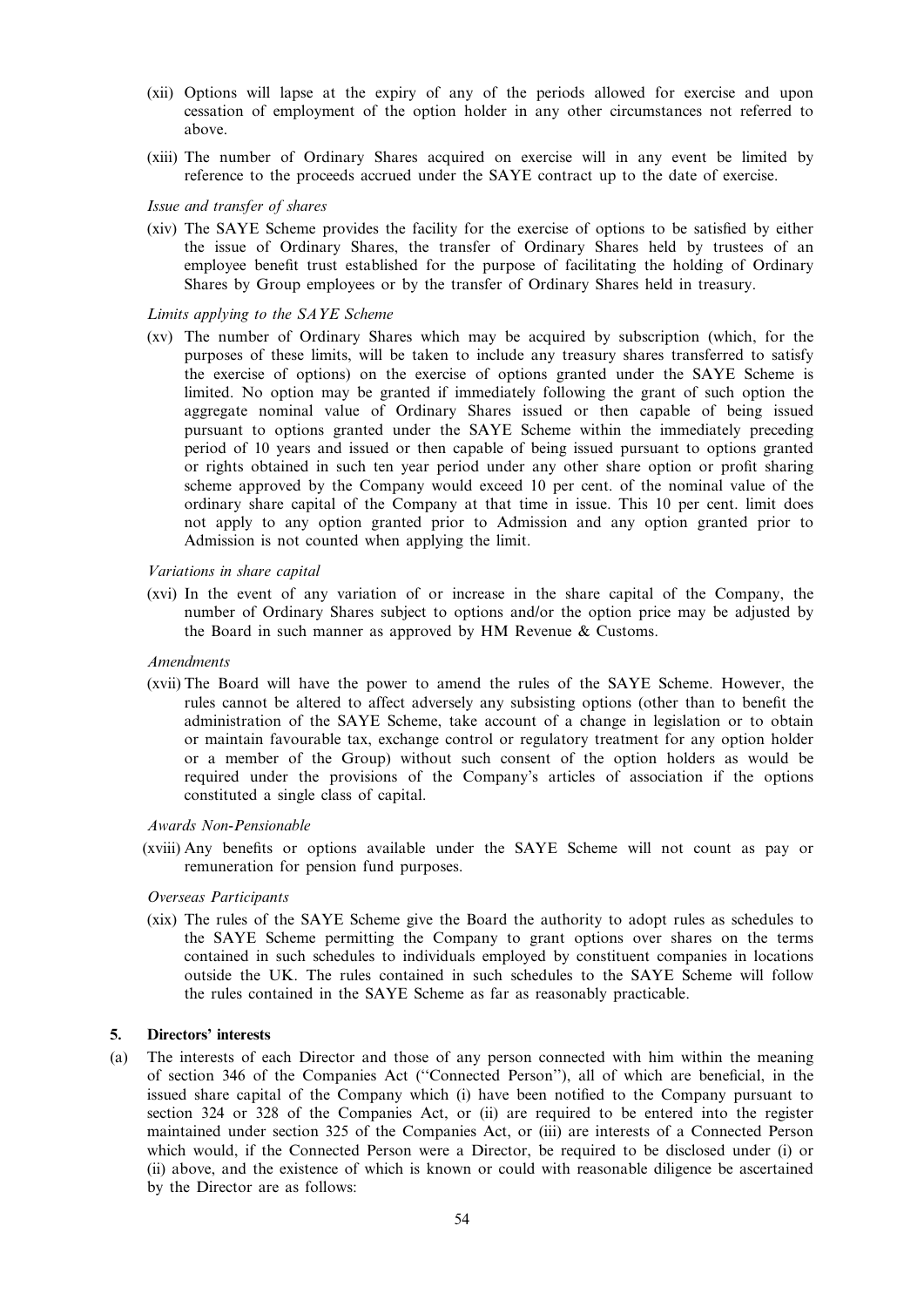|                           | As at the date of this document |      | Immediately following Admission <sup>1</sup> |               |
|---------------------------|---------------------------------|------|----------------------------------------------|---------------|
|                           | Ordinary Shares                 | $\%$ | <b>Ordinary Shares</b>                       | $\frac{0}{0}$ |
| <b>Stanley Carter</b>     | 12,038,400                      | 67.5 | 10,645,718                                   | 48.1          |
| Nick Prest                | 1,698,304                       | 9.5  | 1,698,304                                    | 7.7           |
| Anthea Prest <sup>2</sup> | 261,276                         | 1.5  | 261,276                                      | 1.2           |
| Andrew Thomis             | 22.230                          | 0.1  | 22.230                                       | 0.1           |
| Sir Robert Walmsley       | 16,670                          | 0.1  | 16,670                                       | 0.1           |

Notes:

- (1) Assumes that the maximum number of Ordinary Shares made available to employees pursuant to the Employee Share Offer has been subscribed for.
- (2) Being the wife of Nick Prest.
- (b) Save as disclosed in paragraph 2(j) above, no Director has an interest in unissued shares of the Company held under the Share Option Schemes.
- (c) Save as disclosed above, no Director has any interest in the share capital or loan capital of the Company or SCS nor does any person connected with any of the Directors (within the meaning of section 346 of the Companies Act) have any such interests, whether beneficial or non-beneficial.
- (d) The Directors have held the following directorships and/or been a partner in the following partnerships within the five years prior to the date of this document:

| Name               | Current                                                                                                                                                         | Previous                                                                                                                                                                                                                                                                                                                                                                                                                                                                                                                                                                                                                                                                                                                                                                            |
|--------------------|-----------------------------------------------------------------------------------------------------------------------------------------------------------------|-------------------------------------------------------------------------------------------------------------------------------------------------------------------------------------------------------------------------------------------------------------------------------------------------------------------------------------------------------------------------------------------------------------------------------------------------------------------------------------------------------------------------------------------------------------------------------------------------------------------------------------------------------------------------------------------------------------------------------------------------------------------------------------|
| <b>Nick Prest</b>  | Cohort<br>AVEVA Group plc<br><b>AVEVA Solutions Limited</b>                                                                                                     | Alvis Limited<br>Alvis Vehicles Limited<br>Alvis Vickers Limited<br>Avimo Middle East Limited<br>BAE Systems Land Systems (Bridging)<br>Limited<br>BAE Systems Land Systems (Finance)<br>Limited<br><b>BAE</b> Systems Land<br>Systems (FRES) Limited<br><b>BAE Systems Land Systems</b><br>(Investments AVG) Limited<br><b>BAE Systems Land Systems</b><br>(Investments AVT) Limited<br><b>BAE Systems Land Systems</b><br>(Investments HMC) Limited<br><b>BAE Systems Land Systems</b><br>(Investments South Africa) Limited<br><b>BAE Systems Land Systems</b><br>(Investments) Limited<br>BAE Systems Land Systems (Ranges)<br>Limited<br><b>BAE Systems Land Systems</b><br>(Singapore Investments) Limited<br><b>BAE Systems Land Systems (Weapons</b><br>& Vehicles) Limited |
| A E Stanley Carter | Cohort<br>Centre for Defence and International<br>Security Studies Limited<br>SCS Mothership Limited<br>Sentinel Concord Limited<br>Sentinel Programmes Limited |                                                                                                                                                                                                                                                                                                                                                                                                                                                                                                                                                                                                                                                                                                                                                                                     |

Systems Consultants Services Limited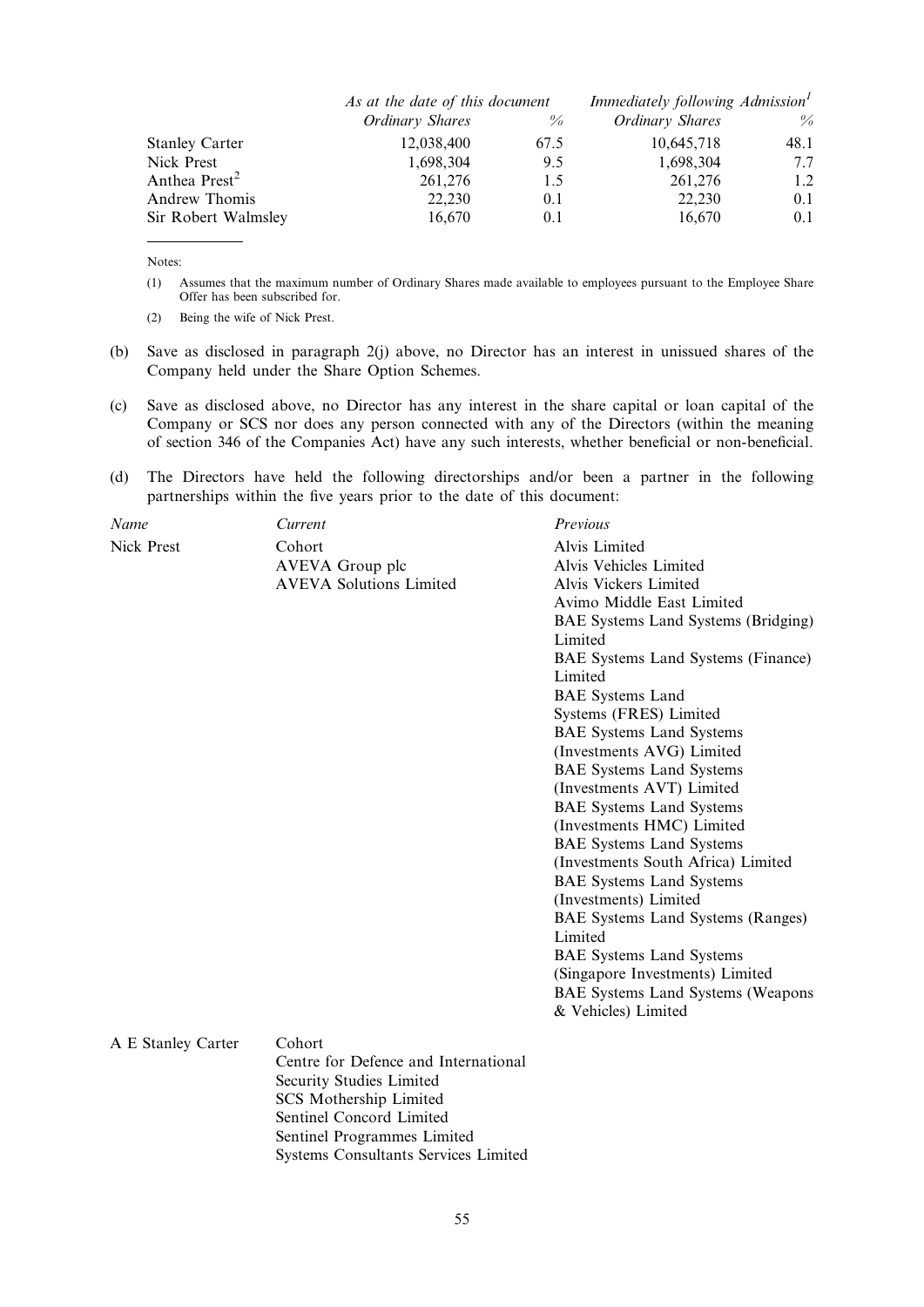| Name                | Current                             | Previous               |
|---------------------|-------------------------------------|------------------------|
| Sir Robert Walmsley | Cohort                              | British Energy Limited |
|                     | British Energy Employee Share       |                        |
|                     | <b>Trustees Limited</b>             |                        |
|                     | British Energy Generation Limited   |                        |
|                     | British Energy Generation (UK)      |                        |
|                     | Limited                             |                        |
|                     | British Energy Group plc            |                        |
|                     | British Energy Holdings plc         |                        |
|                     | Edo Corporation                     |                        |
|                     | Edo (UK) Limited                    |                        |
|                     | General Dynamics Corporation        |                        |
|                     | Major Projects Association          |                        |
|                     | <b>Stratos Aeronautical Limited</b> |                        |
|                     | Stratos Global Holdings Limited     |                        |
|                     | Stratos Global Limited              |                        |
|                     | Stratos Services Limited            |                        |
|                     |                                     |                        |

#### Andrew Thomis — Cohort

(e) As at the date of this document, no Director:

- (i) has any convictions in relation to indictable offences; or
- (ii) has been bankrupt or the subject of an individual voluntary arrangement, or has had a receiver appointed to any asset of such Director; or
- (iii) has been a director of any company which, while he was a director or within 12 months after he ceased to be a director, had a receiver appointed or went into compulsory liquidation, creditors voluntary liquidation, administration or company voluntary arrangement, or made any composition or arrangement with its creditors generally or with any class of its creditors, save as disclosed below; or
- (iv) has been a partner of any partnership which, while he was a partner or within 12 months after he ceased to be a partner, went into compulsory liquidation, administration or partnership voluntary arrangement, or had a receiver appointed to any partnership asset: or
- (v) has had any public criticism or suffered any incrimination and/or sanction by statutory or regulatory authorities (including designated professional bodies); or
- (vi) has been disqualified by a court from acting as a director of a company or from acting in the management or conduct of the affairs of any company; or
- (vii) has had any name other than his existing name.

British Energy Group plc (''British Energy'') experienced significant financial difficulties and received financial support from the UK government in the third quarter of 2002. Sir Robert Walmsley was appointed a non-executive director of British Energy on 1 August 2003. In October 2003, British Energy announced a restructuring involving arrangements with certain of its creditors and the UK Secretary of State for Trade and Industry. The restructuring was completed in January 2005.

- (f) So far as the Directors are aware, save as disclosed at paragraph 5(a) above, no person, directly or indirectly, jointly or severally, exercises or could exercise control over the Company.
- (g) None of the Company's major holders of shares listed above has voting rights which are different from other holders of Ordinary Shares.
- (h) The Company has been notified pursuant to Part VI of the Companies Act of the following interests in three per cent. or more of the Company's issued share capital as at the date of this document held by persons other than a Director (and expects their interests immediately following Admission to be as follows):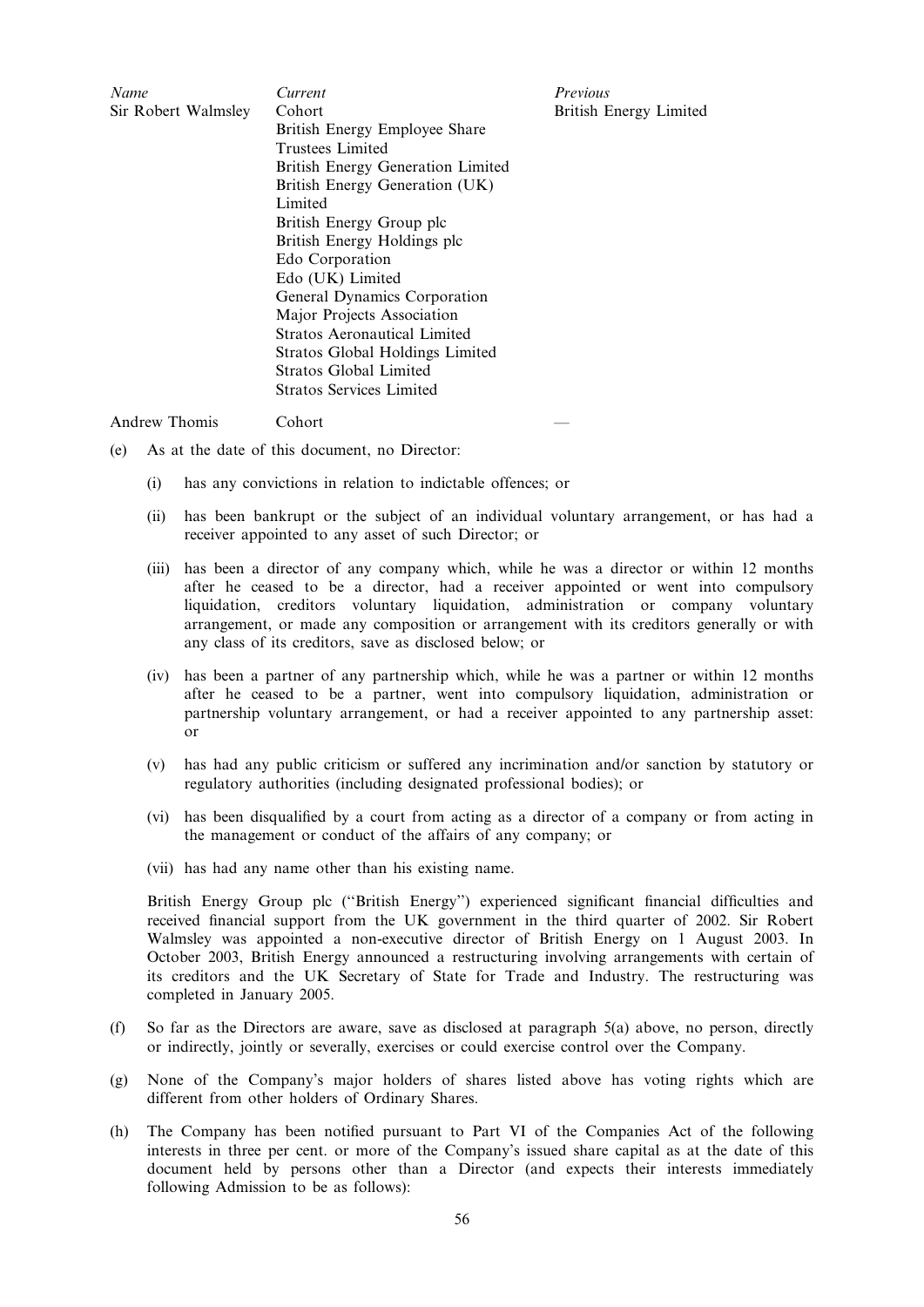|              | As at the date of this document |      | Immediately following Admission <sup>1</sup> |               |
|--------------|---------------------------------|------|----------------------------------------------|---------------|
|              |                                 |      |                                              | $\frac{0}{0}$ |
| John Lyde    | 1.900.800                       | 10.7 | 1.087.792                                    | 4.9           |
| John Tydeman | 1.900.800                       | 10.7 | 437.385                                      | 2.0           |

Note:

- (1) Assumes that the maximum number of Ordinary Shares made available to employees pursuant to the Employee Share Offer has been subscribed for.
- (i) There are no loans made or guarantees granted or provided by any member of the Group to or for the benefit of any Director.
- (j) Save as disclosed in paragraph 7 below, no Director is or has been interested in any transaction which is or was unusual in its nature or conditions or material to the business of the Group and which was effected by the Company or SCS during the current or immediately preceding financial year or which was effected by the Company or SCS during any earlier financial year and remains in any respect outstanding or unperformed.
- (k) In respect of the Directors, there are no conflicts of interest between any duties they have to the Company and their private interests and/or other duties they may have.
- (l) The aggregate amount of remuneration (including any contingent or deferred compensation) payable and benefits in kind granted to Directors is estimated to be approximately £230,000 for the current financial period ending 30 April 2006 under the arrangements in force at the date of this document.
- (m) No Director nor any member of his immediate family nor any persons connected with such persons (within the meaning of Section 346 of the Companies Act) has any financial product whose value is determined directly or indirectly by reference to the price of the Ordinary Shares, including a fixed odds bet.

#### 6. Directors' service contracts and letters of appointment

- (a) Stanley Carter has entered into a service agreement with the Company dated 27 February 2006, which is subject to termination upon six months' notice by either party at any time or 12 months in the event of a change of control arising as a result of any person or persons acquiring more than 50 per cent. of the voting rights at a general meeting of the Company. The agreement provides for an annual salary of £130,000. Mr. Carter is subject to a six month restrictive covenant upon termination of his employment, during which time he will not be entitled, inter alia, to work for a competing business or solicit or entice away from the Company any employee of any member of the Group or employ or engage any such employee in connection with a competing business.
- (b) Andrew Thomis has entered into a service agreement with the Company dated 24 February 2006, which is subject to termination upon six months' notice by either party or 12 months in the event of a change of control arising as a result of any person or persons acquiring more than 50 per cent. of the voting rights at a general meeting of the Company. The agreement provides for an annual salary of £95,000. Mr. Thomis is subject to a six month restrictive covenant upon termination of his employment, during which time he will not be entitled, *inter* alia, to work for a competing business or solicit or entice away from the Company any employee of any member of the Group or employ or engage any such employee in connection with a competing business. Prior to entering into his service contract with the Company, Andrew Thomis was engaged as a consultant by SCS for which he has received £73,000 in the current financial year.
- (c) Nick Prest has entered into a letter of appointment with the Company dated 27 February 2006, which is subject to termination upon three months' notice by either party. The letter of appointment relates to the provision of services by Nick Prest to the Company as Chairman and will be for an initial period of three years. The letter of appointment provides for Nick Prest to receive £25,000 per annum for his role as Chairman of the Company.
- (d) Nick Prest has entered into an agreement dated 27 February 2006 to provide consultancy services to the Company, which is subject to termination upon three months' notice by either party. Under the agreement, Nick Prest will provide services in relation to such projects as may be agreed from time to time with the Company (including the provision of strategic advice in relation to the future development of the Group and the identification of possible acquisition or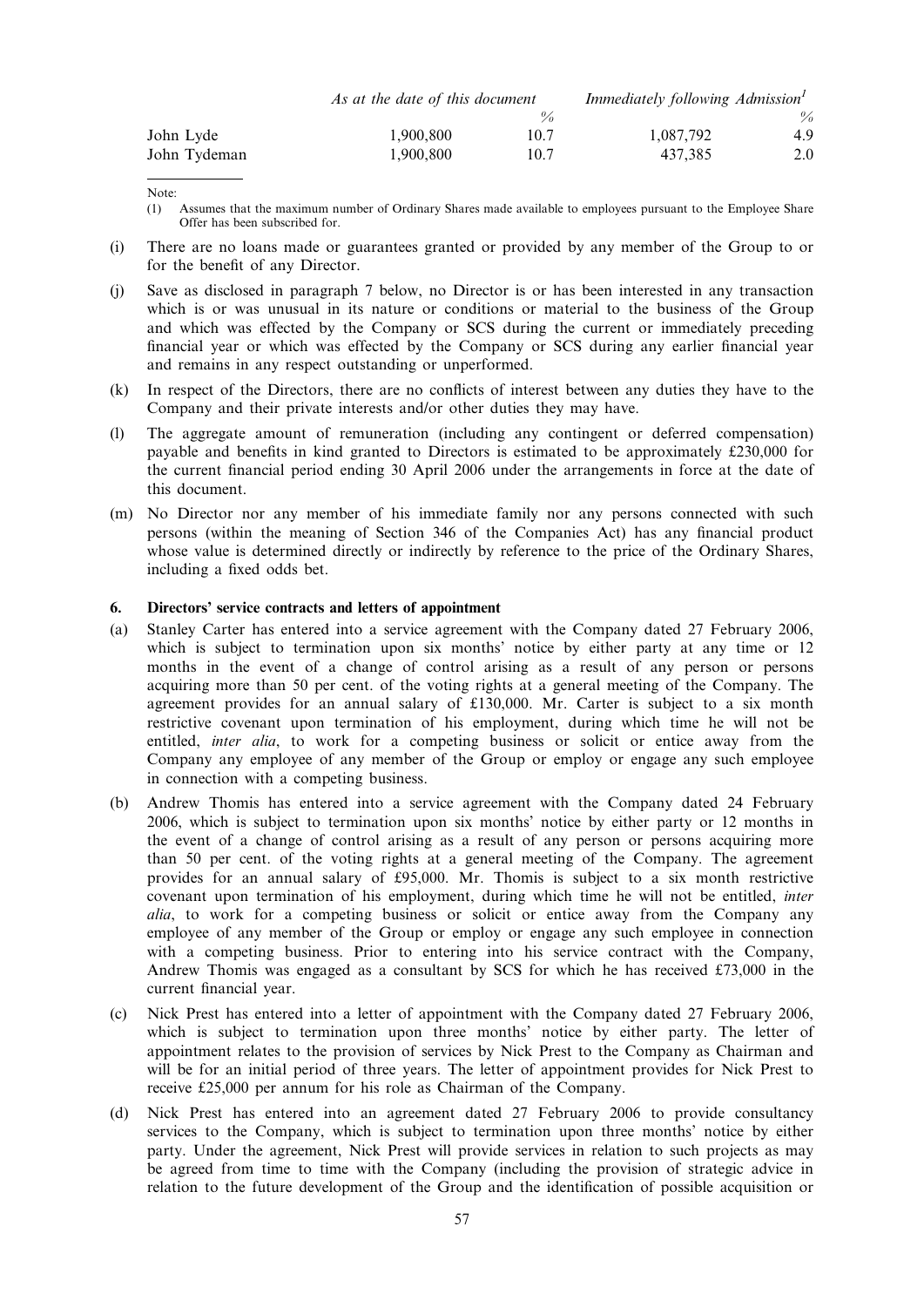merger opportunities for the Group). The fee payable for the consultancy services provided by Nick Prest will be £1,250 for each day on which he provides consultancy services (being no fewer than 20 days per annum).

- (e) Sir Robert Walmsley has entered into a letter of appointment with the Company dated 27 February 2006, which is subject to termination upon three months' notice by either party. The letter of appointment relates to the provision of services by Sir Robert Walmsley as a nonexecutive director of the Company and will be for an initial period of three years. The letter of appointment provides for Sir Robert Walmsley to receive £25,000 per annum for his role as non-executive director of the Company.
- (f) In addition, and in relation to its executive Directors, the Company intends to introduce and make available benefits, including membership of a life insurance scheme, a private medical expenses insurance scheme and a permanent health insurance scheme.
- (g) Save as referred to in paragraphs 6(a) to (e) above, there are no service agreements, existing or proposed, between any of the Directors and the Company or SCS which cannot be determined by the employing company without payment of compensation (other than statutory compensation) within one year.

#### 7. Material contracts

The following contracts, not being contracts entered into in the ordinary course of business, have been entered into by the Company and its subsidiaries during the two years preceding the date of this document and are or may be material:

(a) Placing Agreement

The Company, the Vendors, the Directors and Investec have entered into the Placing Agreement pursuant to which Investec has conditionally agreed to seek to procure subscribers for the Placing Shares at the Placing Price.

In consideration for its services under the Placing Agreement, the Company will pay Investec a corporate finance advisory fee and a commission of 4 per cent. of the value of the New Ordinary Shares issued pursuant to the Placing at the Placing Price, and the Vendors will pay Investec commission of 4 per cent. of the value of the Sale Shares at the Placing Price. These fees and commissions are payable in cash.

The obligations of Investec under the Placing Agreement are conditional upon, amongst other things: (i) the Company, the Vendors and each of the Directors having complied with their respective obligations and having satisfied all conditions to be satisfied by any of them under the Placing Agreement and certain other documents which fall to be performed or satisfied on or prior to Admission; and (ii) Admission having occurred.

The Placing Agreement contains warranties given by the Company, the Vendors and the Directors to Investec as to the accuracy of the information contained in this document and other matters relating to the Group and its business. The Company has also agreed to indemnify Investec and its affiliates and their respective directors, officers and employees against certain liabilities that they may incur under the Placing Agreement, subject to customary limitations.

Investec has the right to terminate the Placing Agreement at any time on or before Admission including where, amongst other things (i) it becomes impracticable or inadvisable to proceed with the Placing as a result of a change in financial, economic, political or market conditions or other matters; (ii) there is a material adverse change in the business; (iii) the Company or any Vendor or any Director fails in any material respect to comply with its obligations under the Placing Agreement; or (iv) there is a breach of the warranties which Investec (acting reasonably) considers to be material in the context of the Placing and Admission.

The Placing Agreement also contains undertakings from Nick Prest, Andrew Thomis and each of the Vendors not to dispose of, without Investec's prior written consent, any of the Ordinary Shares in which each of them will be interested on Admission, during the period of 12 months following Admission, save in certain limited circumstances, including in the event of an intervening court order, a takeover offer for the Company becoming or being declared unconditional or the death of the relevant covenantor.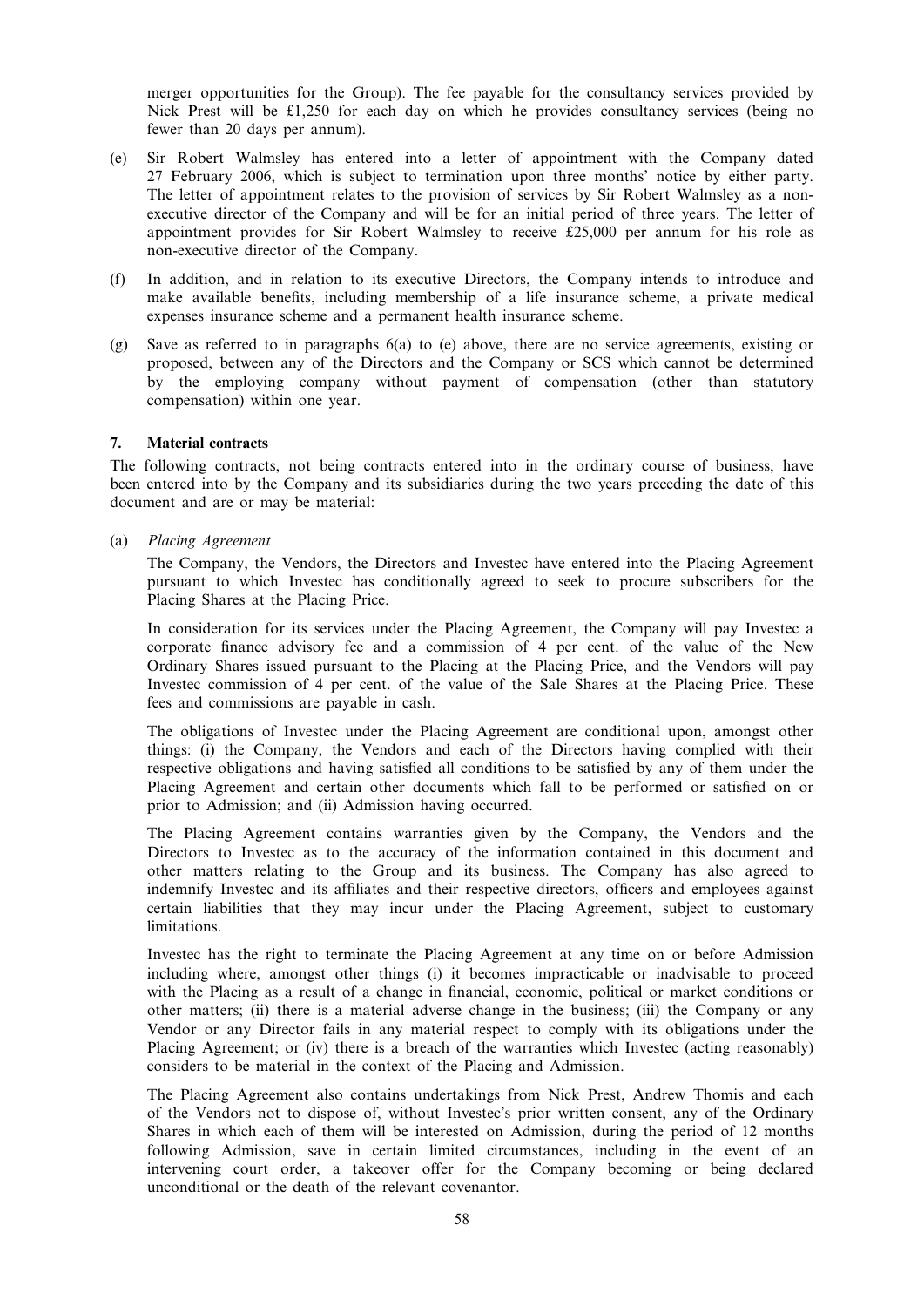#### (b) Nominated Adviser and Broker Agreement

The Company, the Directors and Investec have entered into the Nomad and Broker Agreement under which Investec has accepted its appointment as the Company's nominated adviser and broker for the purpose of the AIM Rules.

The agreement will terminate automatically if Admission does not take place by 22 March 2006. Investec has the right to terminate the agreement in the event, amongst other things, of any warranty or representation in the Placing Agreement being untrue, inaccurate or misleading in any material respect, or of a material breach of the AIM Rules or other relevant laws or regulations by the Company. Either Investec or the Company may also terminate the agreement on three months' notice.

(c) Share Repurchase Agreements

Pursuant to agreements dated 9 February 2006 entered into with each of Stanley Carter, Ruth Lyde, Jane Tydeman, John Lyde and John Tydeman, SCS repurchased, respectively, 10 A ordinary shares, 10 B ordinary shares, 10 C ordinary shares, 10 D ordinary shares and 10 E ordinary shares, in each case of £1 each in the capital of SCS, for, in aggregate, £50.

(d) Deed of Indemnity

Pursuant to a deed of indemnity dated 9 February 2006 between Stanley Carter, John Lyde and John Tydeman (together, the ''Covenantors'') and SCS, the Covenantors agreed to indemnify SCS in respect of any liability of SCS to pay or to account to HM Revenue & Customs for any income tax and any primary Class 1 (employee's) national insurance contributions (and any fine, penalty, surcharge, interest or other imposition relating thereto or any failure to make any return in respect thereof) arising out of or connected with, *inter alia*, the Covenantors' (and their respective wives') holdings of the ''alphabet'' shares referred to in paragraph 7(c) above (the ''Alphabet Shares''), dividends paid by the Company to the Covenantors (or their respective spouses) in relation to the Alphabet Shares (whether by reason of such dividends being recharacterised as earnings or as an emolument of employment or otherwise), the acquisition or disposal of or any other dealing by the Covenantors (or their respective wives) in the Alphabet Shares, any earnings, emoluments or benefits which would have been paid or provided to any of the Covenantors but for dividends instead being paid in respect of the Alphabet Shares or the Covenantors being deemed by HM Revenue & Customs to have been employee of the Company at any time when any of the Covenantors was treated by the Company as self-employed.

(e) Share Exchange Agreement

Pursuant to an agreement dated 9 February 2006 between the Vendors and the Company, the Company purchased the entire issued ordinary share capital of SCS in consideration of the issue to the Vendors of 1,583,997 ordinary shares of £1 each in the capital of the Company, credited fully paid, in the following proportions: Stanley Carter, 1,203,839 ordinary shares of £1 each and each of John Lyde and John Tydeman, 190,079 ordinary shares of £1 each.

(f) Subscription Letters

Pursuant to subscription letters dated 9 February 2006 addressed to the Company from Andrew Thomis and Sir Robert Walmsley, Andrew Thomis subscribed in cash for 2,223 ordinary shares of £1 each in the capital of the Company and Sir Robert Walmsley subscribed in cash for 1,667 ordinary shares of £1 each in the capital of the Company (in each case at a price of approximately £8.99 per share, prior to the share split carried out later that day).

(g) Mr. Nick Prest's Subscription Letters

Pursuant to two subscription letters dated 15 February 2006 addressed to the Company, Nick Prest subscribed for 718,514 Ordinary Shares at a price of approximately 76.5p per share (the ''First Subscription Shares''), paid up on subscription, and for a further 979,790 Ordinary Shares at a price of approximately 76.5p per share (the ''Deferred Settlement Shares'' and, together with the First Subscription Shares, the ''Nick Prest Subscription Shares''), which he undertook to pay for in full (free from any deduction, withholding or counterclaim) for value on 31 January 2007 (or such earlier date as he may notify to the Company).

Pursuant to the subscription letter relating to the Deferred Settlement Shares, Nick Prest agreed that, in the event that he sells or otherwise disposes of any Deferred Settlement Shares prior to 31 January 2007, the net proceeds of such sale or disposal shall, in the first instance, be applied in paying to the Company the amount owing in respect of such shares.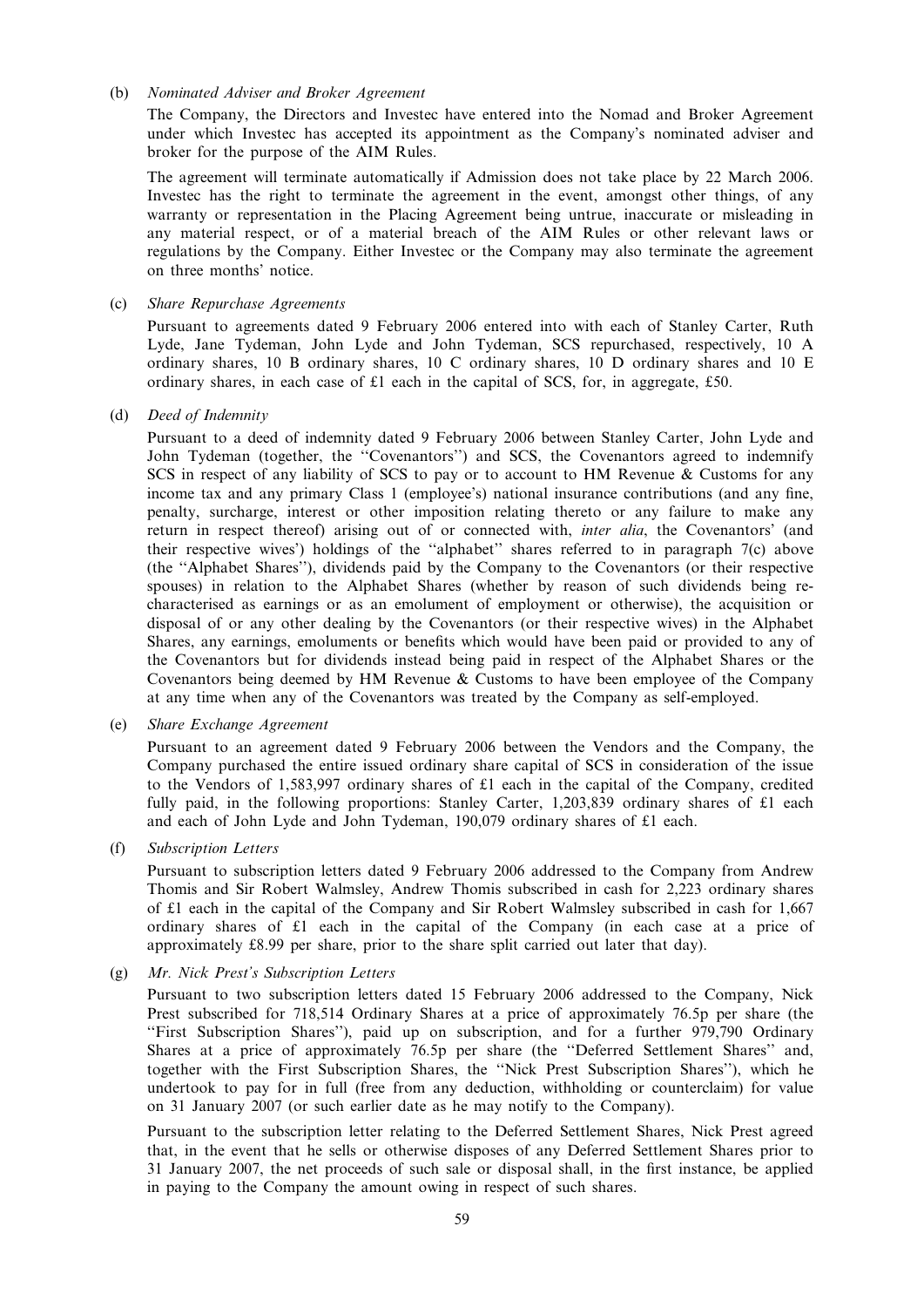Nick Prest agreed and undertook, pursuant to the subscription letters, to indemnify the Company against any liability in respect of income tax and employee's national insurance contributions (whether arising under ''Pay-As-You-Earn'' or otherwise) arising from or payable in connection with his subscription for the Nick Prest Subscription Shares and/or any subsequent disposal or other chargeable event relating to the Nick Prest Subscription Shares (and all reasonable costs and expenses and any penalties or interest incurred or payable by the Company in connection with or in consequence of any such liability or any appeal by the Company in respect of any such assessment).

#### (h) Mrs Anthea Prest's Subscription Letter

Pursuant to a subscription letter dated 15 February 2006 from Anthea Prest to the Company, Anthea Prest subscribed in cash for 261,276 Ordinary Shares (at a price of approximately 76.5p per share).

#### (i) Mrs Anthea Prest's Lock-in Agreement

The Company, Anthea Prest and Investec entered into an agreement dated 28 February 2006 pursuant to which Mrs Prest undertook not to dispose of, without Investec's prior written consent, any of the Ordinary Shares in which she will be interested on Admission, during the period of 12 months following Admission, save in certain limited circumstances, including in the event of an interevening court order, a takeover offer for the Company becoming or being declared unconditional or her death.

#### (j) Sale Agreement relating to The Court House

Pursuant to a sale agreement dated 27 February 2006 (the ''Sale Agreement'') between SCS and Stanley Carter and certain family members trading as The Court House Partnership (''The Court House Partnership''), the Company agreed to sell the freehold property known as The Court House, 68 Northfield End, Henley-on-Thames RG9 2JN (''The Court House'') to The Court House Partnership for £880,000 (no VAT being payable on the purchase price). The property is to be sold with vacant possession. The Court House Partnership is required to enter into a deed of covenant with the Oxfordshire City Council in the form annexed to the sale agreement in compliance with a restriction on the title imposed by a transfer dated 28 March 2001 between Oxfordshire City Council and SCS. The agreed form of transfer (Land Registry Form TR1) was annexed to the sale agreement. Completion of such sale is expected to take place within seven business days of Admission, at which time The Court House Partnership will enter into the lease described in paragraph 7(k) below. It is expected that the purchase price for The Court House will be paid by The Court House Partnership out of the net proceeds of the Sale Shares sold by Stanley Carter in the Placing. The Sale Agreement contains an indemnity given to SCS by The Court House Partnership, pursuant to which SCS is indemnified against any clawback which HM Revenue & Customs may seek against it under the provisions of Part XV of the Value Added Tax Regulations 1995 (the ''VAT Regulations'') as a result of the sale of The Court House. The obligations of The Court House Partnership under this indemnity are to continue until the applicable adjustment period under the VAT Regulations has expired.

#### (k) Lease relating to The Court House

Pursuant to an agreement for lease contained in the Sale Agreement, The Court House Partnership has agreed to lease The Court House back to the Company for a term of five years. The annual rent is £57,000 (no VAT being payable on the rent). The lease is to be contracted out of the security of tenure provisions of the Landlord and Tenant Act 1954. There is a ''tenant only'' break clause operable upon six months' notice which may be given at any time during the term. SCS, as tenant, is to be responsible for all internal and external repairs throughout the term and is obliged to return the property to The Court House Partnership (as landlord) at the end of the term in the same state and condition as at the term commencement. The Court House Partnership (as landlord) is to be responsible for insuring the property and SCS (as tenant) is to reimburse the annual insurance premium to The Court House Partnership (as landlord) as a separate head of rent under the lease. SCS (as tenant) may assign and sub-let with the consent of The Court House Partnership (as landlord) and may carry out internal and external alterations with the consent of The Court House Partnership (as landlord). The ''user'' clause in the lease provides that the property may be used as offices with ancillary car parking.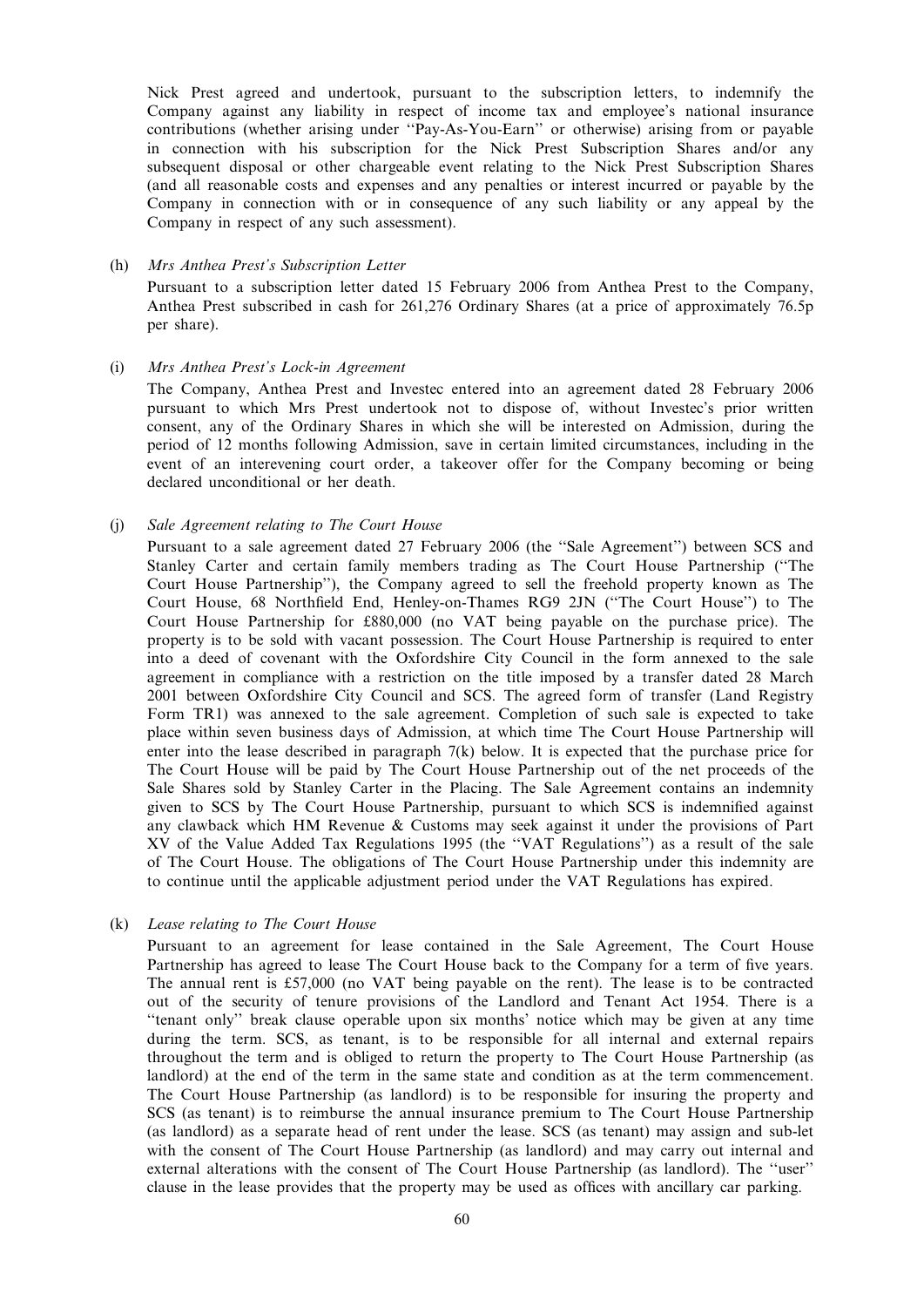## (l) Limited Liability Partnership Agreement relating to Digital Millennium Map LLP

Pursuant to an agreement dated 11 June 2004 between Getmapping LLC, Geosense Limited, the Company, Flight Images Limited and Getmapping LLC (on behalf of Digital Millennium Map LLC), the parties established Digital Millennium Map LLP (''Getmapping'') to create digital aerial photographs and prints. Getmapping updates the ''Millennium Map'', the first issued-up aerial photograph of Britain, using high resolution digital technology. Save for the partnership agreement and the leasing agreement relating to the camera used by Getmapping, there are no contracts between Getmapping and the Company. SCS committed to spend £400,000 on the project (provided for in full in the accounts of SCS), of which £130,000 had been drawn down as at 31 October 2005. Please see paragraph 14 of Part 1 of this document for further details.

#### 8. Related party transactions

Save as disclosed in paragraphs  $7(j)$ ,  $7(k)$  and  $7(l)$  of this Part 6, the Company has not entered into any related party transactions which are material to the Company.

#### 9. Taxation

The following statements are intended as a general guide only to the position under current UK taxation legislation and HM Revenue & Customs practice as at the date of this document. They only apply to Shareholders who are resident, or in the case of individuals, ordinarily resident for UK tax purposes in (and only in) the UK (except insofar as express reference is made to the treatment of non-UK residents), who hold their Ordinary Shares as an investment and who are the absolute beneficial owners of them. They do not apply to certain types of shareholders, such as insurance companies, collective investment schemes, dealers in securities and shareholders who have (or are deemed to have) acquired their Ordinary Shares by reason of or in connection with an office or employment.

Any person who is in any doubt about his/her own tax position, or who is resident in or subject to tax in a jurisdiction other than the UK, should consult an appropriate professional adviser without delay.

#### Dividends

- (a) The Company is not currently required to withhold at source any amount in respect of UK tax from any dividend paid by the Company.
- (b) An individual Shareholder who is resident in the UK for UK tax purposes will be entitled to a tax credit in respect of any dividend received from the Company and will be taxable on the aggregate of the dividend received and the tax credit (the ''gross dividend''). The value of the tax credit is currently one ninth of the dividend received (or 10 per cent of the gross dividend). The gross dividend is treated as the top slice of the individual's income. The tax credit will, however, be treated as discharging the individual's liability to income tax in respect of the gross dividend, unless and except to the extent that the gross dividend falls above the threshold for the higher rate of income tax, in which case the individual will, to that extent, pay tax on the gross dividend at the higher rate on dividends (currently 32.5 per cent) less the related tax credit. So, for example, a dividend of £80 will carry a tax credit of £8.89 and the income tax payable on the dividend by an individual liable to income tax at the higher rate in respect of the whole amount of the dividend would be 32.5 per cent of £88.89, namely £28.89, less the tax credit of £8.89, leaving a net tax charge of £20.
- (c) Subject to certain exceptions, a Shareholder which is a company resident for tax purposes in the UK is not taxable on a dividend paid by the Company and received by that Shareholder and is not generally able to claim payment of the tax credit attaching to the dividend.
- (d) There will be no payment of the tax credit or any part of it to an individual whose liability to income tax on the gross dividend is less than the related tax credit.
- (e) Shareholders who are resident in the United Kingdom for tax purposes and who are not liable to UK tax on dividends, including pension funds and charities, will not be entitled to claim any payment of the tax credit in respect of dividends paid by the Company.
- (f) The right of a Shareholder who is not resident for tax purposes in the UK to a tax credit in respect of a dividend received from the Company and/or to claim payments of any part of that tax credit will depend upon the existence and terms of any double taxation convention between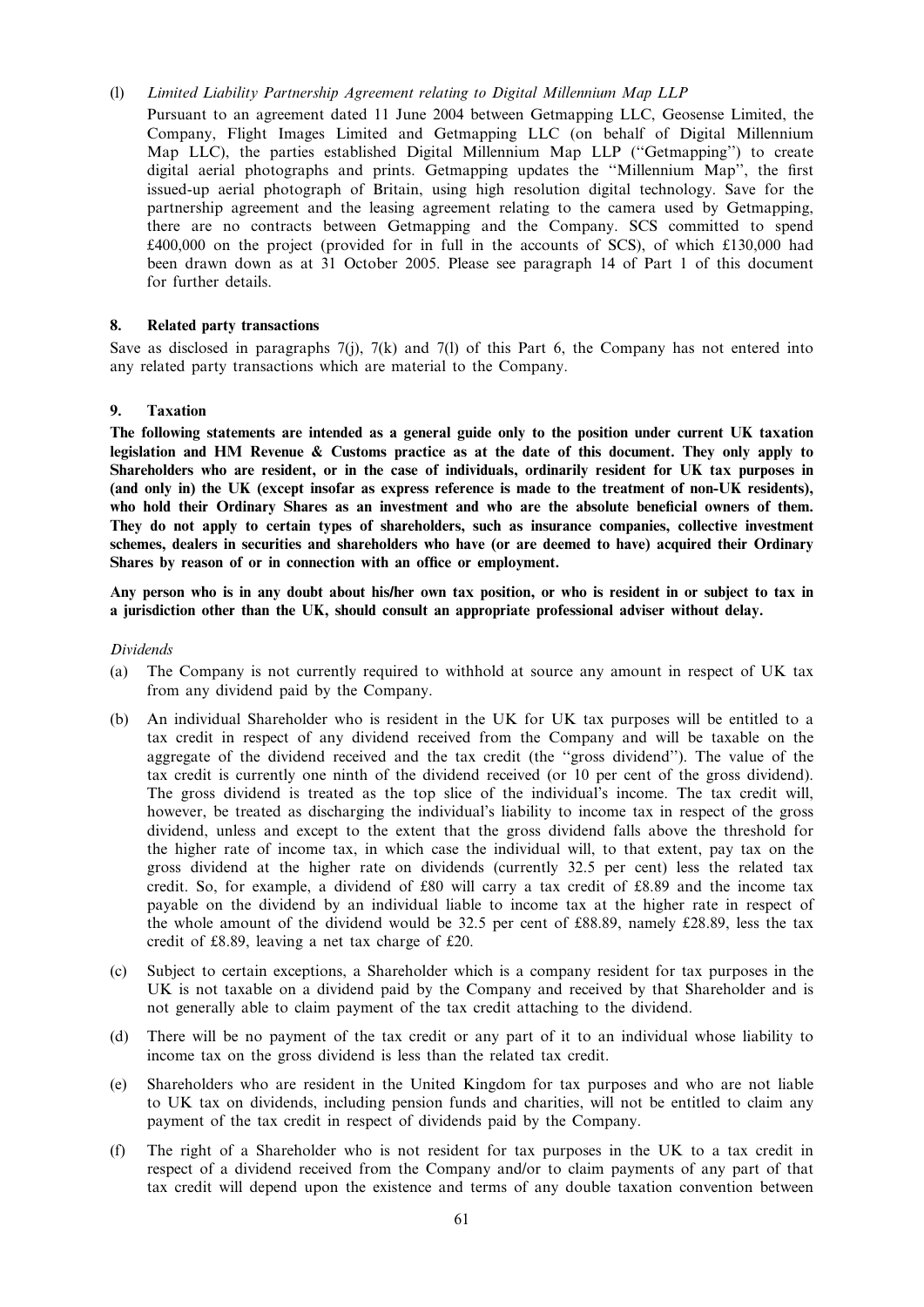the UK and the jurisdiction in which the Shareholder is resident for tax purposes. However, where a non-UK resident Shareholder is entitled to claim payment of any part of a tax credit, the amount payable will generally be less than one per cent of the dividend to which it relates.

(g) A Shareholder who is not resident in the UK for tax purposes should consult his own tax adviser concerning his liabilities on dividends received, whether he is entitled to claim any part of the tax credit and, if he is so entitled, the procedure for doing so. A Shareholder resident outside the UK may also be subject to foreign taxation on dividend income under the law of the relevant jurisdiction.

#### Chargeable gains

- (h) A disposal of Ordinary Shares by a Shareholder may, depending on the Shareholder's circumstances, and subject to any available exemption or relief, give rise to a chargeable gain or an allowable loss for the purposes of UK taxation of chargeable gains.
- (i) Taper relief may be available to an individual Shareholder, which may operate to reduce the percentage of any gain which becomes chargeable on the disposal of Ordinary Shares provided that such Shareholder has retained those new Ordinary Shares for the relevant period.
- (j) A Shareholder who is neither resident nor, in the case of an individual, ordinarily resident in the UK will not be liable for UK tax on chargeable gains realised on the disposal of his/her Ordinary Shares unless such Shareholder carries on:
	- (i) (in the case of a non-corporate Shareholder), a trade, profession or vocation in the UK through a branch or agency and has used, held or acquired the new Ordinary Shares for the purposes of such trade, profession or vocation or such branch or agency; or
	- (ii) (in the case of a corporate Shareholder) a trade in the UK through a permanent establishment and has used, held or acquired the Ordinary Shares for the purposes of the trade or has used, held or acquired the new Ordinary Shares for the purposes of such permanent establishment.
- (k) However, a Shareholder who is an individual and who is only temporarily resident outside the UK for UK tax purposes at the date of a disposal of Ordinary Shares may be liable to UK tax on chargeable gains on becoming resident or ordinarily resident in the UK again, in respect of disposals made while he was temporarily resident outside the UK, subject to any available exemption or relief.

## Stamp duty and stamp duty reserve tax ("SDRT")

- (l) No liability to stamp duty or SDRT will generally arise on the allotment and issue of new Ordinary Shares by the Company pursuant to the Placing, except in the case of new Ordinary Shares issued to issuers of depositary receipts or providers of clearance services (as to which see below). However, the Company will not be paying any stamp duty or SDRT that may arise (in particular, pursuant to the provisions of sections 67, 70, 93 or 96 of the Finance Act 1986).
- (m) Any subsequent dealings in new Ordinary Shares will normally be subject to stamp duty or SDRT. The transfer on sale of Ordinary Shares will usually be liable to *ad valorem* stamp duty, at the rate of 0.5 per cent. (rounded up, if necessary to the next multiple of  $\text{\pounds}5$ ) of the amount or value of the consideration paid. Stamp duty will normally be paid by the purchaser or transferee of the Ordinary Shares. An unconditional agreement to transfer Ordinary Shares will normally give rise to a charge to SDRT, at the rate of 0.5 per cent. of the amount or value of the consideration payable for such shares, but such liability will be cancelled, or any SDRT paid refunded, if the agreement is completed by a duty stamped instrument of transfer within six years of the date of the agreement or, if the agreement was conditional, the date on which the agreement became unconditional. SDRT will normally be the liability of the purchaser or transferee of the Ordinary Shares.
- (n) Under the CREST system for paperless share transfers, no stamp duty or SDRT will arise on a transfer of shares into the system, unless the transfer into CREST is itself for consideration in money or money's worth, in which case a liability to SDRT will arise, usually at the rate of 0.5 per cent. of the amount or value of consideration given. Transfers of shares within CREST are generally liable to SDRT at the rate of 0.5 per cent. of the amount or value of the consideration payable rather than stamp duty, and SDRT on relevant transactions settled within the system or reported through it for regulatory purposes will be collected and accounted for to H.M. Revenue & Customs by CRESTCo.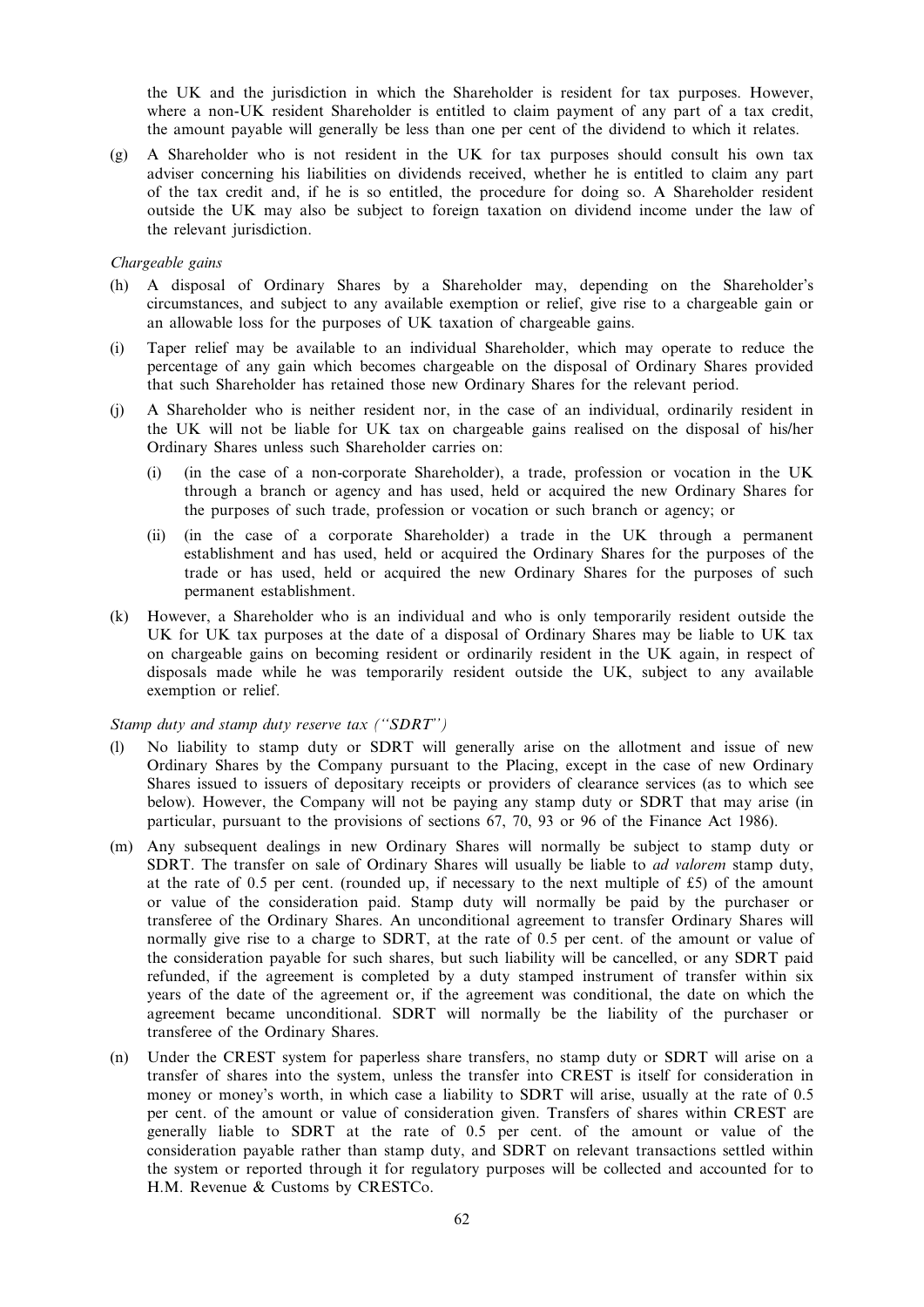(o) Where new Ordinary Shares are issued or transferred to issuers of depositary receipts or providers of clearance services (or their nominees or agents), stamp duty or SDRT (as appropriate) may be payable (in the case of stamp duty) at the rate of 1.5 per cent. (rounded up, if necessary, to the next multiple of £5) of the amount or value of the consideration provided or (in the case of SDRT) at the rate of 1.5 per cent. of the amount or value of the consideration payable (if in money or money's worth) or the value of the new Ordinary Shares. Where such stamp duty or SDRT (as appropriate) is payable, such amounts may be charged by the depositary or clearance service to the Shareholder to whom the new Ordinary Shares would otherwise have been issued or to whom the new Ordinary Shares are being transferred. Clearance services may opt, under certain conditions, for the normal rates of stamp duty and SDRT to apply to a transfer of shares into, and to transactions within, the service. Where this is the case, the above charge at the higher rate of 1.5 per cent. will not apply to an issue or transfer of shares into that clearance service.

The above statements are intended to be a general guide to the current stamp duty and SDRT position. Certain categories of person are not liable to stamp duty or SDRT and others may be liable at a higher rate as mentioned above or may, although not primarily liable for the tax, be required to notify and account for it.

Special rules apply to agreements made by market intermediaries and to certain sale and repurchase and stock borrowing arrangements. Agreements to transfer shares to charities will not give rise to stamp duty or SDRT.

## 10. Investments

Save for a commitment of SCS to invest an aggregate of £400,000 in Getmapping (as described in paragraph 7(l) of this Part 6 and paragraph 14 of Part 1 of this document), there are no investments to be made by the Company or SCS in the future in respect of which firm commitments have been made. Save for the acquisition of SCS, the Company has made no investments since the date of its incorporation.

## 11. Property and environmental Issues

The Group's principal establishment is at its leasehold premises at The Court House, Northfield End, Henley-on-Thames, Oxfordshire RG9 2JN. The Company is not aware of any environmental issues affecting its use of its principal establishment.

## 12. Dependence on patents and licences

The Directors believe that the Company has no material dependence on any patent or licence for the generation of future revenues.

## 13. Working capital

In the opinion of the Directors, having made due and careful enquiry, the working capital available to the Company and the Group will be sufficient for its present requirements, that is for at least the next twelve months from the date of Admission.

## 14. Litigation

No member of the Group is or has been involved in any governmental, legal or arbitration proceedings and the Company is not aware of any such proceedings pending or threatened by or against the Group during the 12 months preceding the date of this document which may have or have had in the recent past a significant effect on the financial position or profitability of the Group.

## 15. General

- (a) Save as disclosed in this document, there has been no significant change in the financial or trading position of the Group since 30 April 2005.
- (b) Baker Tilly has given and has not withdrawn its written consent to the inclusion of its name and its reports in Parts 3 and 4 in this document and the references to its name and its reports in the forms and contexts in which they appear.
- (c) Investec, which is regulated by the FSA, has given and has not withdrawn its written consent to the inclusion in this document of its name in the forms and contexts in which it appears.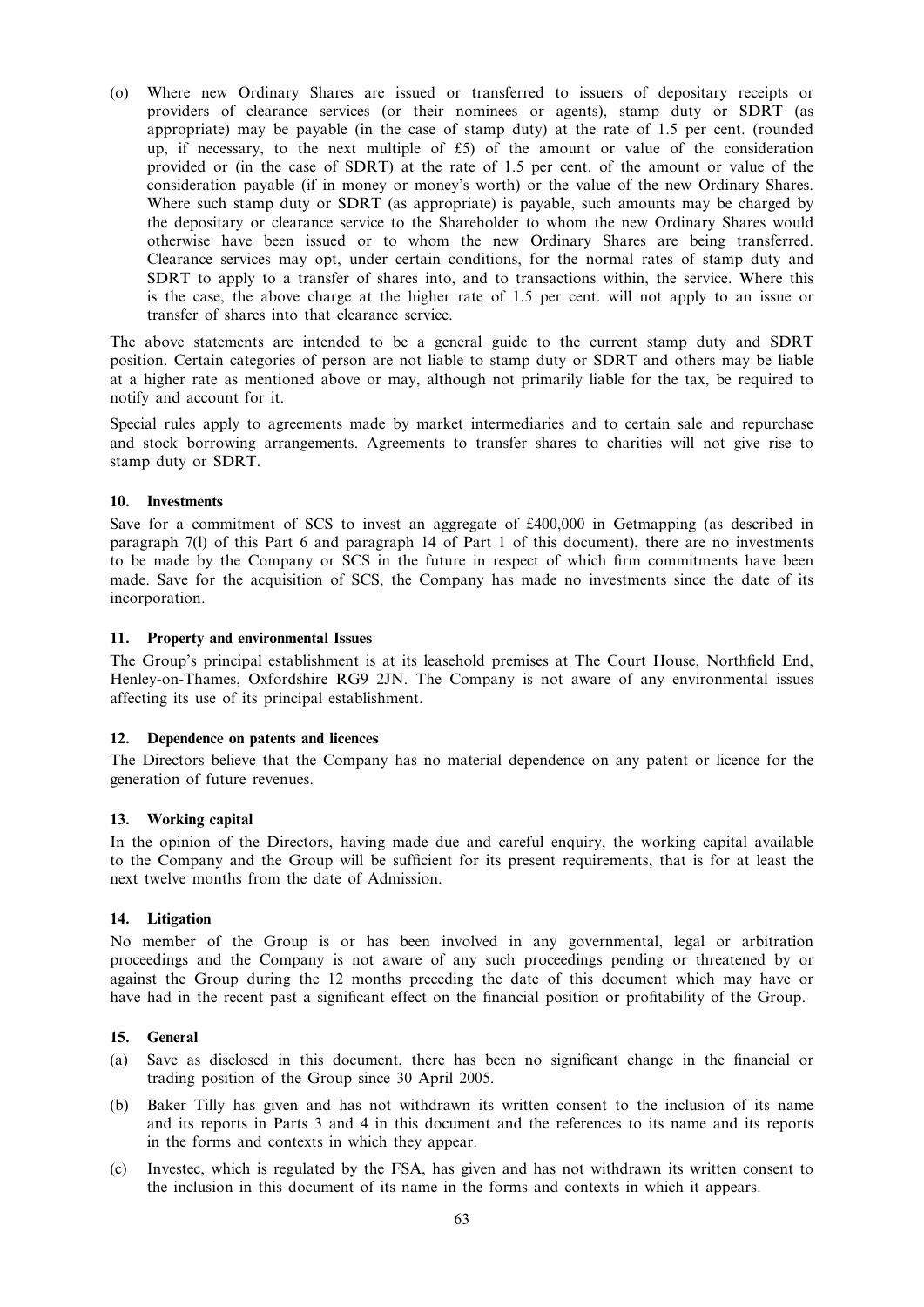- (d) The total costs and expenses of and incidental to the Placing which are payable by the Company, are estimated to amount to approximately £0.9 million (excluding VAT), which includes approximately £350,000 payable to financial intermediaries.
- (e) There are no arrangements under which future dividends are waived or agreed to be waived.
- (f) The financial information set out in this document does not constitute statutory accounts within the meaning of section 240 of the Companies Act. Statutory accounts for SCS have been delivered to the Registrar of Companies for each of the three years ended 30 April 2005. Auditors' reports in respect of the statutory accounts of SCS for each such year have been made under section 235 of the Companies Act and each such report was an unqualified report and did not contain any statement under section 237(2) or (3) of the Companies Act. No statutory accounts have been prepared for the Company since its incorporation, as its first accounting reference period ends on 30 April 2006.
- (g) The Ordinary Shares will only be traded on AIM.
- (h) Except for fees payable to the professional advisers whose names are set out in this document and payments to trade suppliers, no person has received any fees, securities in the Company or other benefit to a value of £10,000 or more, whether directly or indirectly, from the Company within the 12 months preceding the application for Admission, or has entered into any contractual arrangement to receive from the Company, directly or indirectly, any such fees, securities or other benefit on or after Admission.
- (i) Where information in this document has been sourced from a third party, such information has been accurately reproduced. So far as the Company and the Directors are aware and are able to ascertain from information provided by that third party, no facts have been omitted which would render the reproduced information inaccurate or misleading.

## 16. Availability of documents

Copies of this document will be available free of charge to the public at the offices of Eversheds LLP, Senator House, 85 Queen Victoria Street, London EC4V 4JL during normal business hours on any weekday (Saturdays and public holidays excepted) until close of business on the date falling one month from the date of Admission.

Dated: 28 February 2006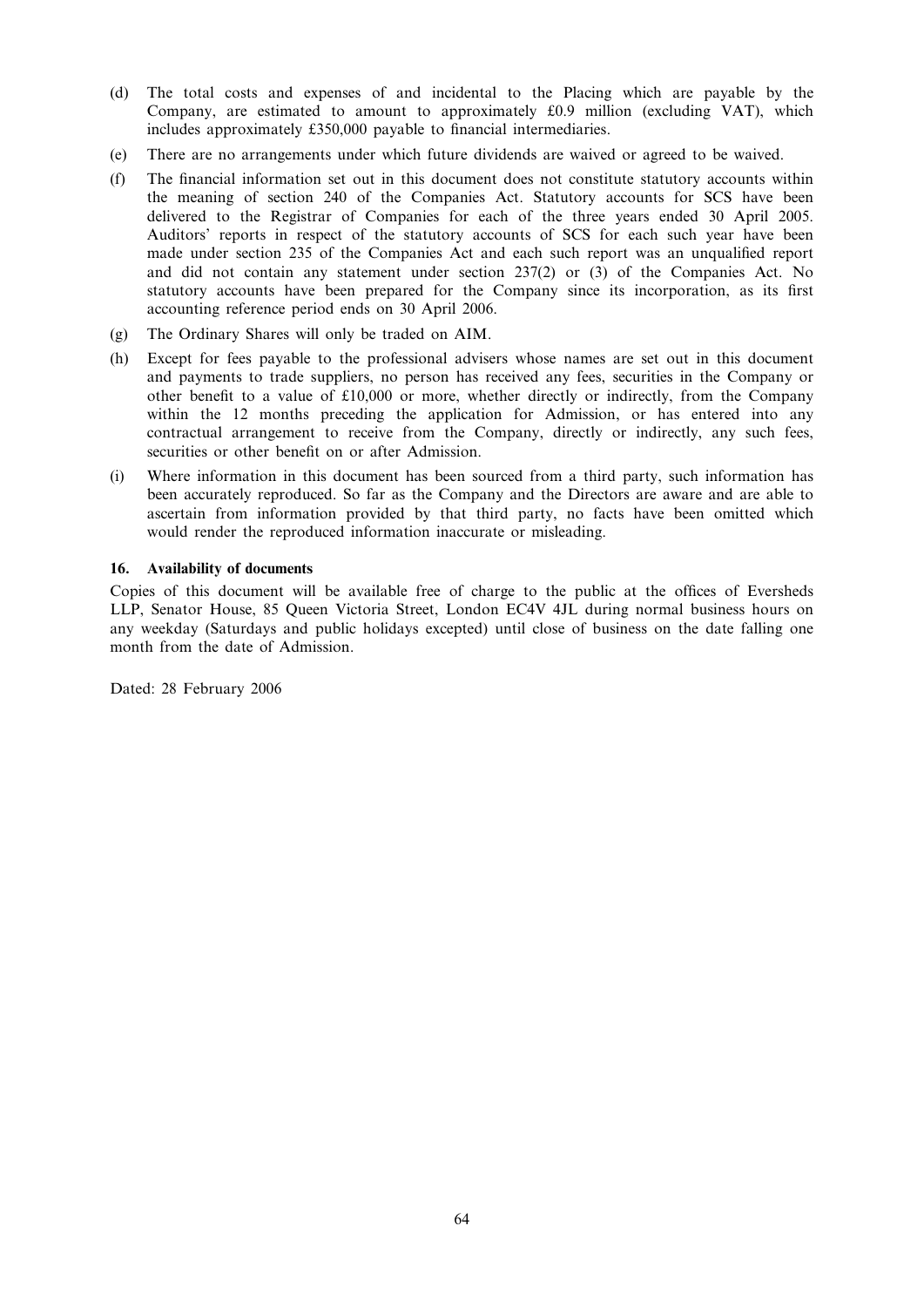# DEFINITIONS

The following definitions apply in this document, unless the context otherwise requires:

| "Act" or "Companies Act"                   | the Companies Act 1985 (as amended)                                                                                                                                                                                                                                                                |  |
|--------------------------------------------|----------------------------------------------------------------------------------------------------------------------------------------------------------------------------------------------------------------------------------------------------------------------------------------------------|--|
| "Admission"                                | the admission of the New Ordinary Shares to trading on AIM<br>becoming effective in accordance with the AIM Rules                                                                                                                                                                                  |  |
| "AIM"                                      | the AIM market of the London Stock Exchange                                                                                                                                                                                                                                                        |  |
| "AIM Rules"                                | the rules for AIM companies published by the London Stock<br>Exchange from time to time                                                                                                                                                                                                            |  |
| "Articles" or "Articles of<br>Association" | the articles of association of the Company adopted conditional on<br>Admission                                                                                                                                                                                                                     |  |
| "City Code"                                | the City Code on Takeovers and Mergers interpreted by the Panel<br>on Takeovers and Mergers from time to time                                                                                                                                                                                      |  |
| "Cohort" or "Company"                      | Cohort PLC                                                                                                                                                                                                                                                                                         |  |
| "Combined Code"                            | the Principles of Good Governance and Code of Best Practice<br>published by the Financial Reporting Council                                                                                                                                                                                        |  |
| "CREST"                                    | the relevant system (as defined in the CREST Regulations) in<br>respect of which CRESTCo Limited is the Operator (as defined in<br>those Regulations)                                                                                                                                              |  |
| "CRESTCo"                                  | <b>CRESTCo Limited</b>                                                                                                                                                                                                                                                                             |  |
| "CREST Regulations"                        | the Uncertificated Securities Regulations 2001 (SI 2001 No. 3755)                                                                                                                                                                                                                                  |  |
| "Directors" or "Board"                     | the directors of the Company, whose names are set out on page 4 of<br>this document                                                                                                                                                                                                                |  |
| "EIS"                                      | the Enterprise Investment Scheme                                                                                                                                                                                                                                                                   |  |
| "Employee Share Offer"                     | the invitation to certain employees of SCS to subscribe for New<br>Ordinary Shares at the Placing Price, subject to the Placing<br>Agreement becoming unconditional (save as to Admission) and<br>Admission taking place in relation to those New Ordinary Shares<br>for which application is made |  |
| "Enlarged Share Capital"                   | the issued share capital of the Company following completion of<br>the Placing and the Employee Share Offer                                                                                                                                                                                        |  |
| " $EU$ "                                   | the European Union                                                                                                                                                                                                                                                                                 |  |
| "FSA"                                      | The Financial Services Authority                                                                                                                                                                                                                                                                   |  |
| "FSMA"                                     | the Financial Services and Markets Act 2000                                                                                                                                                                                                                                                        |  |
| "Group" or "Cohort Group"                  | Cohort and/or its subsidiary, SCS, as the context requires                                                                                                                                                                                                                                         |  |
| "Investec"                                 | Invested Investment Banking, a division of Invested Bank (UK)<br>Limited                                                                                                                                                                                                                           |  |
| "Listing Rules"                            | the listing rules issued by the FSA                                                                                                                                                                                                                                                                |  |
| "London Stock Exchange"                    | London Stock Exchange plc                                                                                                                                                                                                                                                                          |  |
| "New Ordinary Shares"                      | up to 4,285,814 new Ordinary Shares to be issued pursuant to the<br>Placing and the Employee Share Offer                                                                                                                                                                                           |  |
| "Nomad and Broker Agreement"               | the agreement dated 28 February 2006 between the Compmay and<br>Invested relating to Invested acting as nominated adviser and<br>broker to the Company for the purposes of the AIM Rules, further<br>details of which are set out in paragraph 7 of Part 6 of this<br>document                     |  |
| "Official List"                            | the Official List of the UK Listing Authority                                                                                                                                                                                                                                                      |  |
| "Ordinary Shares"                          | ordinary shares of 10p each in the capital of the Company                                                                                                                                                                                                                                          |  |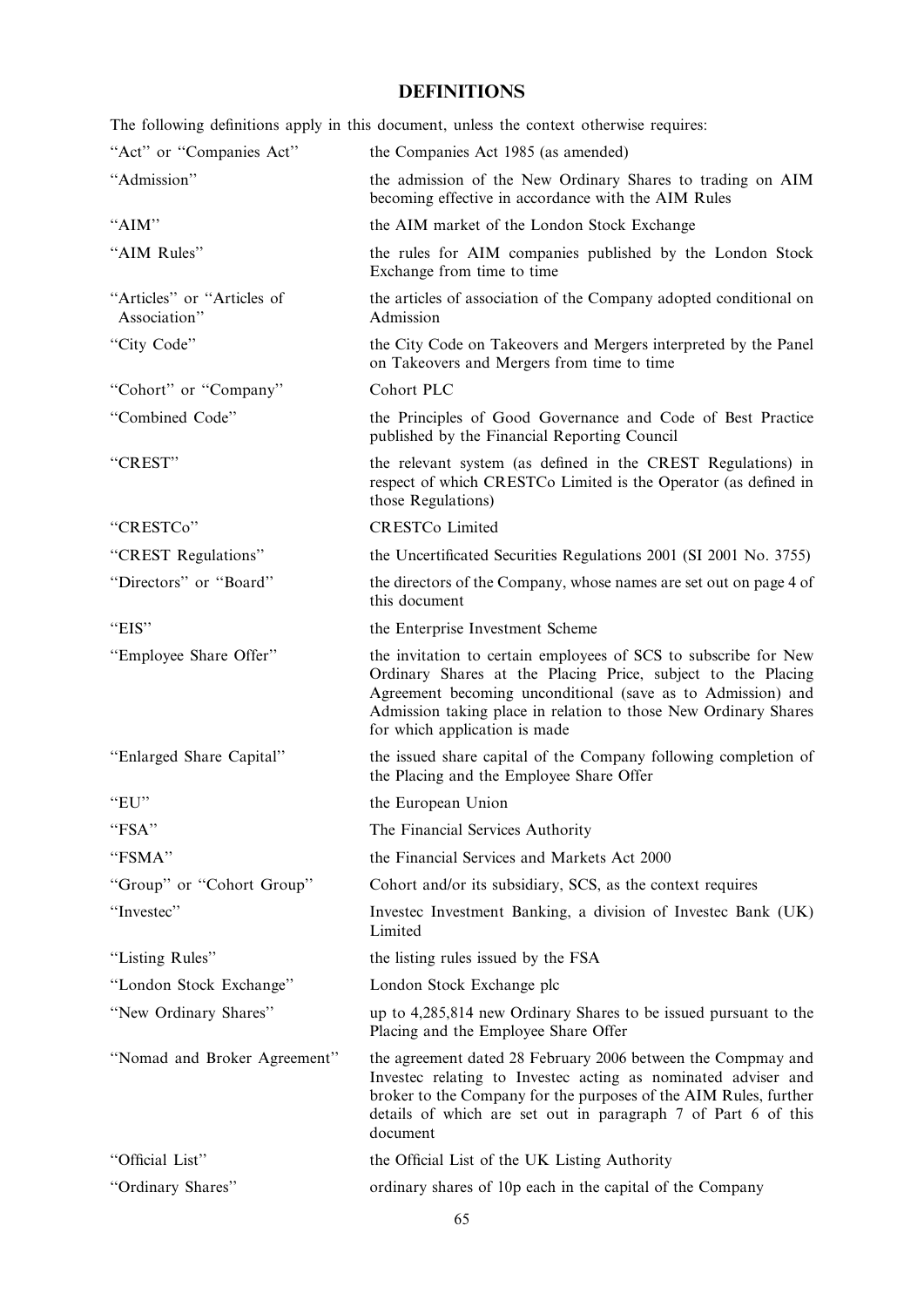| "Placees"                                       | the subscribers for and purchasers of the Placing Shares pursuant<br>to the Placing                                                                                                                                                            |
|-------------------------------------------------|------------------------------------------------------------------------------------------------------------------------------------------------------------------------------------------------------------------------------------------------|
| "Placing"                                       | the conditional placing of the Placing Shares by Invested at the<br>Placing Price pursuant to the Placing Agreement                                                                                                                            |
| "Placing Agreement"                             | the conditional agreement dated 28 February 2006 between (1) the<br>Company, (2) Invested, (3) the Vendors and (4) the Directors<br>relating to the Placing, further details of which are set out in<br>paragraph 7 of Part 6 of this document |
| "Placing Price"                                 | 123 pence per Placing Share                                                                                                                                                                                                                    |
| "Placing Shares"                                | the 4,065,041 New Ordinary Shares which are the subject of the<br>Placing and the Sale Shares                                                                                                                                                  |
| "Sale Shares"                                   | the 3,669,105 Existing Ordinary Shares being sold by Shareholders<br>in the Placing                                                                                                                                                            |
| "Share Option Schemes"                          | The Cohort PLC 2006 Share Option Scheme and the Cohort PLC<br>Savings Related Share Option Scheme, further details of which we<br>set out in paragraph 7 of Part 6 of this document                                                            |
| "Shareholders"                                  | holders of Ordinary Shares                                                                                                                                                                                                                     |
| "SCS"                                           | Systems Consultants Services Limited, the wholly-owned sole<br>operating subsidiary of the Company                                                                                                                                             |
| "UK" or "United Kingdom"                        | the United Kingdom of Great Britain and Northern Ireland                                                                                                                                                                                       |
| "UKLA" or "UK Listing<br>Authority"             | The Financial Services Authority acting in its capacity as the<br>competent authority for the purposes of section 72 of FSMA                                                                                                                   |
| "uncertificated" or "in<br>uncertificated form" | Recorded on the register of Ordinary Shares as being held in<br>uncertificated form in CREST and title to which, by virtue of the<br>CREST Regulations, may be transferred by means of CREST                                                   |
| "USA"                                           | the United States of America                                                                                                                                                                                                                   |
| "VCT"                                           | the Venture Capital Trust Scheme                                                                                                                                                                                                               |
| "Vendors"                                       | together, Mr. Stanley Carter, Mr. John Lyde and Mr. John<br>Tydeman                                                                                                                                                                            |